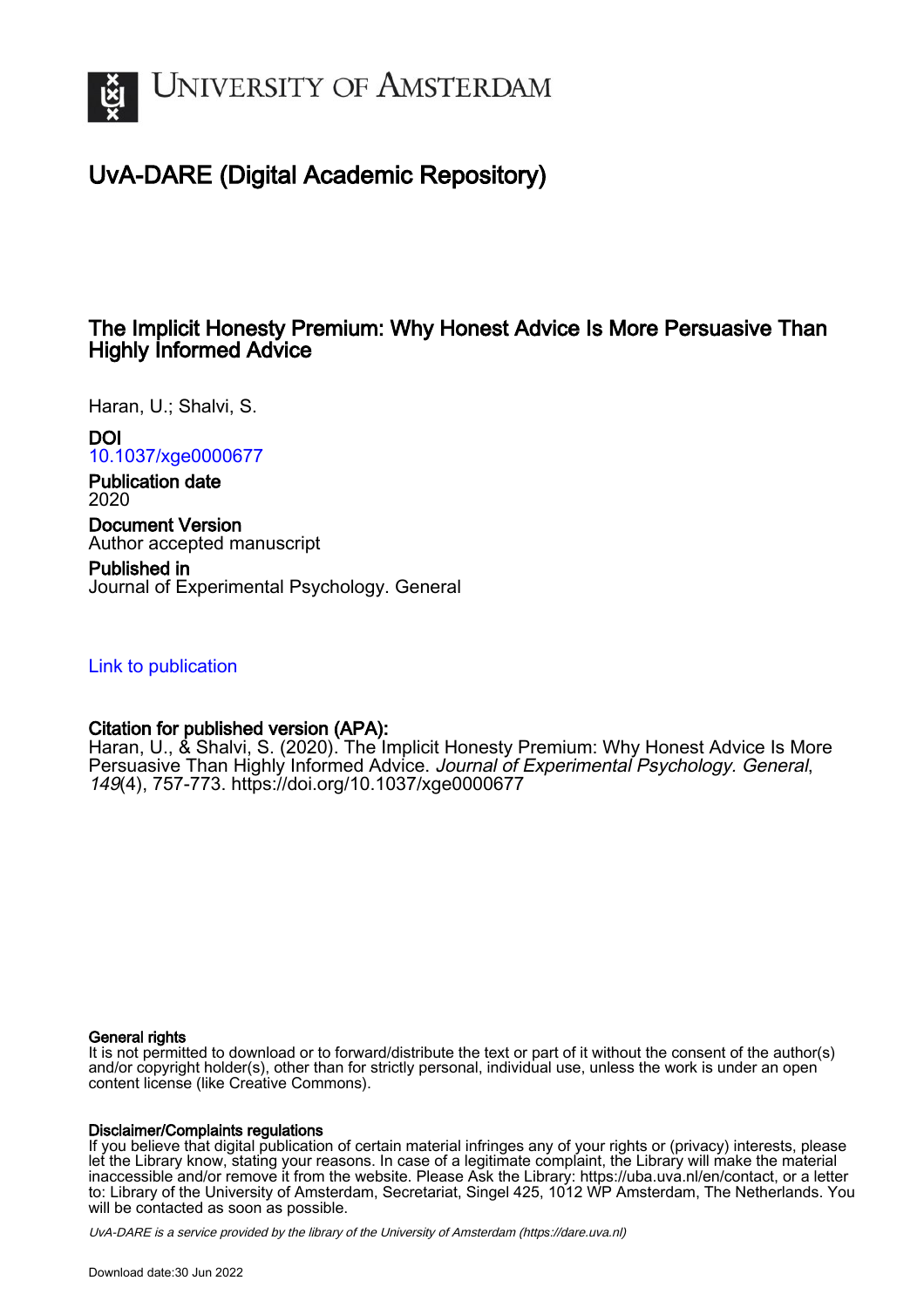#### The Implicit Honesty Premium:

Why Honest Advice Is More Persuasive than Highly Informed Advice

## Uriel Haran

Ben-Gurion University of the Negev

## Shaul Shalvi

University of Amsterdam

## Article reference:

Haran, U., & Shalvi, S. (2020). The Implicit Honesty Premium: Why Honest Advice Is More Persuasive than Highly Informed Advice. *Journal of Experimental Psychology: General, 149*(4), 757- 773. DOI: 10.1037/xge0000677.

© 2019, American Psychological Association. This paper is not the copy of record and may not exactly replicate the final, authoritative version of the article. The data and materials for this article are available on the Open Science Framework [\(https://osf.io/7hqkz\)](https://osf.io/7hqkz) and the Supplementary Online Material can be found at [http://urielharan.com/eda\\_som.](http://urielharan.com/eda_som) Thanks to Omer Lambez, Yael Levy and Asaf Mazar for help in data collection. This research was supported by the German-Israeli Foundation for Scientific Research and Development (grant I-2492-105.4/2017) and by the European Research Council (grant ERC-StG-637915). Correspondence concerning this article should be addressed to Uriel Haran at [uharan@bgu.ac.il.](mailto:uharan@bgu.ac.il)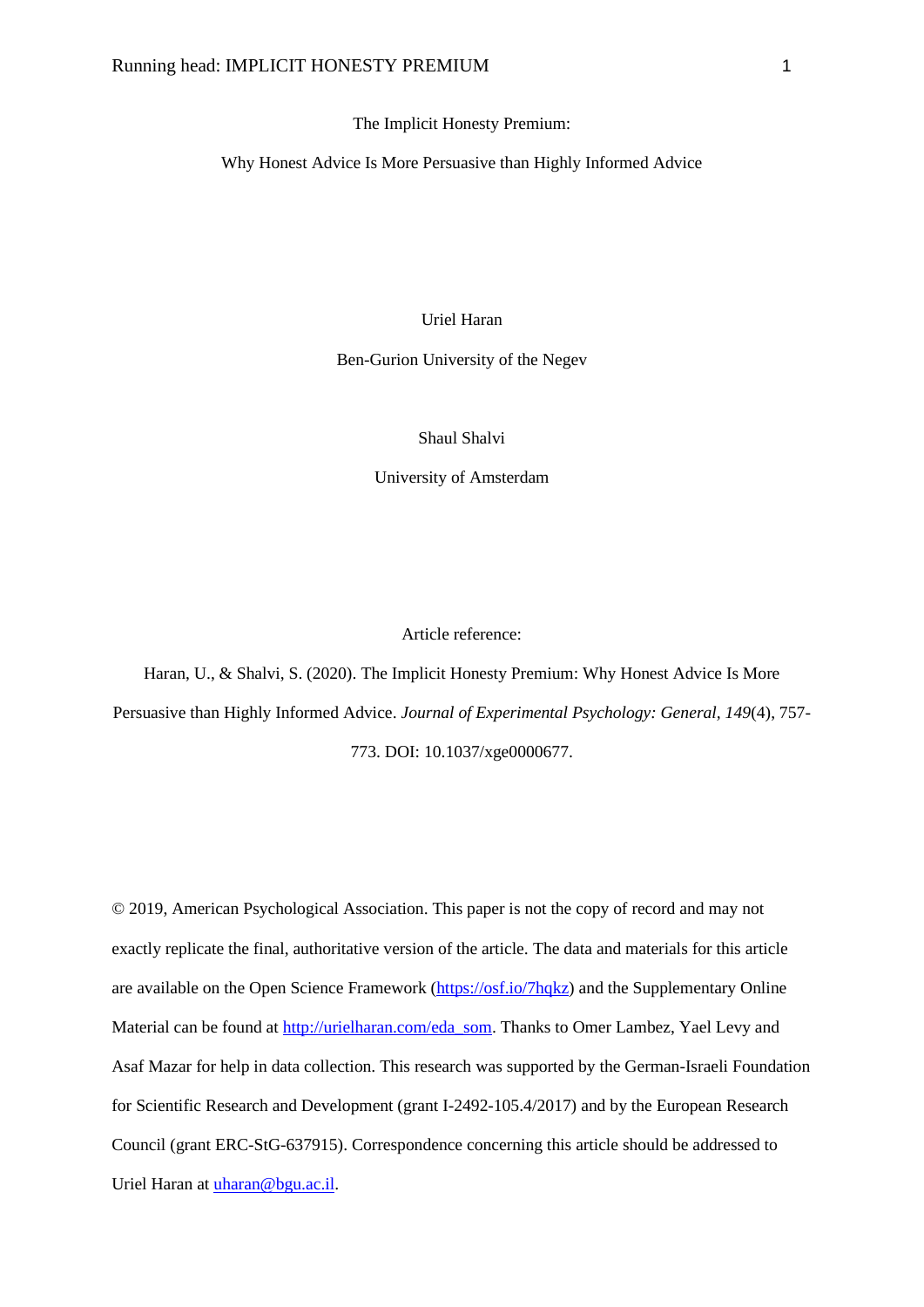#### **Abstract**

Recipients of advice expect it to be both highly informed and honest. Suspecting either one of these attributes reduces the use of the advice. Does the degree of advice use depend on the reason for suspecting its accuracy? Five experiments tested the effect of the type of suspicion on advice taking. We find that recipients of advice discount it more severely when they suspect intentional bias than when they suspect unintentional error, for example, due to the advisor's insufficient knowledge. The effect persisted when we controlled for, and disclosed, the actual accuracy of the advice; it persisted when participants' own evaluations of the quality of the advice, as well as their desire to receive it, were equally high under both types of suspicion. Finally, we find the effect of suspicion on advice use stems from the different attributions of uncertainty associated with each type of suspicion. The results suggest people place an implicit premium on advisors' honesty, and demonstrate the importance of establishing reputation for advisors' success.

*Keywords*: advice, error, dishonesty, suspicion, uncertainty.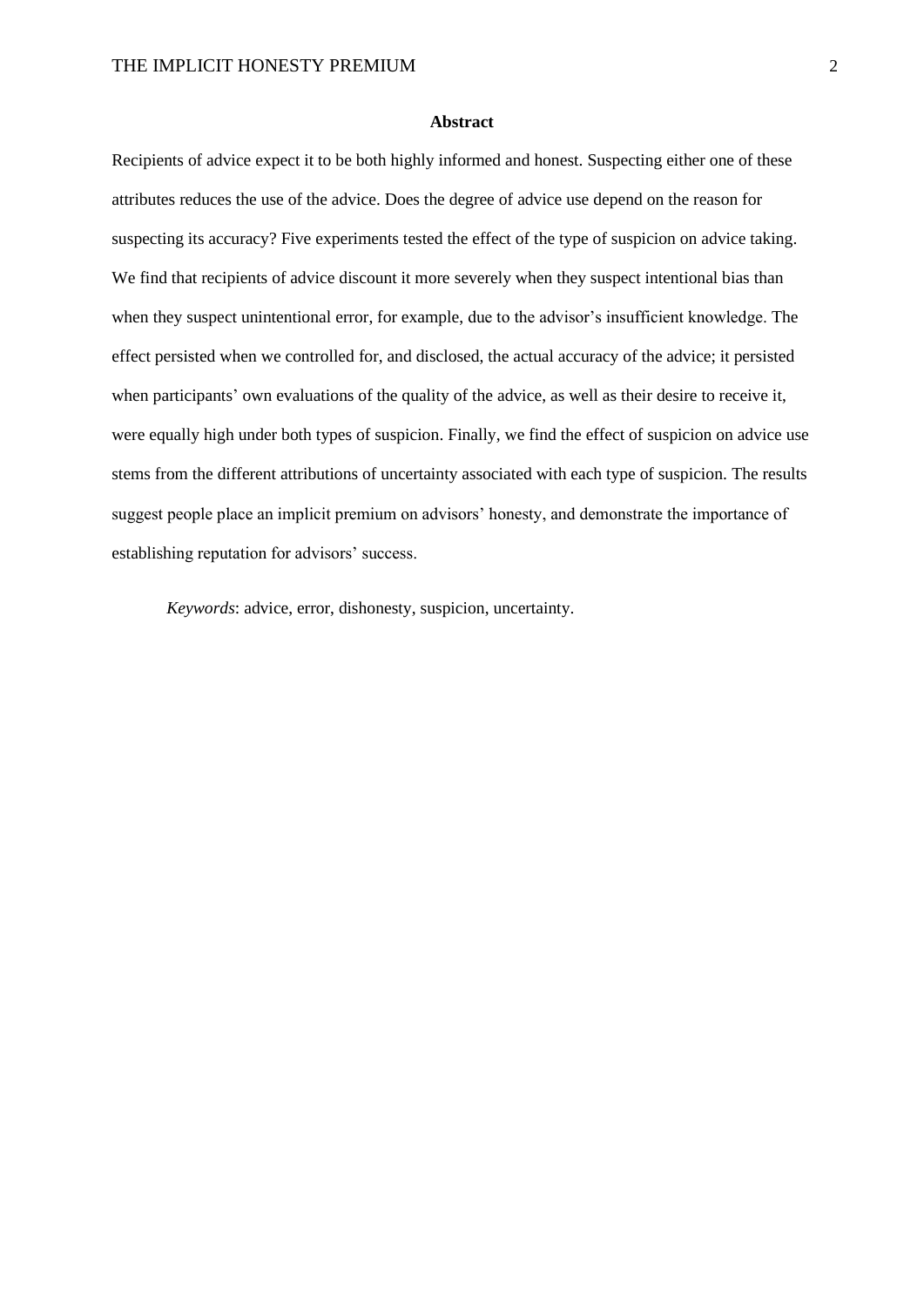Advice is an important aid to decision-making. When people make a decision in an uncertain environment, they try to reduce uncertainty by seeking advice from others (Jonas, Schulz-Hardt, & Frey, 2005; Sniezek & Van Swol, 2001). At the same time, advisees face new uncertainty regarding whether the advice is accurate or misleading. For example, the advice may be based on insufficient knowledge of the advisor and thus be prone to error. Alternatively, the advisor may have personal interests other than helping the advisee make a correct decision, which might motivate the advisor to provide biased advice. These factors can make the advice detrimental, rather than conducive, to the decision maker's ability to make a correct choice or accurate judgment.

Consider a car salesperson advising a client about which of two cars to buy. When asked about the cars' relative fuel efficiency, the salesperson highly recommends one car over the other, and informs the client that it gets very high gas mileage. To the extent that the advice is trusted, it helps reduce the client's experienced uncertainty. But the client may suspect the advice is not entirely accurate. The suspicion may arise for various reasons. For example, the client might think the salesperson does not really know the car's real gas mileage; therefore, the estimate is merely an uninformed guess. Alternatively, the client might suspect the salesperson has a special motive to sell this particular car, such as a higher commission he would earn for selling it, and would provide a high estimate regardless of whether it is accurate or inaccurate. In both cases, the question (i.e., How fuel efficient is the car?) and the advice (i.e., the gas-mileage figure stated by salesperson) are the same. Therefore, the accuracy or inaccuracy of the advice are identical, and the only difference is the reason for suspecting its accuracy (i.e., an error or intentional bias). Does the client's willingness to follow the salesperson's advice depend on the reason for the client's suspicion? This present research investigates this question.

We study the biasing effect of the reason to suspect the accuracy of advice. We measure people's willingness to follow advice when they suspect it suffers from a certain degree of unintentional error and when they suspect the same degree of inaccuracy, but for intentional reasons. Normatively, advice of the same quality should be used, or discounted, equally. However, we propose that different reasons to suspect the advice influence decision makers' sense of uncertainty, which in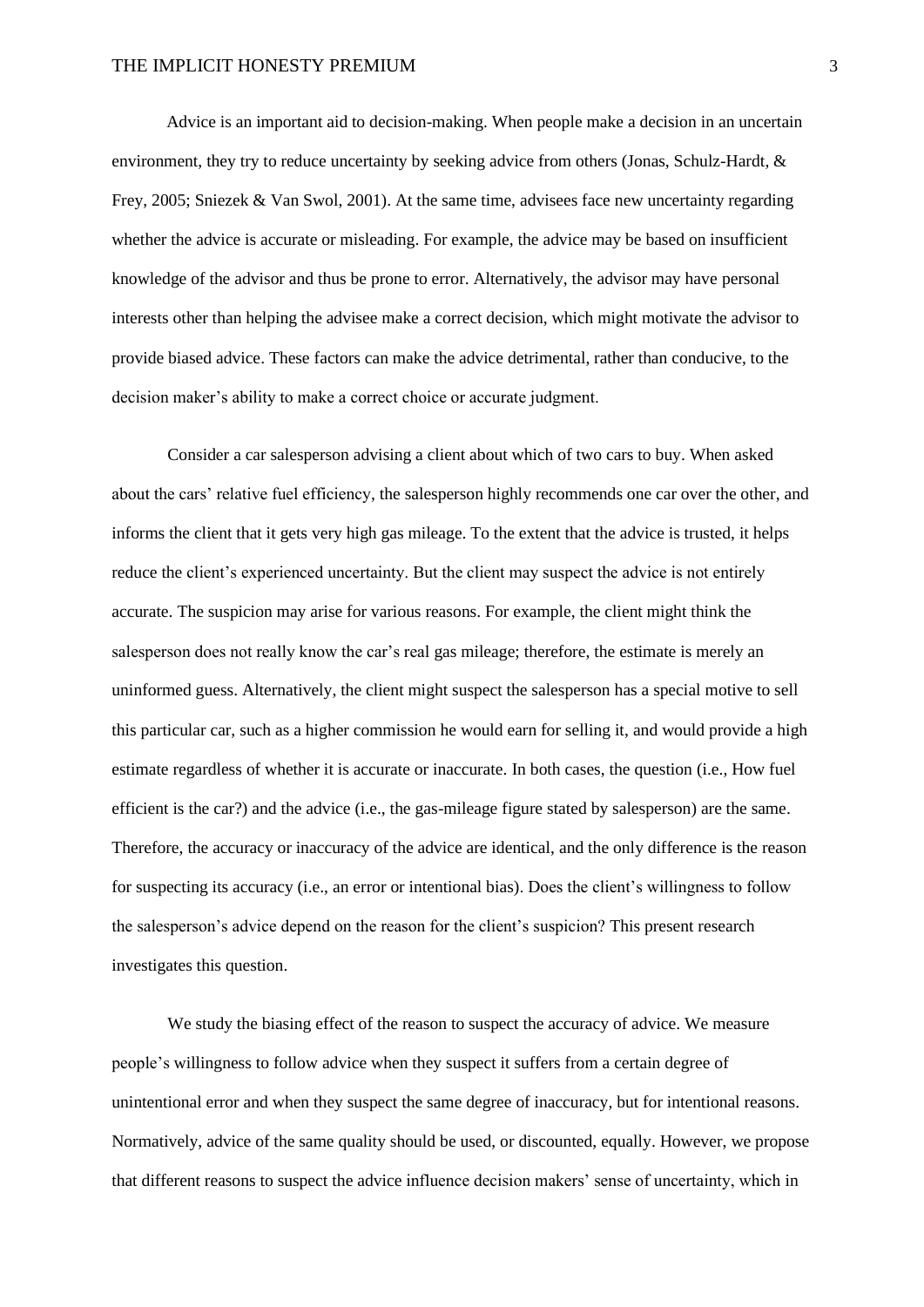turn determines their willingness to use it. As a result, advisees would discount potentially biased advice more severely than they would discount potentially erroneous advice, even when its actual quality, as well as the advisees' subjective evaluations of it, are similar.

#### **Advice Use and Suspicion**

Recipients' trust in advice depends on their beliefs about (a) the degree to which the advisor possesses genuine and accurate information, and (b) the advisor's perceived intention to share genuine information with them (Sperber et al., 2010). When recipients believe the advisor is sufficiently knowledgeable and motivated help them, they are expected to follow the advice. But suspicion of either one of these attributes makes people more vigilant and may reduce their propensity to incorporate the advice in their judgments. Although prior research has studied the effect of suspicion on the use of information, most of it focused on beliefs about the honesty of the source, and compared this type of suspicion to a state of uninterrupted trust. These studies suggest recipients of information generally assume the people who communicate the information are being honest, and thus take their statements at face value (Bond & Depaulo, 2006; McCornack & Parks, 1986; Zuckerman, DePaulo, & Rosenthanl, 1981). On the other hand, people are averse to being exploited by others, or to "being duped" (ten Brinke, Vohs, & Carney, 2016; Vohs, Baumeister, & Chin, 2007). After experiencing intentional harm by others, people's trust levels typically decrease to a point that makes full recovery difficult, if not impossible (Baumeister, Bratslavsky, Finkenauer, & Vohs, 2001; Haselhuhn, Schweitzer, & Wood, 2010; Reeder & Brewer, 1979; Schweitzer, Hershey, & Bradlow, 2006). When suspicion about the source arises, it overrides the honesty assumption and leads recipients to discount the information (van Swol, 2009). Recipients may also expect deceivers to exert extra effort in masking the deception so as to convince their recipients that the information they communicate is accurate (Schul, Mayo, & Burnstein, 2008). As a result, they display greater preference for minimizing risk and relying on their own intuitions. All these findings suggest suspicion should decrease the willingness to take advice.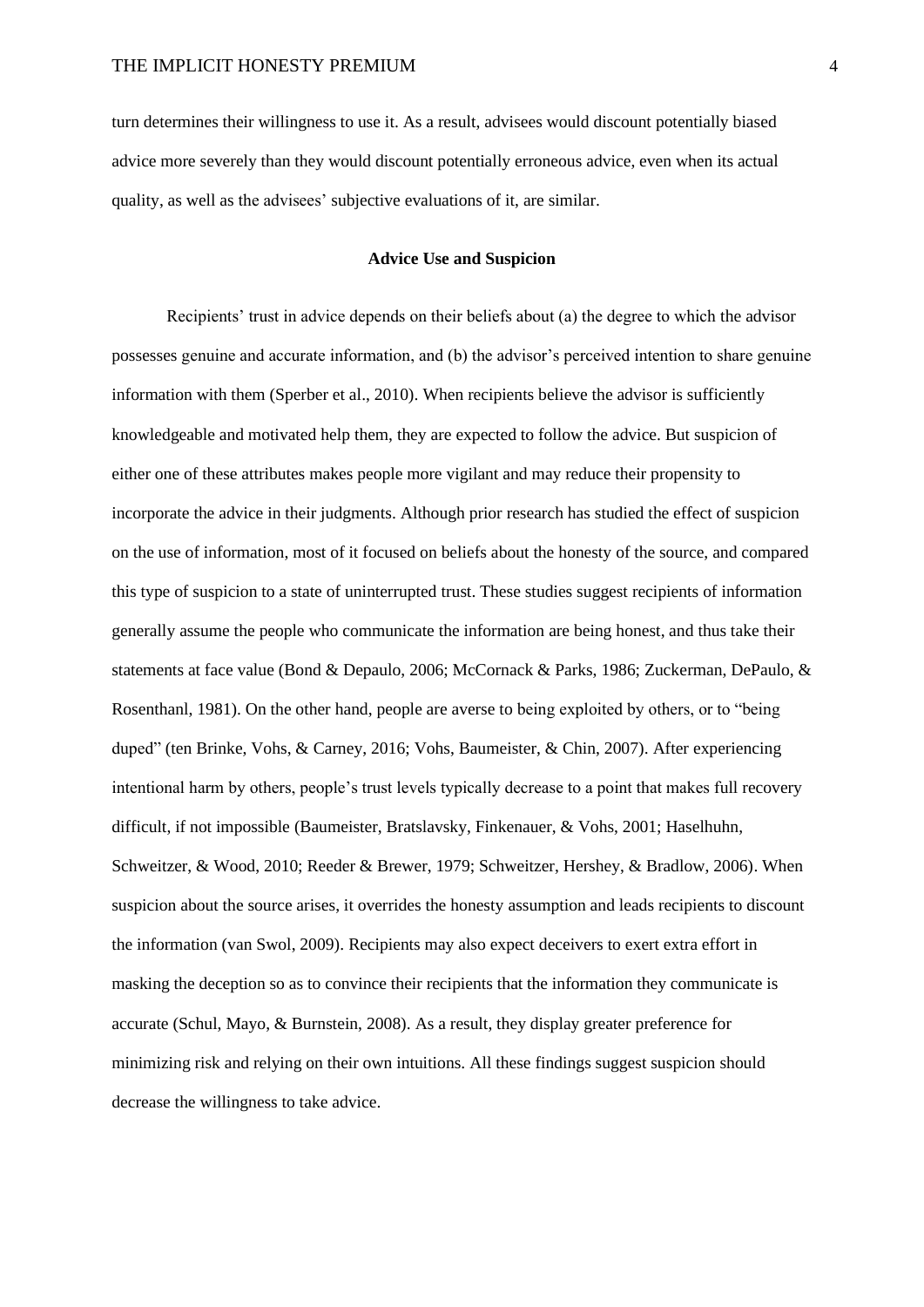Whereas suspicion of intentional bias is expected to increase vigilance relative to no suspicion, what happens when the recipient trusts the honesty of the advisor but still suspects the advice might be misleading, for example, because the advisor may lack relevant knowledge? Should different reasons to suspect the advice have different effects on how recipients judge it? People may infer that dishonest intentions may increase the likelihood that the advice would be misleading, or they may believe lack of knowledge would sway the advice further away from the true answer. The reason for suspicion might influence expectations of its quality and accuracy. However, once recipients determine the expected accuracy of the advice, their use of it should be proportionate to the degree of its potential inaccuracy, regardless of why it may be inaccurate. Expecting a certain level of inaccuracy due to dishonesty and expecting the same level of inaccuracy due to the advisor's insufficient knowledge should harm the use of advice equally.

Very little research has been conducted on different reasons for suspicion, and that research has yielded mixed results. One study found the propensity to revise an opinion after realizing it was based on false information does not depend on the reason for the falsehood. Green and Donahue (2011) presented participants a magazine article and elicited their opinions about the article's topic. They then informed participants that certain important details in the article were false. One group learned the reporter was misinformed, whereas the other group was told the reporter "made up important facts." A subsequent questionnaire measured the shift in participants' opinions following this explanation, and found no differences between the groups. Other research finds people are sensitive to the way inaccurate information is produced when considering it. Schul, Mayo, Burnstein, and Yahalom (2007) showed participants a number of matchboxes, each containing either a blue or a yellow token. Participants predicted the color of the token in each box, with the help of a clue suggesting the correct color. Half of the participants received their clues from a computer, said to be programmed to randomly provide an incorrect clue one third of the time, and the other half received their clues from a person who was allowed to deceive them up to one third of the time. Participants in the deception condition chose according to the clues they received significantly less frequently than participants in the computer condition. The result suggests the reason for possible inaccuracy does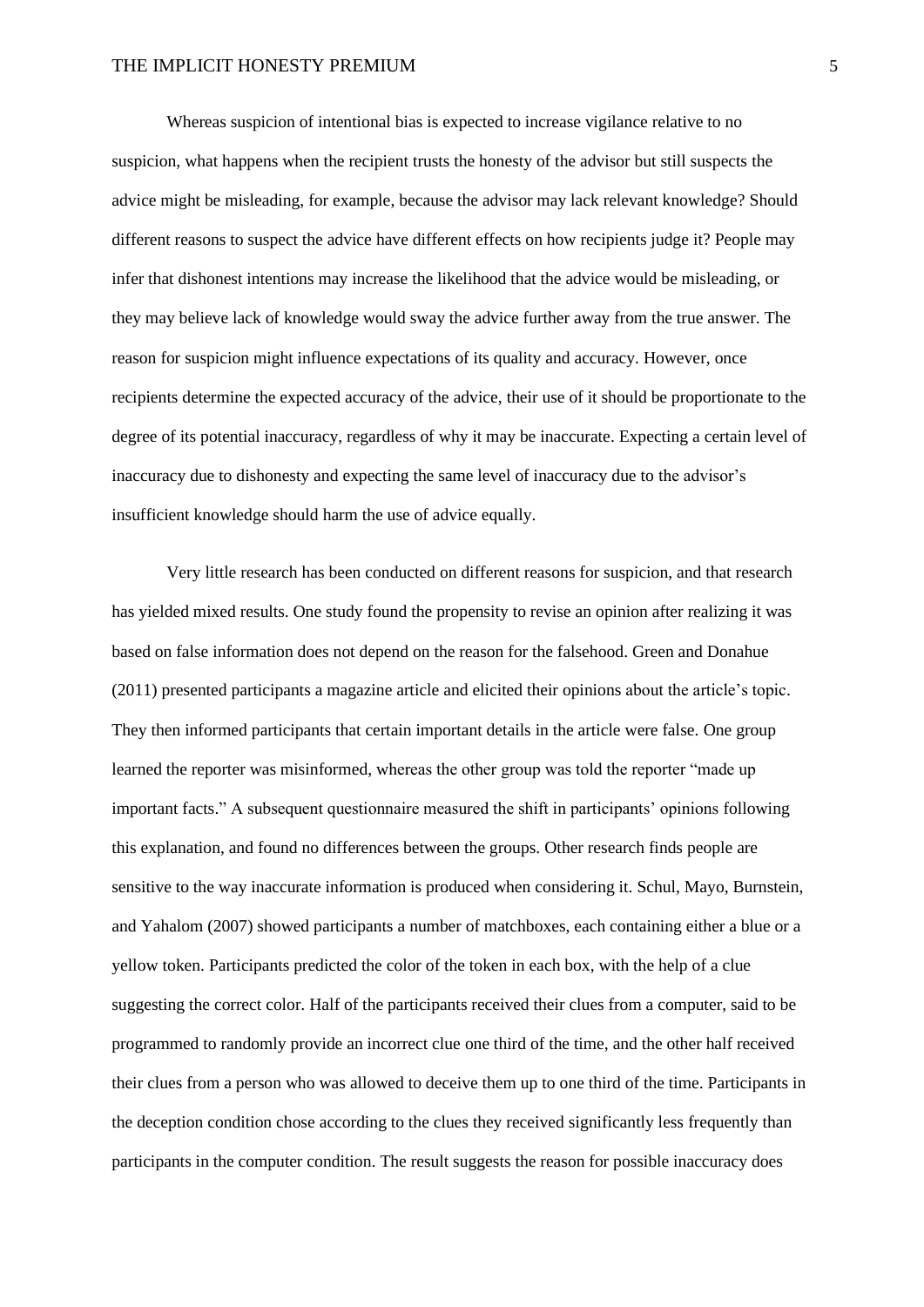matter to recipients of information. However, because the reason for suspecting the information was determined both by the type of uncertainty associated with it (i.e., chance vs. deception) and by the source that communicated it (i.e., computer vs. person), the unique contribution of each factor is unclear. We attempt to resolve this issue by varying the type of uncertainty or reason for suspecting the information while keeping its source constant.

We study whether people treat the same advice differently when they suspect it is intentionally biased than when they view it as potentially erroneous, and if so, why. We address these questions by (a) varying the type of suspicion while keeping constant the advice itself, as well as its source, and (b) distinguishing between advice seeking (i.e., the willingness to receive advice or accept information from the advisor), advice taking (i.e., the motivation to follow vs. reject the advice), and advice use (i.e., the weight given to advice in the recipient's final estimate). In addition, we seek to uncover the underlying mechanism of the effect of suspicion by identifying the causal link between the reason for suspicion, the type of uncertainty, and advice use. We propose that although feeling uncertain generally increases the willingness to accept advice and revise one's opinion, random error and intentional bias are associated with different types of uncertainty, which may affect people's openness to advice.

## **Advice Use and Uncertainty**

Uncertainty is an important condition for advice taking; the more uncertain people feel, the likelier they are to seek advice (Gino & Moore, 2007). When experiencing low knowledge, and therefore high uncertainty, people tend to give the advice higher weight in their final judgments (Yaniv, 2004). However, uncertainty can take multiple forms, and research on uncertainty examines not only its degree or severity, but also its type. The literature distinguishes between chance uncertainty and epistemic uncertainty. Chance uncertainty, also called aleatory uncertainty, is viewed as being caused by chance factors and randomly determined outcomes that cannot be known in advance. It is typically represented in relation to a class of possible outcomes and is naturally measured by relative frequency (Fox & Ulkumen, 2011). When people attribute uncertainty to chance,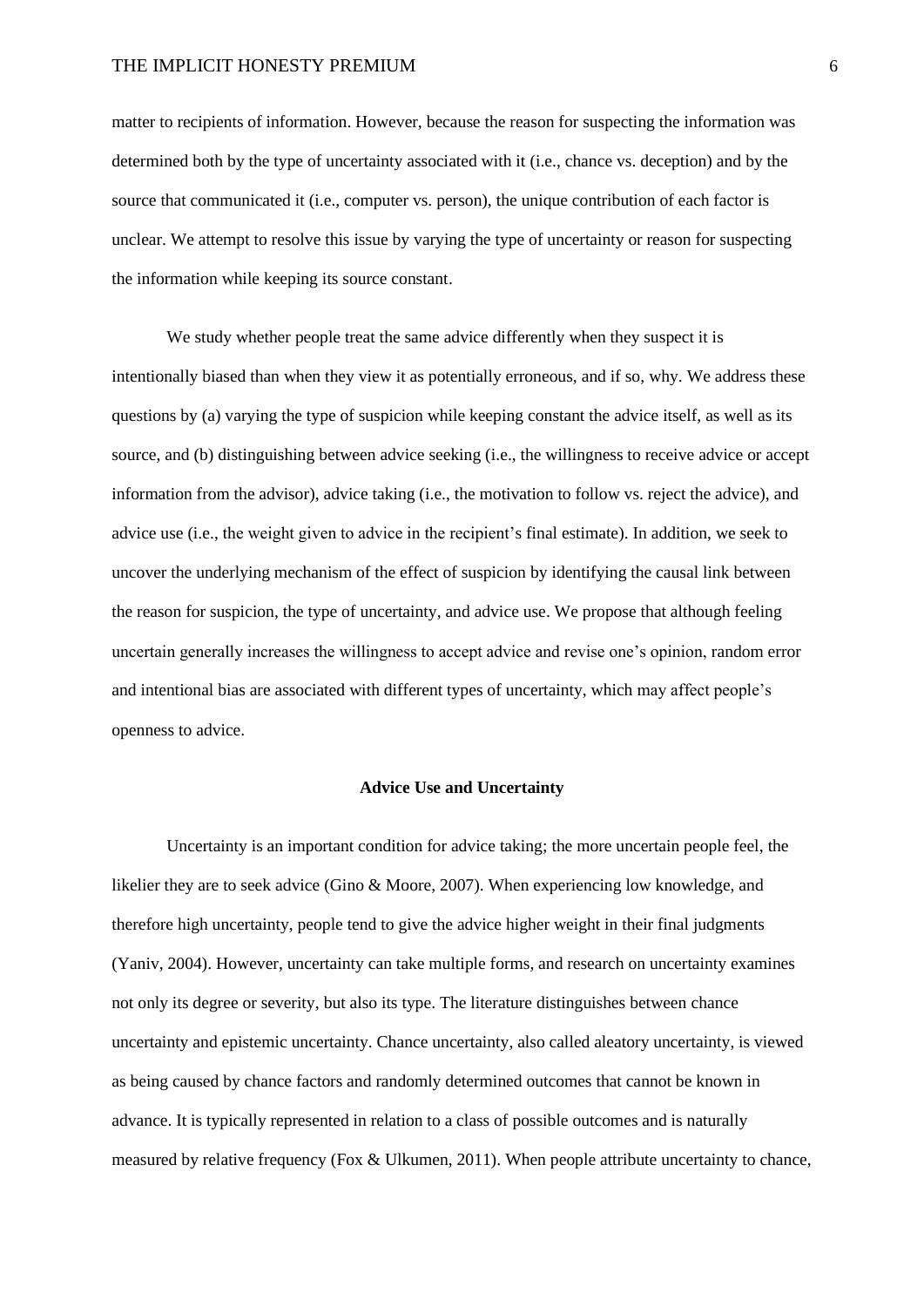they perceive it as more external to themselves and do not expect to have a great degree of control. They do not seek to eliminate the uncertainty as much as to manage it by determining the relative propensities of events (Howell & Burnett, 1978; Kahneman & Tversky, 1982). By contrast, epistemic uncertainty is attributed to intentional or controllable factors (Tannenbaum, Fox, & Ulkumen, 2017). Epistemically uncertain values are ones that are unknown to the judge but are "knowable" (or known to someone else). Epistemic uncertainty focuses on the extent to which an event is true or false, and can be reduced by searching for patterns or causality. Whereas assessment of purely aleatory uncertainty entails evaluation of the propensity of each possible outcome on a continuum, assessment of purely epistemic uncertainty generally entails evaluation of binary, true/false outcomes (Fox & Ulkumen, 2011).

Chance uncertainty encourages statistical thinking, which involves acknowledging one's ignorance and a relatively high tolerance for error (Grove & Meehl, 1996). In a statistical mindset, people perceive error as inevitable and acceptable and the achievement of complete knowledge as impossible. Rather than perfect accuracy, the criterion for quality associated with statistical thinking is calibration, or a match between how often an event occurs and how often the forecaster predicts it will occur (Wallsten, Budescu, Erev, & Diederich, 1997). Epistemic uncertainty encourages clinical thinking, including attempts to understand and reduce the uncertainty of the information. The quality criterion for clinical thinkers is diagnosticity, or the match between the outcome of a given event and the forecaster's prediction for that event (Wallsten et al., 1997). The clinical approach motivates attempts to understand the causal texture of the environment and seeks to achieve perfect predictability, although just like the statistical approach, it often fails to do so (Einhorn, 1986).

Although both types of uncertainty may increase advice taking, they might do so for different reasons. When experiencing chance uncertainty, people acknowledge their ignorance and have more trust in external sources of knowledge. When trusting a source, receivers of the information are willing to give up control over their judgment (Einhorn, 1986; Mayer, Davis, & Schoorman, 1995; Rousseau, Sitkin, Burt, & Camerer, 1998). The clinical mindset triggered by epistemic uncertainty seeks to increase understanding and maximize control (Einhorn, 1986; Spengler, 2013). Higher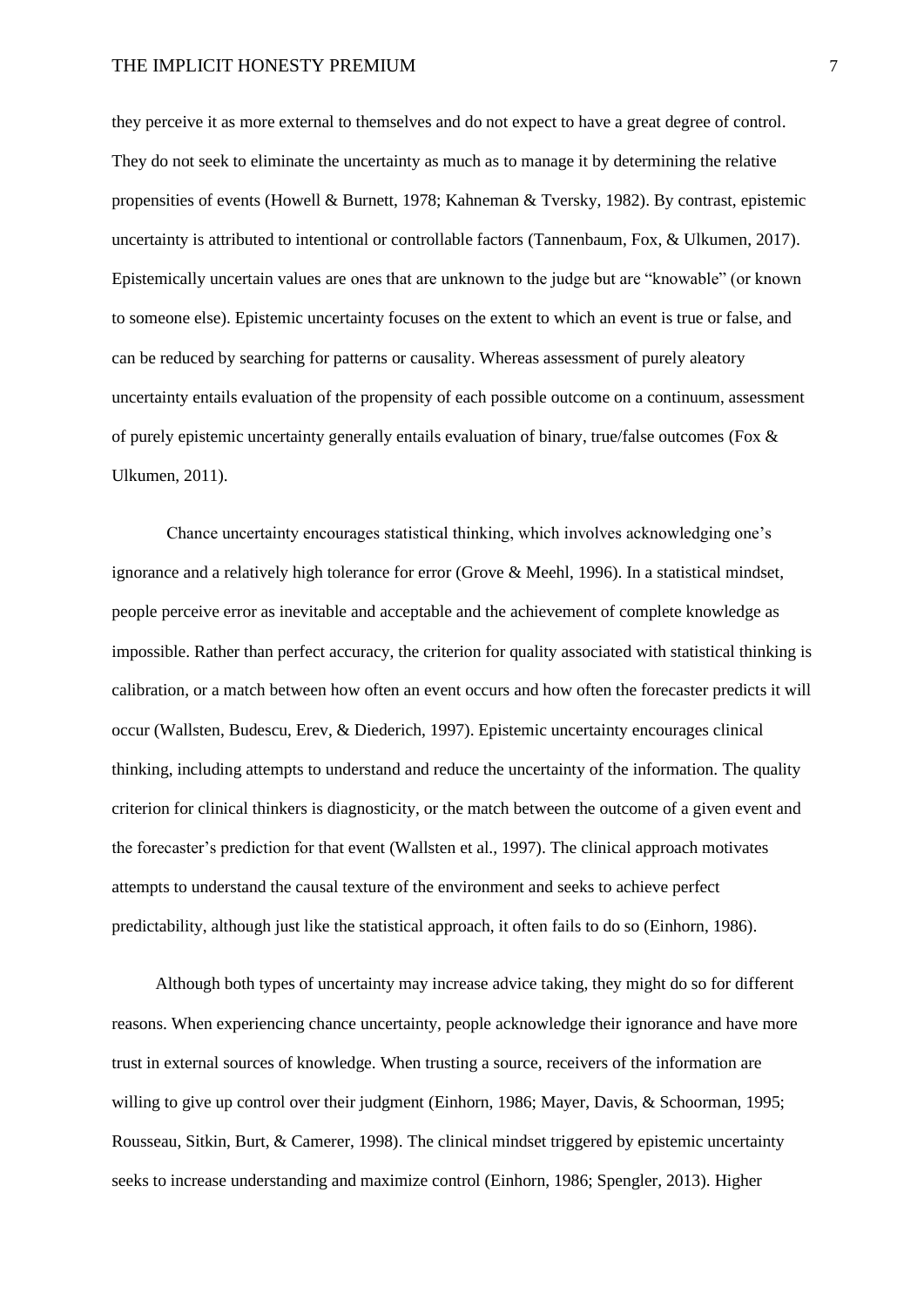epistemic uncertainty should increase the use of advice as long as its recipients believe it can minimize their uncertainty and lead them closer to the truth. When they do not trust the advice to be helpful, recipients might rely more on their own intuitions, or even refrain from making judgments altogether (Schul & Peri, 2015).

In light of these findings, we suggest suspecting intentional bias reduces the use of advice more than does the suspicion of random error of the same magnitude. Further, we suggest the difference in advice use occurs because intentional bias reduces the level of chance uncertainty associated with the advice. The present research advances our knowledge of perceived uncertainty, suspicion, and advice use in several ways. First, it provides a link between different types of uncertainty and advice taking. We test the role of suspicion and different uncertainty types in the exchange of information between advisor and advisee. By doing so, our work is the first to combine insights from the advice-taking literature, which has examined uncertainty as a unitary construct, and research on chance and epistemic uncertainty, which has mostly focused on the thought processes of independent judges. Second, we separate the source of information from the source of uncertainty associated with it. In previous studies, the two were often entangled, such that the source of information varied as part of the manipulation of uncertainty. For example, presenting information from a computer or a random sampling algorithm invoked chance uncertainty, whereas information from a dishonest person invoked epistemic uncertainty (Onkal, Goodwin, Thomson, Gonul, & Pollock, 2009; Schul et al., 2008, 2007). In the present work, we keep the source of information the same, namely, a person, in all of our studies. We also distinguish between the type of uncertainty and the type of suspicion, and measure their effects independently by varying one while keeping the other constant. By applying a moderation-of-process design, we seek to establish a causal link between suspicion, uncertainty type, and advice use. We first manipulate the reason for suspicion and measure its direct effect on advice use. Next, we measure the effect of suspicion on perceived chance and epistemic uncertainty, and test whether perceived uncertainty mediates the effect on advice use. Finally, we vary the level of chance uncertainty independently of suspicion, and measure the effects of these two factors on advice taking independently of each other.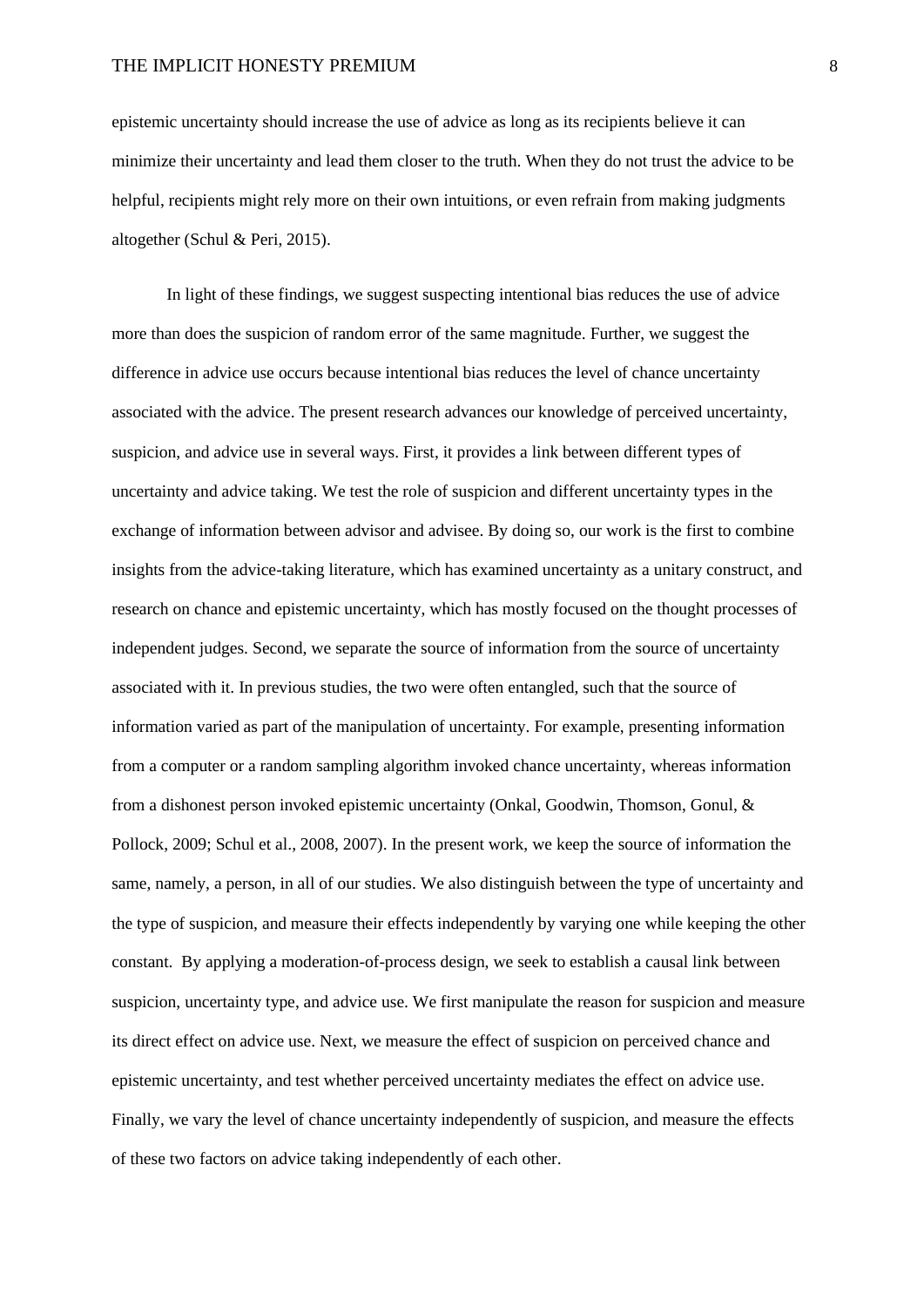#### **Overview of studies**

The present paper includes five experiments, in which we offered advice to decision makers and varied the reason for suspecting that advice. The designs of the experiments and their main findings are summarized in Table 1. Our research focuses on advice taking and information processing. To provide a direct estimate of people's evaluation of the information they receive, our experimental settings are intentionally kept free of ongoing relationships between advisors and advisees, because such relationships often involve the building and violation of trust by past interactions. Whereas studies of trust (e.g., Mayer, Davis, & Schoorman, 1995) examine evaluations of trustworthiness in people's character (e.g., factors that influence the trustworthiness of an advisor), we measure the assessment of information. Our experiments manipulate the specific type of suspicion in the information provided, and test how suspicion affects the way people process and use that information. In Experiments 1 and 4, we use a rather subtle suspicion manipulation by providing participants information about their advisors' knowledge and payoffs in a previous round. The advisor's incomplete knowledge prompts suspicion that subsequent advice would be erroneous, whereas previous incentives to mislead elicit suspicion that the advice may be intentionally biased. Experiments 2, 3, and 5 elicit suspicion more explicitly by directly telling participants their advisor would provide some erroneous or untruthful advice. Such blatant suspicion is common in word-ofmouth reviews and other client contexts. Using these various ways to manipulate suspicion helps us estimate the robustness of any observed effects.

#### **The Experimental Paradigm**

Our experiments employed the Judge-Advisor System (JAS; Gino & Moore, 2007; Sniezek & Buckley, 1995; Sniezek & Van Swol, 2001). This paradigm, the most commonly used method in advice research, elicits judgments and decisions from participants after providing them relevant advice. We measured advice taking and advice use in both choice and judgment tasks. In all experiments, participants made an initial estimate, received advice, and then had the opportunity to provide a revised, final estimate. Experiment 1 presented participants with two alternative answers to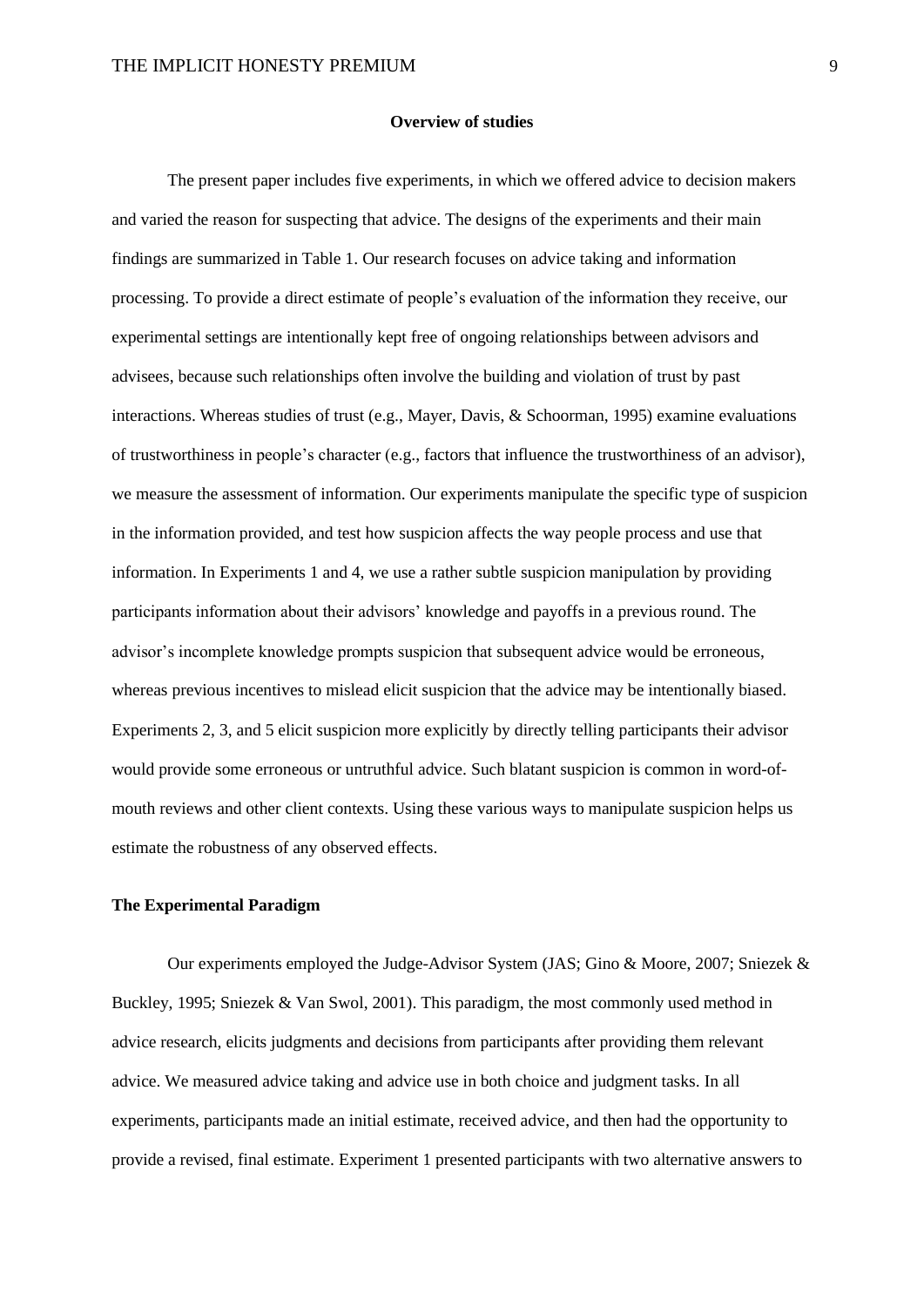a question, and their job was to choose the correct one. Advice taking was measured by the frequency with which participants revised their estimates to follow the advice. Experiments 2 and 5 administered numeric estimation tasks, and Experiments 3 and 4 elicited estimates of quantity. In these experiments, we calculated our dependent measure using a formula introduced by Harvey and Fischer (1997):

## *Advice use = (final estimate – initial estimate) / (advice – initial estimate).*

The value yielded by this formula represents the degree to which a participant revised the estimate as a function of the difference between the advice and the initial estimate; higher values suggest greater influence of the advice. A value of zero means the decision maker was not swayed at all by the advice and kept the original estimate as it was. Negative values suggest the participant moved away from the advice. When the advice and the initial estimate are identical, the denominator's value is zero and the formula yields an undefined value, precluding the item from inclusion in the data analysis (see Bonaccio & Dalal, 2006). In our experiments, such instances occurred roughly 3% of the time.

We also collected additional measures, which were less central to our hypotheses, and included them in the Supplementary Online Material. We report how we determined our sample sizes, all data exclusions (if any), all manipulations, and all measures. All of the experiments were reviewed and approved by the Human Subjects Research Committee at Ben-Gurion University of the Negev.

#### **Experiment 1**

Experiment 1 tested whether suspicion of the advice, and the reason for suspecting it, affects recipients' propensity to accept the advice. We kept both the content and the source of the advice constant, and only varied recipients' suspicion of it. Participants completed two rounds of estimation tasks with the help of advice. The same advisor provided the advice in both rounds. After the first round, some participants received feedback on their advisor's performance. To make participants suspicious of subsequent advice, the feedback stated some of the advice they had received in the first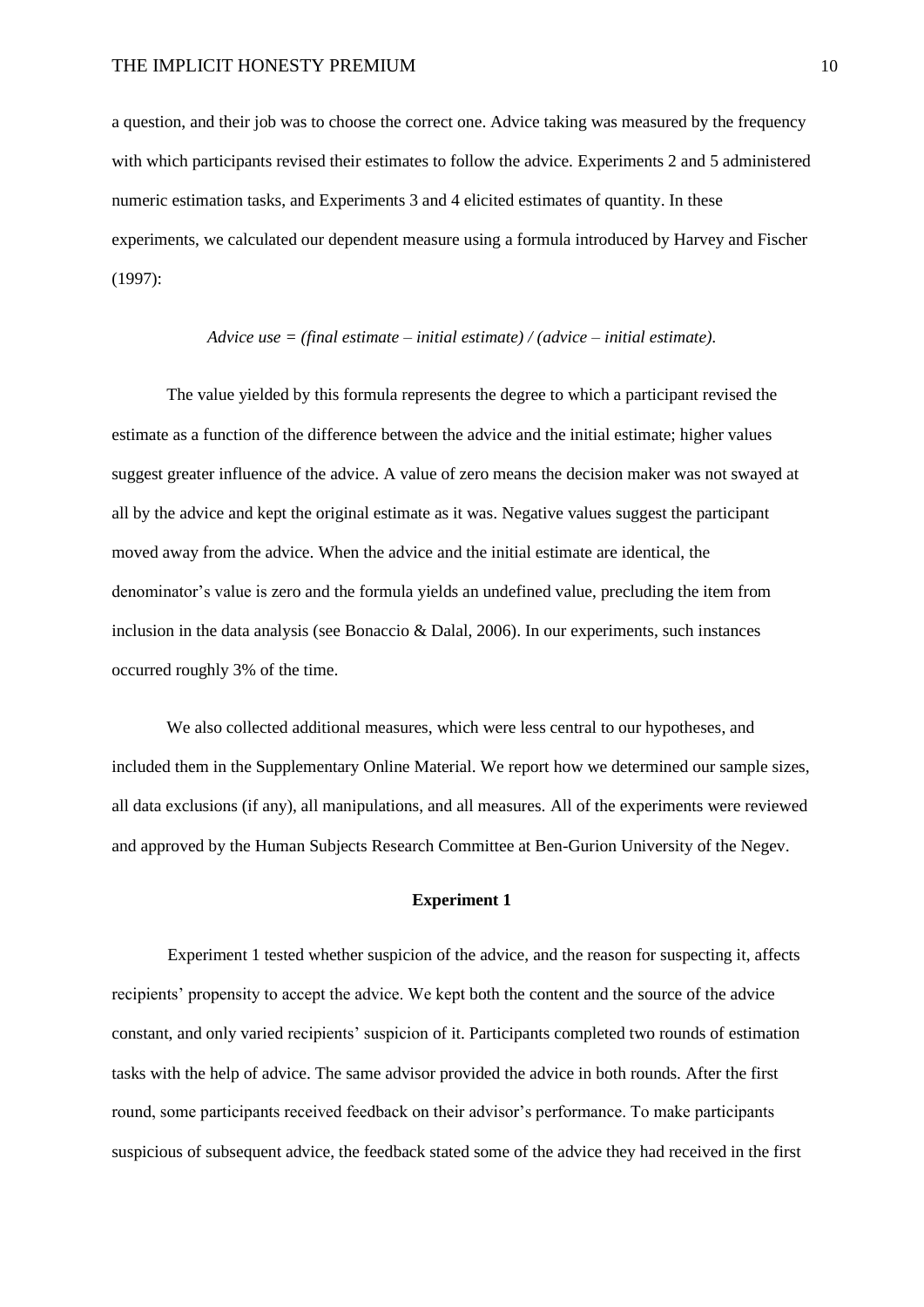round may have been inaccurate. The feedback varied with regard to the reason for the possible inaccuracy. For one group, the inaccurate advice was attributed to missing knowledge, whereas for another group, it was the result of an incentive to mislead. A third group proceeded to the second round of feedback. We measured participants' advice taking both before and after the suspicion manipulation, which allowed us to control for differences in their individual tendencies to take advice. We predicted that (a) suspecting inaccuracy will reduce advice taking compared to not suspecting it; (b) suspecting intentional bias will lead to greater advice discounting than suspecting error.

## **Method**

Two hundred forty residents of the US, Canada, and the UK (*M*age = 37.42; 147 females), registered as workers on Amazon Mechanical Turk (MTurk), participated in the experiment in exchange for \$1 each and a chance to win a monetary bonus. We determined our sample size based on a power analysis of a medium-size effect  $(f = 0.25; d = 0.5)$  with 90% power, which suggested a minimum sample size of 207 participants.

The experiment consisted of 40 estimation tasks, divided into two rounds of 20 tasks. Each task presented a square matrix consisting of 100 cells, arranged in a  $10 \times 10$  pattern. Each cell was in one of two colors (yellow and blue in round 1, green and orange in round  $2$ ).<sup>1</sup> The matrix was presented for one second. Participants were asked to choose the color that was represented in more cells in the matrix. They then received advice from an advisor who had more information about the matrices than they did and could either revise their choice or keep their initial one. Each correct final choice earned the participant a lottery ticket. At the end of data collection, we randomly selected five tickets and paid each of their holders a \$5 bonus.

The first round included 20 tasks. Participants received correct advice in 15 tasks and incorrect advice in the other five tasks. After completing this round, participants received feedback

 $<sup>1</sup>$  At the end of the study, we asked participants whether they suffered from any kind of color blindness that may have</sup> affected their performance. One participant reported having color blindness, but stated that he "was able to identify all colors in this study.'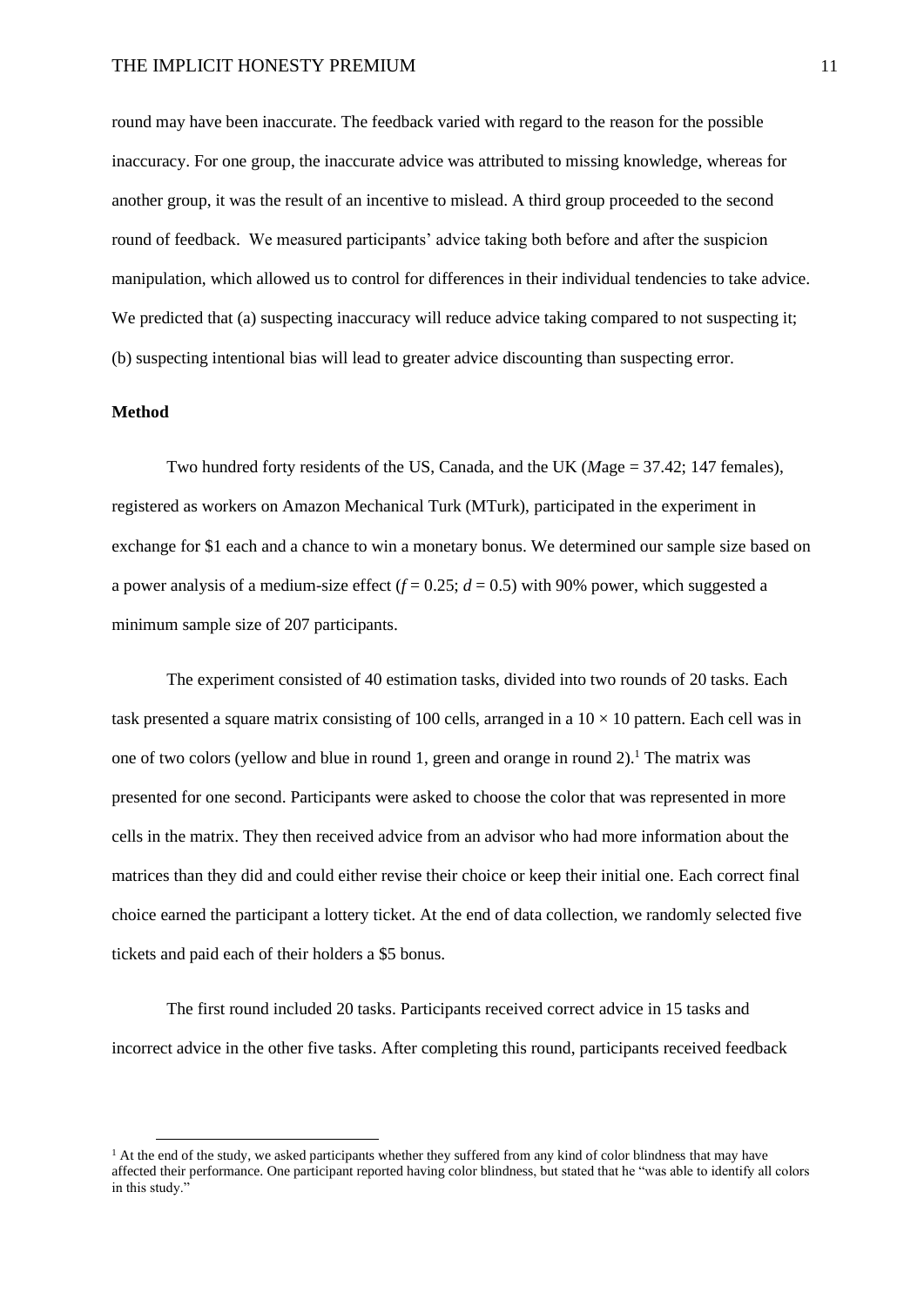about the advice they received. We manipulated the feedback between three groups. The error group received the following text:

Advisor payment: For all 20 estimates, the advisor was paid (with a lottery ticket) each time you made a correct choice.

Advisor knowledge: For 10 of the 20 estimates, the advisor knew the correct answer before advising you. For the other 10 estimates, the advisor did not have any information and had to guess which color to advise you to choose. This means that on average, for those 10 estimates, the advisor made an error 5 times.

Participants in the intentional-bias group read:

Advisor knowledge: For all 20 estimates, the advisor knew the correct answer before advising you.

Advisor payment: For 10 of the 20 estimates, the advisor was paid (with a lottery ticket) each time you made a correct choice. For some of the other 10 estimates, the advisor was paid if you chose blue, even if blue was incorrect, and on the others the advisor was paid if you chose yellow, even if yellow was incorrect. This means that on average, for those 10 estimates, the advisor deceived you 5 times.

Participants in the control condition proceeded directly to round 2 without any feedback.

In round 2, participants completed another set of 20 tasks, with the same advisor as in round 1. Participants were informed that "as before, the advisor has more information about the matrices than you will have. But the advisor's knowledge and payment are not necessarily the same as they were in the first part." The advice in this round was correct in 14 tasks and incorrect in six; this fact was not disclosed to participants.

**Measures.** When the advice participants received was different from their initial choice, their options were to either take the advice by revising their choice or to ignore the advice. We measured advice use by the frequency at which participants revised their choices to follow the advice.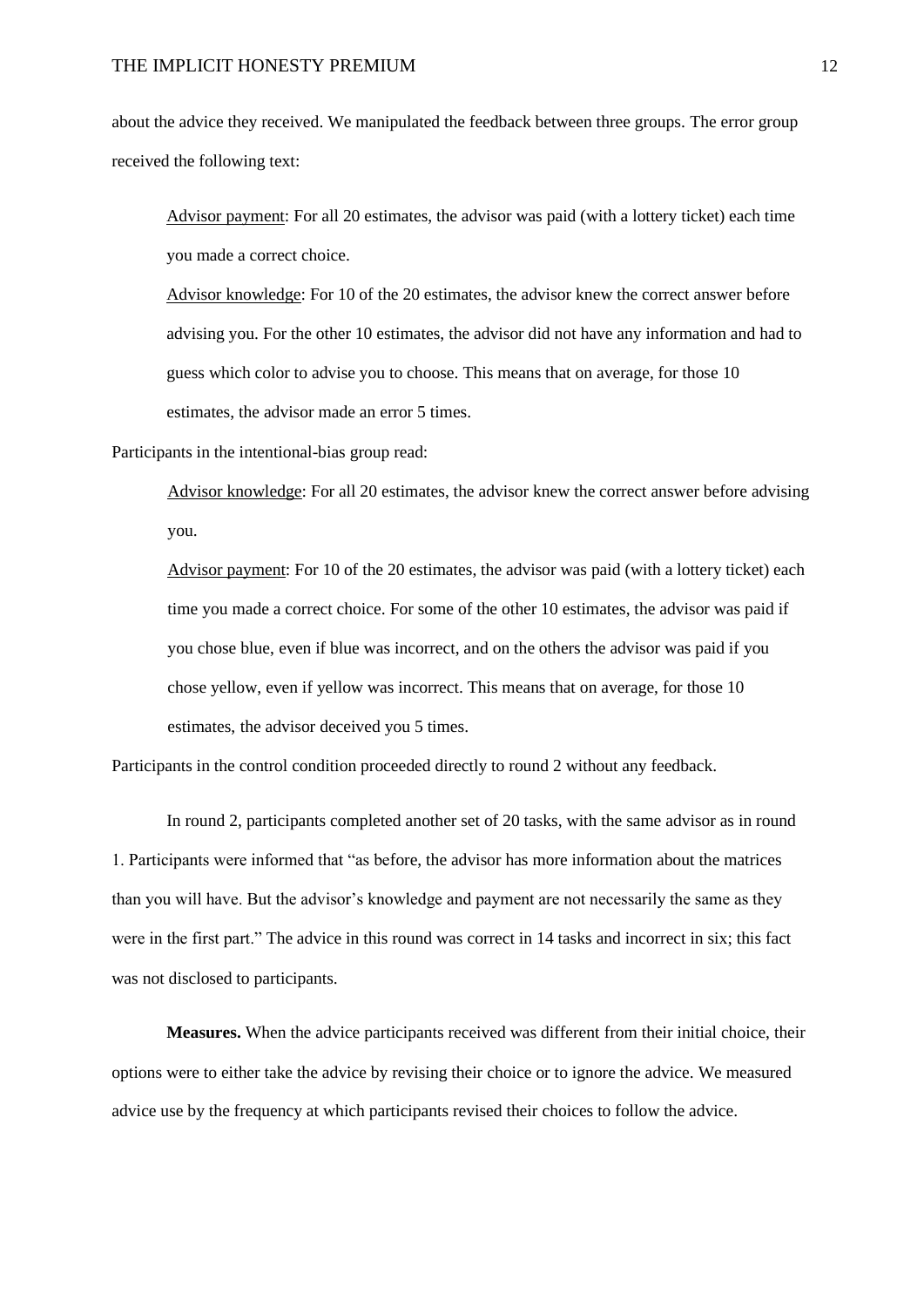When the advice participants received matched their initial choice, their options were either to confirm their choice by not making a change or to exhibit active distrust by revising their final choice to be different from the advice. We measured active distrust by the frequency at which participants revised their choices to differ from the advice.

In addition, after the tasks, we elicited participants' evaluations of the advice they received in round 2. Participants estimated the number of tasks in round 2 in which they received correct advice and the degree to which they relied on the advice in this round (on a scale ranging from 0% = *not at all* to 100% = *total reliance*).

## **Results**

**Advice taking.** We calculated advice-taking rates for rounds 1 and 2, and measured the effect of suspicion on advice taking using two mixed ANOVAs, with average advice taking in rounds 1 and 2 as repeated measures. One analysis measured the effect of suspicion by comparing the control group with the two treatment groups. The other tested the effect of the type of suspicion by comparing the error and intentional-bias groups. We found suspicion was detrimental to advice taking. As Figure 1 shows, the first analysis yielded a significant Round  $\times$  Suspicion interaction,  $F(1, 238) = 5.22$ ,  $p = .02$ ,  $\eta^2$  = .04. As predicted, participants who underwent a suspicion manipulation were significantly less likely to take advice in round 2 than were participants in the control condition, who did not undergo the manipulation,  $F(1,237) = 10.02$ ,  $p = .002$ ,  $\eta^2 = .04$ . The second analysis compared the error group and the intentional-bias group. It also yielded a significant interaction between round and the reason for suspicion,  $F(1, 158) = 7.45$ ,  $p = .007$ ,  $\eta^2 = .05$ . Consistent with our prediction, participants who suspected intentional bias took the advice significantly less frequently than did those who suspected random error,  $F(1,157) = 7.25$ ,  $p = .008$ ,  $\eta^2 = .04$ .

**Active distrust.** We calculated the rates at which participants revised their choices in the opposite direction of the advice, after initially agreeing with it, in rounds 1 and 2. We then subjected these rates to the same planned comparisons as advice taking. The analyses found that active distrust was rather infrequent, and it decreased from round  $1(M = 0.03, SD = 0.07)$  to round 2 ( $M = 0.02, SD =$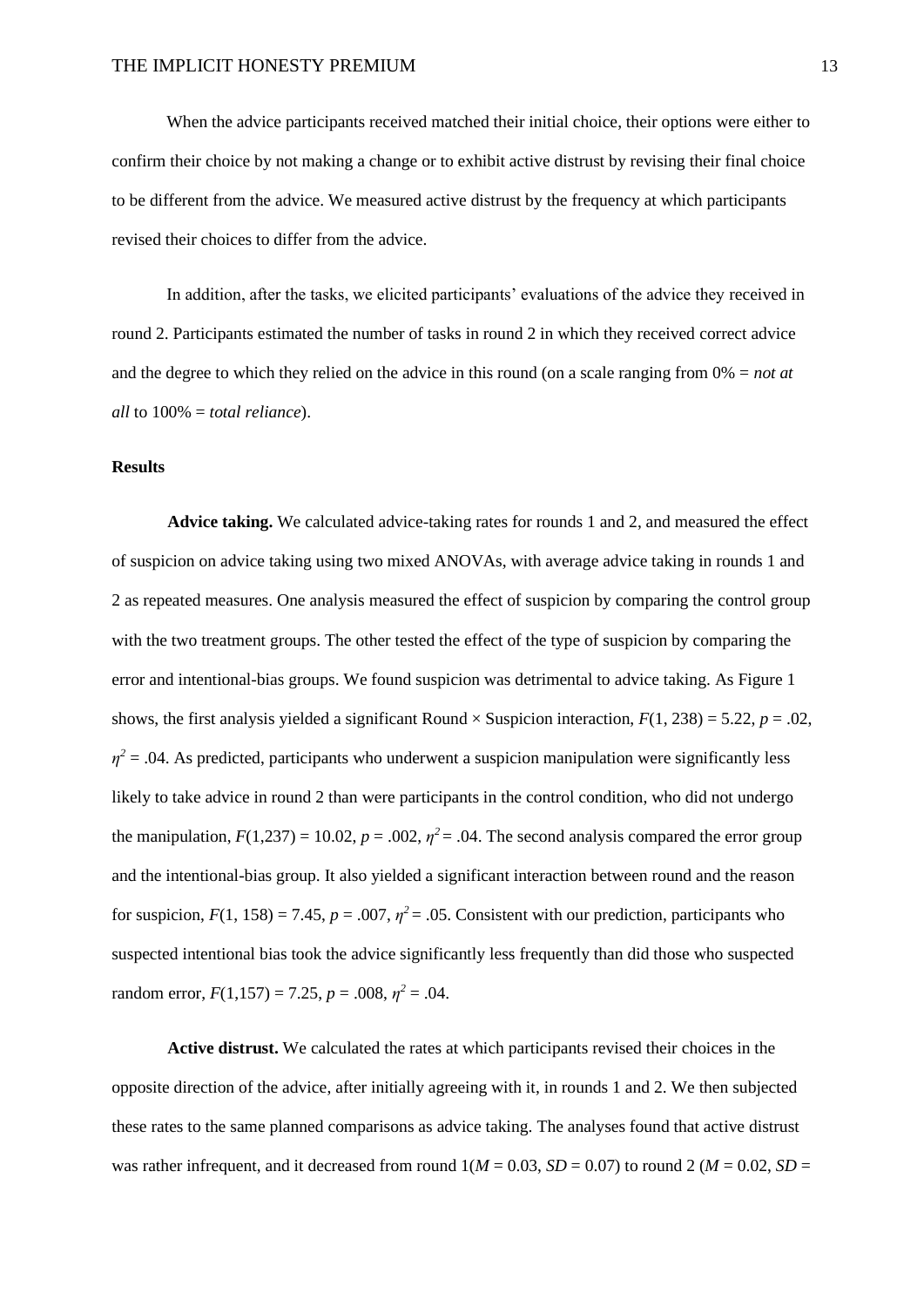0.06),  $F(1, 238) = 6.64$ ,  $p = .01$ , eta = .03. Neither suspicion nor the reason for it had a significant effect on active distrust,  $Fs \le 1.08$ ,  $ps \ge .30$ ,  $\eta^2 < .01$ .

**Discounting misleading advice vs. accurate advice.** Reluctance to use advice following the suspicion manipulation is justified if suspicion helps advice recipients distinguish between accurate and misleading advice. Correct detection of misleading advice would result in its more severe discounting, without affecting the use of accurate advice. We tested this possibility by calculating separate advice-taking measures for correct advice and for incorrect advice. We subjected these measures to two mixed ANOVAs that measured the effects of suspicion and of the reason for suspicion. One analyses included task round and advice accuracy as repeated measures and suspicion as a between-subjects factor. The analysis yielded a significant difference between the use of correct advice and the use of incorrect advice,  $F(1, 230) = 15.69$ ,  $p < .001$ ,  $\eta^2 = .06$ , suggesting participants were able, to some extent, to identify when the advice they received was correct and when it was not. The comparison between the suspicion and control conditions yielded a significant Round  $\times$  Suspicion interaction,  $F(1, 230) = 4.56$ ,  $p = .03$ ,  $\eta^2 = .02$  but no significant three-way interaction,  $F < 1$ . The second analysis was conducted among participants in the two suspicion conditions, and compared the use of advice by participants in the error and intentional-bias groups. This analysis also yielded a significant interaction between task round and reason for suspicion,  $F(1, 151) = 5.82$ ,  $p = .02$ ,  $\eta^2 = .04$ but no three-way interaction,  $F(1, 151) = 1.06$ ,  $p = .30$ . As Figure 2 shows, the suspicion manipulation, especially suspicion of intentional bias, reduced participants' willingness to use advice, but this was true for both correct and incorrect advice.

**Post-task Advice-quality Evaluation.** Participants underestimated the quality of the advice in round 2. They received correct advice in 14 of the 20 tasks, but estimated only 11.16 such instances, on average (*SD* = 3.73),  $t(239) = 11.81, p < .001, d = 0.76$ . A one-way ANOVA revealed a significant between-group effect,  $F(2, 237) = 5.79$ ,  $p = .003$ ,  $\eta^2 = .05$ . Planned contrasts found that suspicion of either error ( $M = 10.29$ ,  $SD = 3.63$ ) or intentional bias ( $M = 10.96$ ,  $SD = 3.89$ ) led to lower-quality assessments than those observed in the control condition ( $M = 12.23$ ,  $SD = 3.43$ ),  $t(237)$  $= 3.20, p = .002, d = 0.42$ , but the type of suspicion had no effect on these assessments,  $t(237) = 1.17$ ,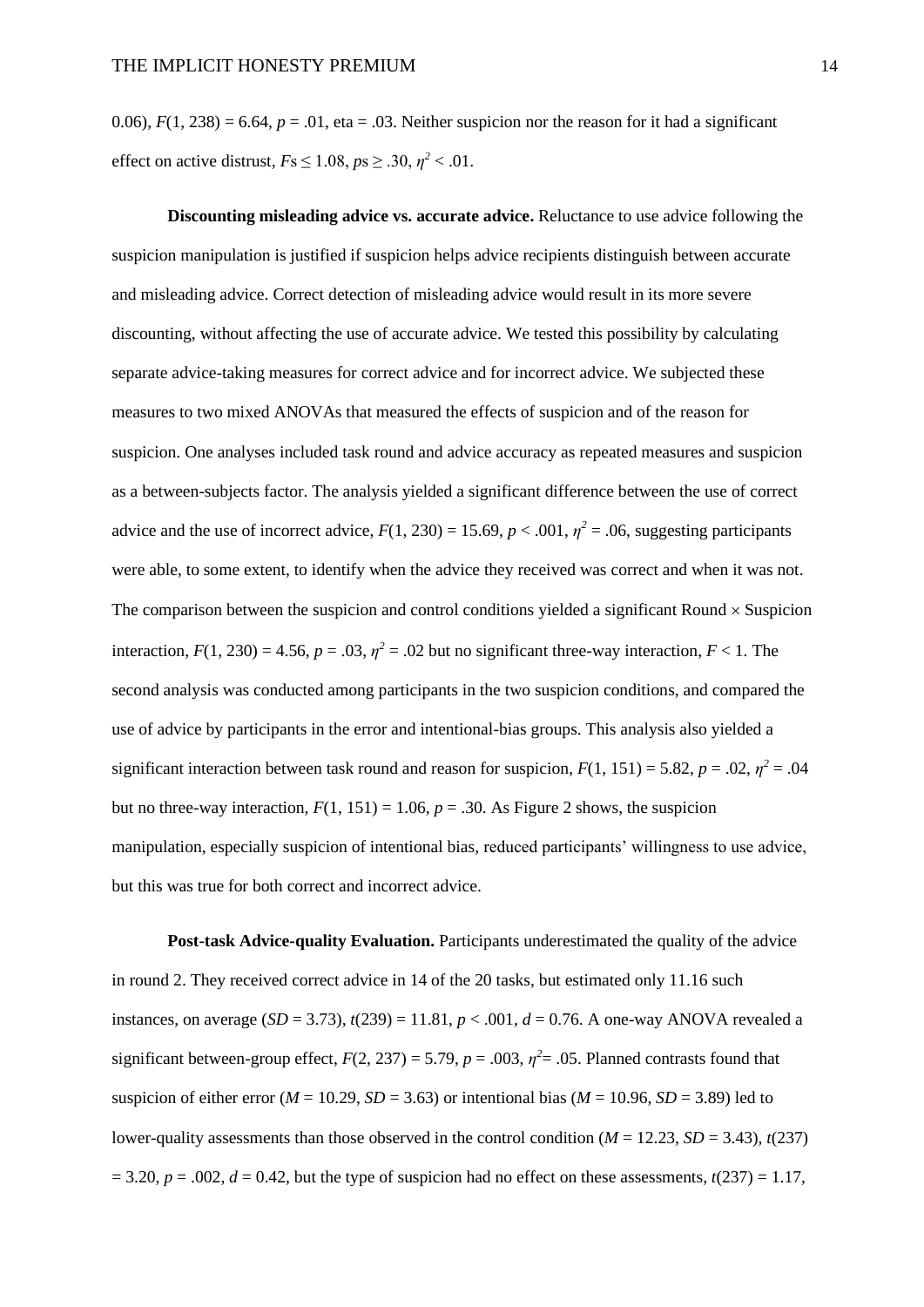*p* = .24. This result suggests participants in the intentional-bias condition did not think they received advice inferior to that provided to the error group. Reported reliance on the advice displayed similar patterns,  $F(2, 237) = 4.45$ ,  $p = .01$ ,  $\eta^2 = .04$ . Planned contrasts reveal participants reported greater reliance on advice in the control condition ( $M = 43.56\%$ ,  $SD = 29.93$ ) than in the two suspicion conditions,  $t(237) = 2.51$ ,  $p = .01$ ,  $d = 0.33$ , whereas the difference between the error group (*M* = 37.46%,  $SD = 28.71$ ) and the intentional-bias group ( $M = 30.19\%$ ,  $SD = 26.39$ ) did not reach significance,  $t(237) = 1.62$ ,  $p = .11$ .

## **Discussion**

The findings of Experiment 1 supported both our predictions. First, suspicion of any kind decreased recipients' likelihood of revising their original choices after receiving advice. This finding suggests both intentional and unintentional failures to provide accurate advice decrease the persuasiveness of subsequent advice. Second, not all suspicion effects were created equal: Recipients were less likely to take advice when they suspected intentional bias than when they suspected error. Although their advisors' initial performance levels were identical, recipients who attributed prior imperfections to conflicting interests were more reluctant to take subsequent advice than those who attributed it to insufficient knowledge.

Advice-taking patterns suggest participants may have put a premium on honesty in their willingness to follow advice. The honesty premium, however, appears to be implicit: Participants in the intentional-bias condition did not think they were receiving lower-quality advice. Their willingness to follow that advice, however, was diminished nonetheless. Experiment 2 tested the generalizability of these findings in a different type of estimation setting and distinguished between advice seeking, advice taking, and advice use.

## **Experiment 2**

Experiment 1 left some open questions. First, does the severe discounting of intentionally biased advice reflect *a priori* preference for honest (even if inaccurate) information? Participants who had been intentionally misled were more reluctant to follow advice than participants whose advisor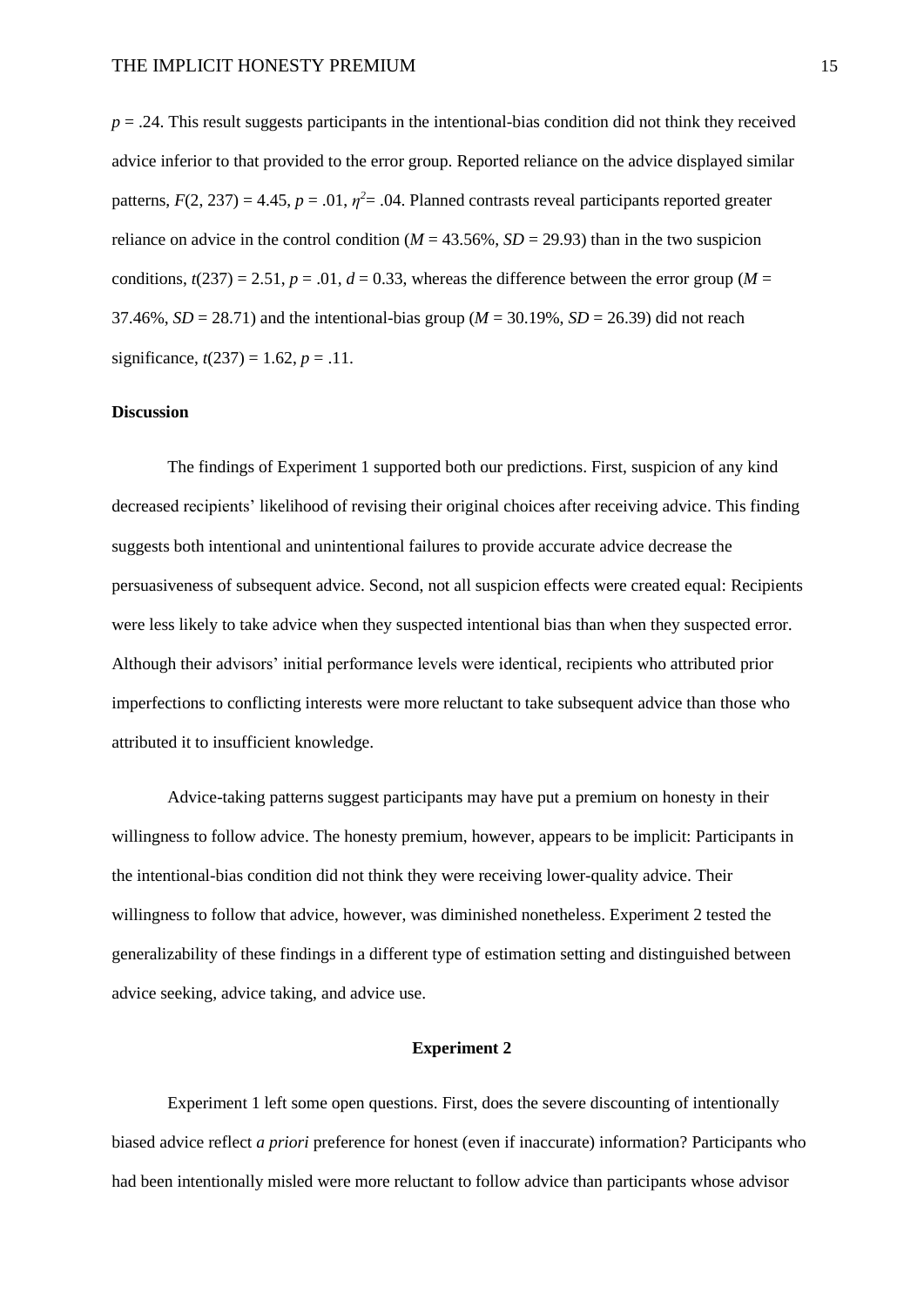was uninformed, even though they were no less optimistic about the accuracy of the advice. If people simply prefer listening to honest advisors over dishonest ones, then we should observe a difference not only in the willingness to follow advice (i.e., advice taking), but also in the desire to receive it in the first place (i.e., advice seeking). In Experiment 2, we tested advice seeking separately from its use by participants, by measuring their willingness to pay (WTP) for advice before receiving it.

Another question that emerges from the results of Experiment 1 is whether the effect resulted from participants' reactions to being duped (Vohs et al., 2007). In Experiment 1, participants received advice after discovering the advisor had intentionally misled them. Their behavior may have been influenced by retributive motives, such that rejecting the advice was their way to punish or distance themselves from the advisor, rather than a calculated assessment of the advice's potential accuracy. Experiment 2 precluded these possible influences by notifying participants in advance of the expected quality of the advice, as well as the reason it may be inaccurate. Finally, does the quality of the advice matter? In Experiment 1, the rate of inaccurate advice was the same for all recipients. In Experiment 2, we varied advice quality by manipulating the number of pieces of accurate and inaccurate advice participants expected to receive.

Experiment 2 differed from the previous experiment in three additional attributes. First, rather than using categorical choice tasks, Experiment 2 elicited numerical estimates, which allowed us to test the generalizability of the effect of the reason for suspicion. We measured both advice taking, which we tested in Experiment 1, and advice use, defined as the degree of influence the advice had on its recipient's final judgment. Second, whereas Experiment 1 elicited suspicion indirectly, by making participants infer advisors' future performance from their past performance, in the present experiment, we directly informed participants of the reason the advice might be inaccurate. We also informed them explicitly about the expected outcome of the advice, namely, its expected accuracy rate.

#### **Method**

Two hundred eighty-five MTurk workers residing in the US, Canada, and the UK (*M*age = 37.42; 147 females) participated in the experiment in exchange for \$0.50 each and a chance to win a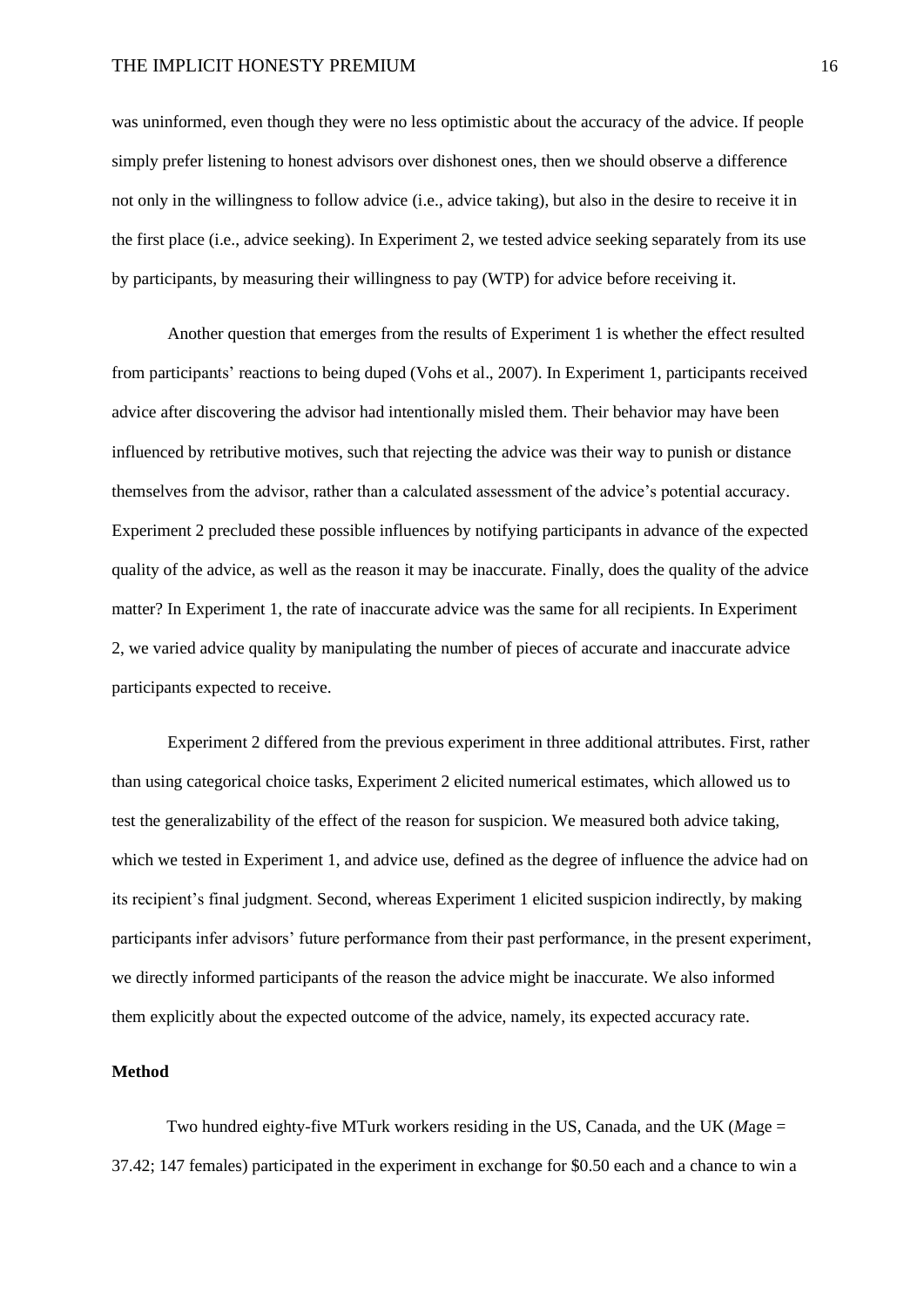monetary bonus. We determined our sample size based on a power analysis of a medium-size effect (*f*  $= 0.25$ ;  $d = 0.5$ ) with 90% power, which suggested a sample of 231 participants. We increased the sample to account for the anticipated number of participants who would complete the tasks without the help of advice.

The experimental task differed from the one used in Experiment 1 in two major aspects. First, it included only one round of estimation tasks. Second, participants made numerical estimates, rather than categorical choices. In each task, they estimated the average of nine numbers arranged in a  $3 \times 3$ matrix, which appeared on the screen for two seconds. After estimating the average, participants received advice from an advisor who had viewed the numbers for 10 seconds, and were given the opportunity to revise their estimates. An accurate final estimate (i.e., an estimate within 10 units of the true answer) earned the participant a lottery ticket. At the end of data collection, we randomly selected one ticket, and paid its owner a \$10 bonus.

**Manipulations.** Before beginning the tasks, participants learned their advisor would be randomly chosen from among the following four options: Advisor A had provided accurate advice for all six estimates; Advisor B had provided accurate advice for five estimates and inaccurate advice for one; Advisor C had provided accurate advice for four of the six estimates; and Advisor D had provided accurate advice for only three estimates. We specified that accurate advice was within 10 units of the correct answer, and that the inaccurate advice all missed the correct answer by more than 20 units. All four advisors were presented on the same page, so that they were easily comparable. We manipulated the reason to suspect the advice by varying the description of the inaccurate advice. The unintentional error group was told that in these cases, the advisor "was inaccurate, meaning that the advice missed the true answer by more than 20," whereas the intentional-bias group learned the advisor "deliberately provided advice that missed the true answer by more than 20."

**Measures.** We measured advice seeking by eliciting participants' WTP for advice. Each advisor had a predetermined, undisclosed minimum price. Participants indicated the maximum price they would pay out of their monetary bonus to receive advice from each advisor. After the WTP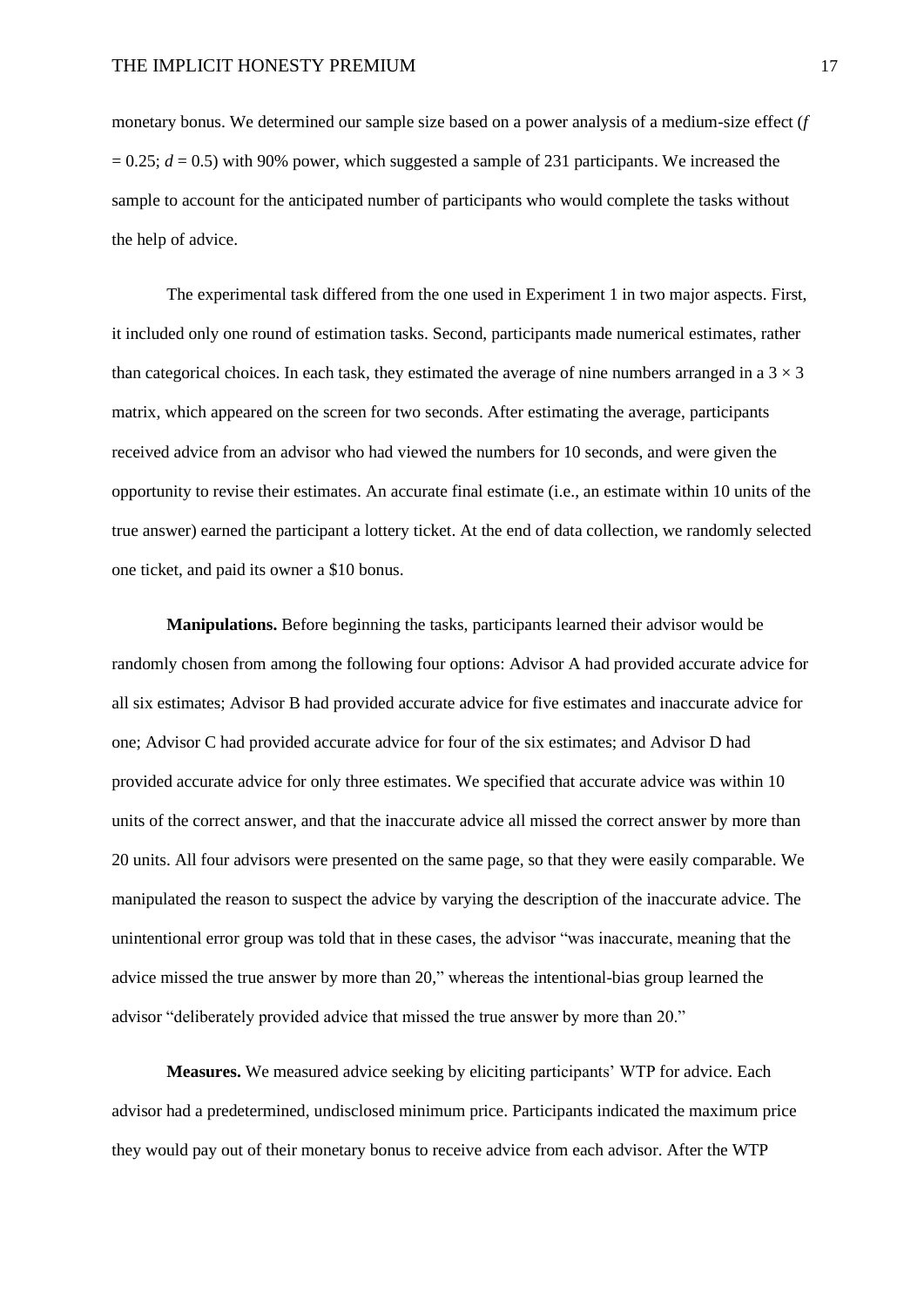elicitation, every participant was randomly assigned one advisor. If the participant's WTP for this advisor's advice was equal to the advisor's minimum price or higher, the participant received advice throughout the experiment, for the price he or she was willing to pay. If WTP was lower than the minimum price, the participant completed the tasks without the help of advice.

To measure advice taking, we coded whether participants took the advice by revising their estimates in its direction, did not take the advice and stayed with their initial estimate, or displayed active distrust by adjusting their estimates away from the advice. We then calculated the relative frequency of each outcome for every participant. Advice use was measured based on Harvey and Fischer's (1997) advice-taking formula discussed above, which is sensitive to the degree to which participants revised their estimates following the advice.

Finally, after completing the tasks, participants evaluated the quality of the advice they had received. We elicited participants' estimates of the average error of the advice as well as the price they now thought would have been adequate to pay for it.

## **Results**

Nineteen participants were unwilling to pay any amount for advice. Eight participants reported WTP more than their entire bonus payment, and six participants violated the dominance assumption, indicating higher WTP for advice of lower quality than for higher quality. We excluded these participants from all analyses, resulting in a sample of 252 participants.

**Advice Seeking.** We conducted a mixed ANOVA on participants' WTP, with advice quality as the within-subjects variable and reason for suspicion (error vs. intentional bias) as the betweensubjects factor. As Figure 3 shows, we found no main effect of reason for suspicion,  $F(1,250) = 1.31$ , *p* = .25, or an interaction between the WTP for advice of each level of quality and the reason to suspect it,  $F(3,750) = 1.31$ ,  $p = .27$ . This finding refutes the proposition of an *a priori* preference for advice prone to unintentional error over advice prone to intentional bias. It also suggests the type of suspicion may affect advice taking, but not advice seeking.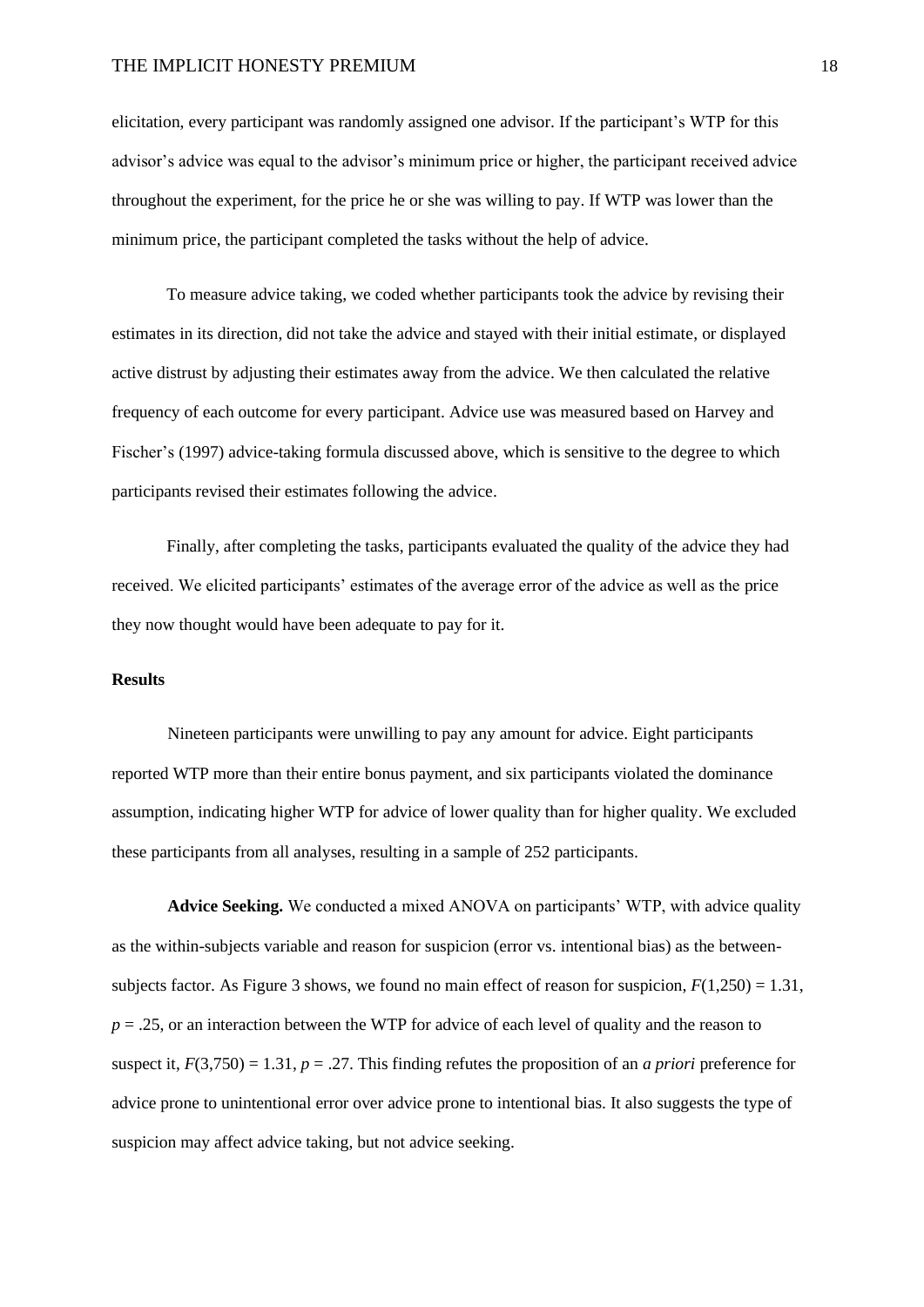**Advice Taking and Advice Use.** Thirty participants reported lower WTP than the advisors' minimum price, and proceeded to complete the tasks without the help of advice. Each estimation task included numbers that were all in the same hundred series (e.g., between 200 and 299, between 600 and 699). Individual estimates that were outside the hundred series (e.g., an estimate of 168 for a group of numbers between 200 and 299) were considered invalid and were removed. We set an inclusion criterion of three valid estimates, such that only participants who provided a valid estimate in at least half the tasks were included in the data analysis. One participant provided only one valid estimate and was removed. The participant's removal did not affect the results.<sup>2</sup> We applied the same exclusion criterion in all subsequent experiments as well. The sample for the following analyses consisted of 221 participants.

We tested the effects of advice quality and reason for suspicion on participants' advice-taking outcomes (i.e., following the advice, not following the advice, and active distrust) using a multivariate ANOVA, and the effects on advice use (i.e., the weight participants gave the advice in their final estimates) with a univariate ANOVA. Consistent with our prediction, the analyses yielded a main effect of reason for suspicion on all advice-taking outcomes as well as on advice use. Consistent with the findings of Experiment 1, suspecting intentional bias was associated with lower willingness to take advice,  $F(1,213) = 10.16$ ,  $p = .002$ ,  $\eta^2 = .05$ , and with higher frequency of both remaining with one's initial estimate,  $F(1,213) = 5.45$ ,  $p = .02$ ,  $\eta^2 = .03$ , and of active distrust,  $F(1,213) = 14.66$ ,  $p <$ .001,  $\eta^2$  = .06. Suspecting intentional bias also reduced the weight participants gave the advice in their judgments,  $F(1,213) = 9.97$ ,  $p = .002$ ,  $\eta^2 = .05$ . Advice quality also affected all advice-taking outcomes,  $Fs \geq 3.42$ ,  $p \leq .02$ ,  $\eta^2 = .05$ , and advice use,  $F(1, 213) = 13.85$ ,  $p < .001$ ,  $\eta^2 = .16$ . The interaction between advice quality and suspicion produced no significant effects, *F*s < 1.

Figure 4 presents the mean use of advice in each condition, grouped by three advice-quality categories: perfect advice (accurate in all estimates), high-quality advice (mostly accurate), and lowquality advice (as likely to be inaccurate as accurate). Simple effects tests reveal the effect was most

<sup>2</sup> Of the remaining 221 participants, 183 provided valid estimates in all tasks, 34 provided one invalid estimate, two provided two invalid estimates, and two provided three invalid estimates. Excluding all participants who provided one or more invalid estimates did not affect the pattern of the results.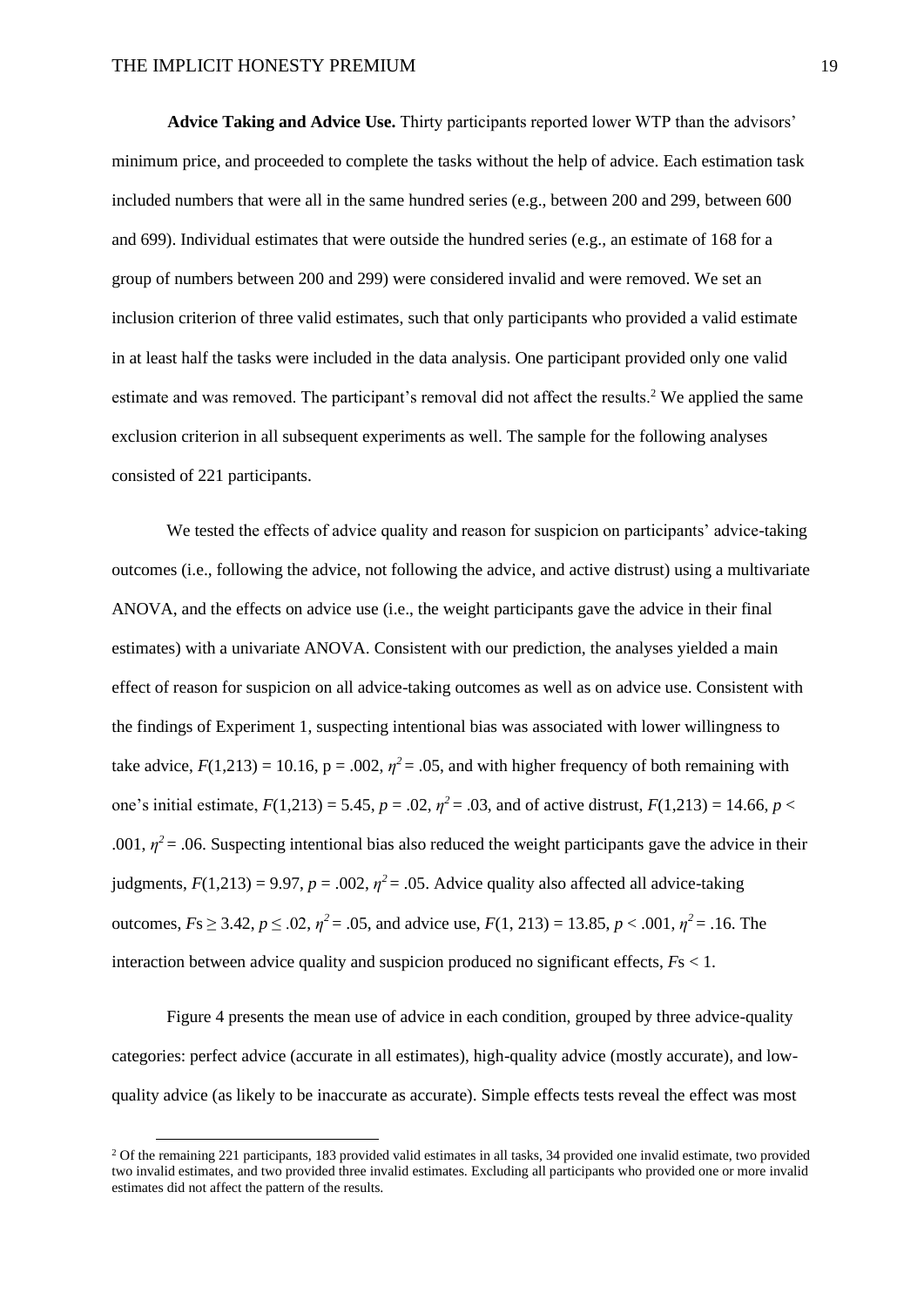pronounced when participants had reason to suspect the advice, but still expected it to be mostly accurate. The effect was significant among participants who received accurate advice in five of six tasks (advice taking:  $t(58) = 2.19$ ,  $p = .03$ ,  $d = 0.58$ ; advice use:  $t(58) = 2.22$ ,  $p = .03$ ,  $d = 0.57$ ) and in four of six tasks (advice taking:  $t(49) = 1.94$ ,  $p = .06$ ,  $d = 0.55$ ; advice use:  $t(49) = 2.29$ ,  $p = .03$ ,  $d =$ 0.65). The suspicion manipulation did not affect the willingness to take or use low-quality advice, which was equally likely to be inaccurate as accurate, *t*s < 1. The perfectly accurate advice was not subject to suspicion of either type, and, as expected, participants who received this advice were not significantly affected by the suspicion manipulation, (advice taking:  $t(58) = 1.61$ ,  $p = .11$ ; advice use:  $t(58) = 1.18$ ,  $p = .24$ ). A full report of the results of the advice-taking outcomes appears in the Supplementary Online Material.

**Discounting misleading advice vs. accurate advice.** As in Experiment 1, we tested whether suspecting intentional bias improved participants' ability to detect misleading advice, relative to participants who suspected random error. We calculated average advice-use rates for accurate and misleading advice, and conducted a mixed ANOVA with advisor quality and reason for suspicion as between-subjects factors and advice accuracy as a repeated measure. Note this analysis excludes participants who received accurate advice for all their estimates. On average, participants who suspected intentional bias were less receptive to advice than their counterparts who suspected error, both when the advice was misleading (intentional bias:  $0.21 \le M \le 0.47$ ,  $0.35 \le SD \le 0.75$ ; error: 0.34 ≤ *M* ≤ 0.57, 0.30 ≤ *SD* ≤ 0.40) and when it was accurate (intentional bias: 0.24 ≤ *M* ≤ 0.49, 0.26 ≤ *SD*   $≤ 0.47$ ; error:  $0.45 ≤ M ≤ 0.61, 0.33 ≤ SD ≤ 0.40$ ),  $F(1, 150) = 5.36, p = .02, \eta^2 = .03$ . We found no effect of advice accuracy,  $F < 1$ , suggesting participants gave similar weights to accurate advice in their estimates as they did to misleading advice. We also found no significant interaction between the reason for suspicion and advice accuracy,  $F < 1$ , or a three-way interaction with advisor quality,  $F(2)$ ,  $150$  = 1.53,  $p = 0.22$ . These results suggest that, as in Experiment 1, suspecting intentional bias did not improve participants' ability to detect misleading advice.

**Post-task Advice-Quality Evaluation.** Participants assessed the quality of the advice they received by estimating its average error and the price they now thought, having completed the task,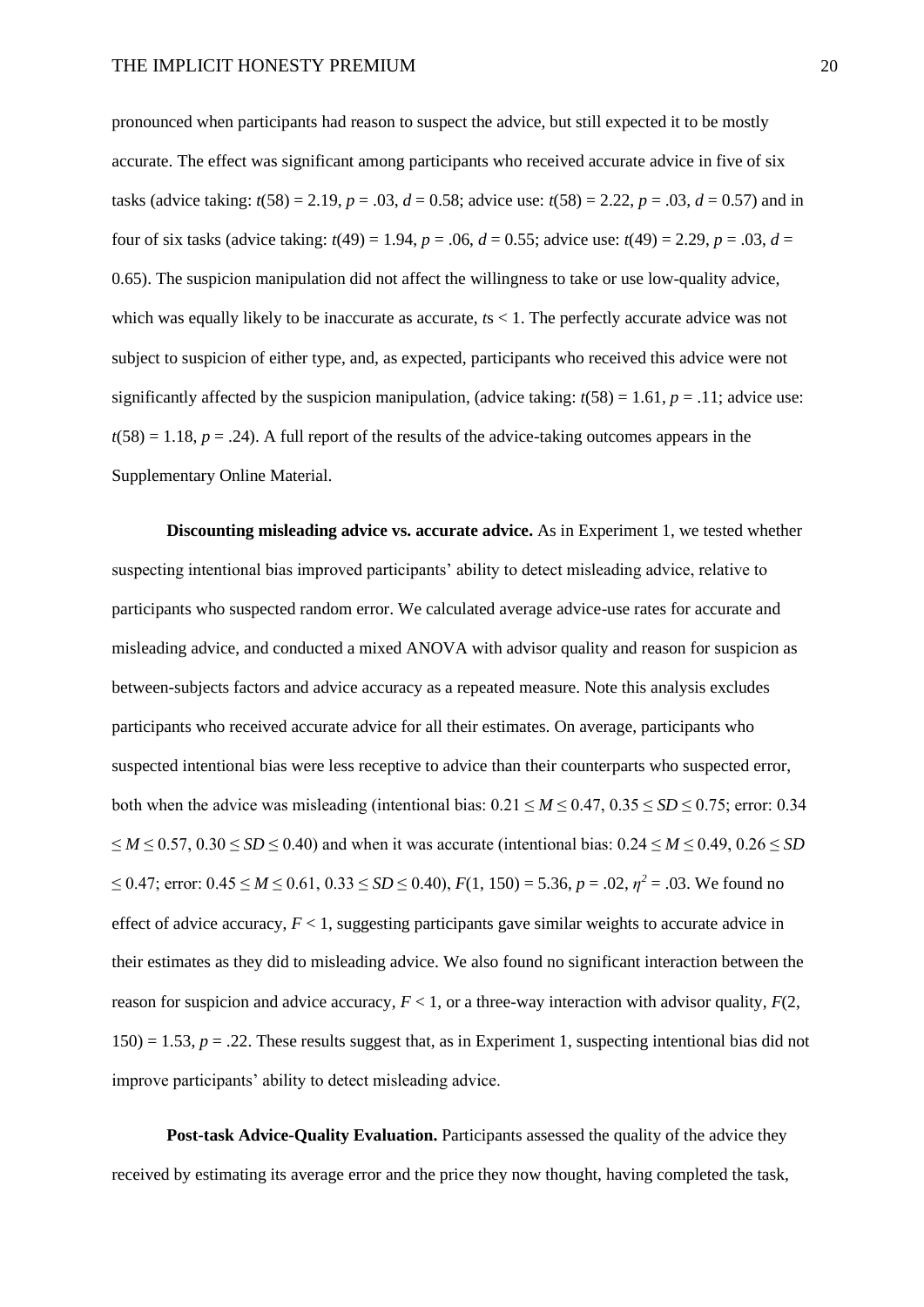would be appropriate to pay for it.<sup>3</sup> We subjected both measures to a two-way ANOVA. We found that whereas actual advice quality significantly affected both measures,  $Fs \ge 12.87$ ,  $ps < .001$ , the type of suspicion did not affect either measure, *F*s < 1. These results are consistent with participants' WTP for advice, as well as with the findings of Experiment 1, and suggest the premium on honesty in advice taking and advice use is implicit, rather than a reflection of a conscious preference for honest, even if inaccurate, advice.

#### **Discussion**

Experiment 2 replicated the finding that the reason for suspicion affects the willingness to take advice. Participants who suspected intentional bias were less likely to take the advice than those who suspected it was prone to unintentional error of the same magnitude. Intentional bias also reduced the weight the advice received in recipients' final estimates. In the remaining studies, we only report analyses of advice use, which proved to be a more sensitive measure than advice taking.

The effect of the reason for suspicion persisted despite participants' advance knowledge of the actual quality of the advice. Whereas in Experiment 1, participants were less open to take advice after being intentionally misled, in Experiment 2, they exhibited the same effect even before any misleading took place. Discounting advice, then, seems to be more than a reaction to the feeling that one has been duped (Vohs et al., 2007). Additionally, the fact that participants were willing to pay as much for intentionally misleading advice as for erroneous advice suggests they were not consciously trading off advice quality for honesty. They exhibited rational behavior by being sensitive to the objective accuracy of the advice and unmoved by the reason for its inaccuracy. But the reason for inaccuracy still affected the persuasiveness of the advice. This finding suggests the type of suspicion affects the cognitive processing of the advice's content, if not the conscious desire to receive it.

Experiment 2 also identified a boundary for the effect. Participants were more receptive to advice suspected to be erroneous than to advice suspected to be intentionally misleading when they expected the advice to be accurate most of the time. When the quality of the advice was low, such that

<sup>&</sup>lt;sup>3</sup> We excluded one participant who reported a value of \$815 and three participants who estimated an average advice error of more than 100 units.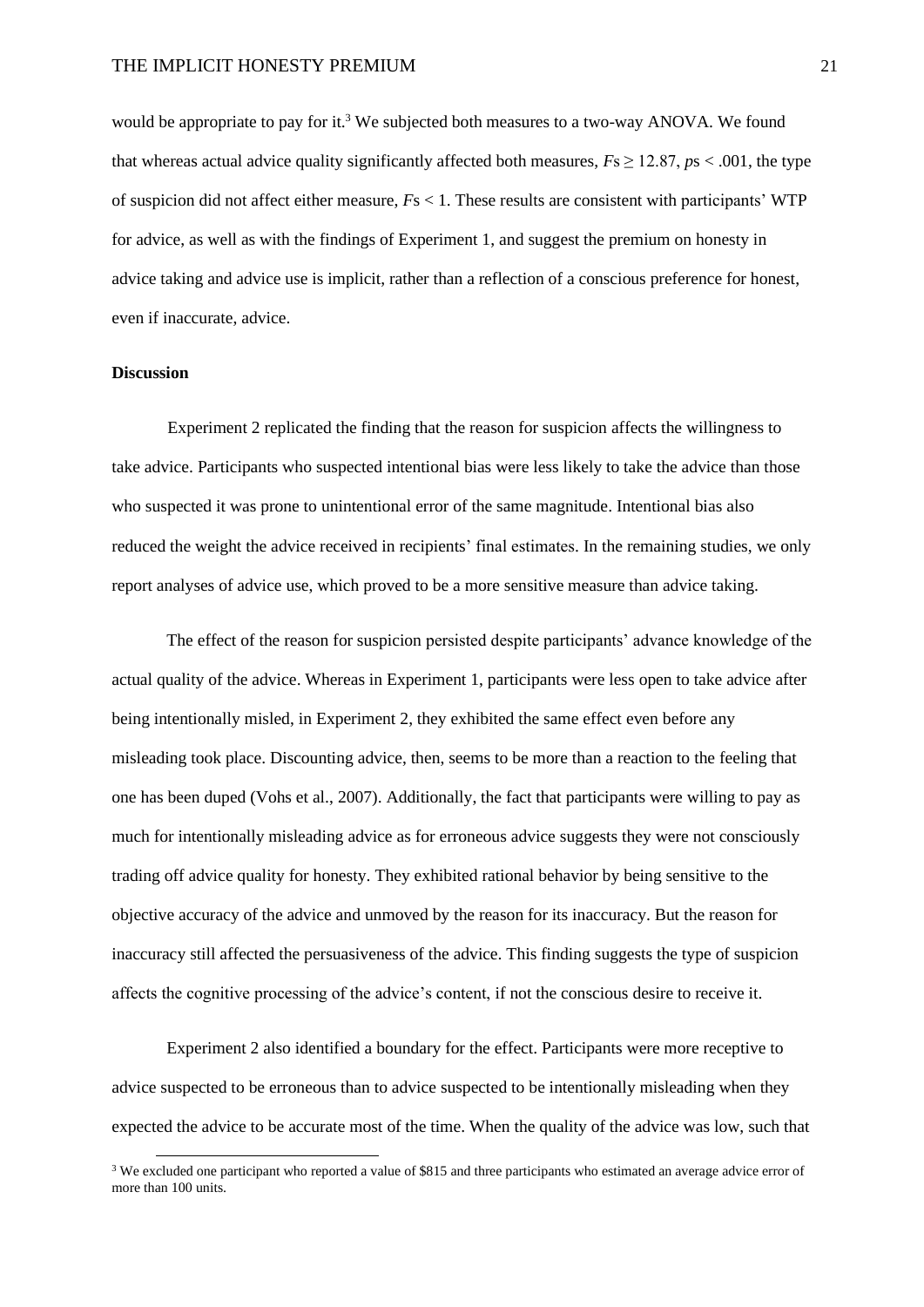participants expected it to be inaccurate as frequently as they expected it to be close to the true answer, they discounted the advice at similar rates regardless of the reason for the frequent inaccuracy. Thus, the implicit honesty premium does not hold for any level of advice quality, but rather occurs when recipients trust the advisor to generally, though not always, be helpful.

## **Experiment 3**

Experiments 1 and 2 found the persuasiveness of advice is reduced when recipients believe it is intentionally misleading than when they attribute its possible inaccuracy to unintentional factors. The effect seems to occur during the cognitive processing of the advice, even when recipients assess the quality of the advice equally, and show similar willingness to receive it. Experiment 3 investigated the cognitive aspects of advice use more closely by examining the relationship between suspicion and the type of uncertainty recipients experience, and how this relationship affects their use of advice.

We argue that suspecting random error and suspecting intentional bias are associated with different types of perceived uncertainty. Following the main conceptualizations of uncertainty in the literature, we distinguish between two types of uncertainty: epistemic and chance. When people attribute uncertainty to controllable factors, they are likely to apply a clinical mindset, which is characterized by attempts to reduce uncertainty (Einhorn, 1986; Tannenbaum et al., 2017). Conversely, the perception of uncertainty as the product of chance or of randomly determined outcomes that cannot be known in advance encourages statistical thinking. In this mindset, people acknowledge their ignorance and are more tolerant of error (Grove & Meehl, 1996). Whereas uncertainty of any kind may encourage reliance on advice, suspecting random error and suspecting intentional bias may trigger different levels of each type of uncertainty, which, in turn, may affect people's willingness to incorporate the advice in their judgments.

In Experiment 3, we manipulated the reason to suspect advice and measured participants' perceived chance and epistemic uncertainty, in addition to their rates of advice use. We predicted that recipients who suspect intentional bias in the advice would perceive lower chance uncertainty and higher epistemic uncertainty than those who attribute inaccuracies to unintentional error. Prior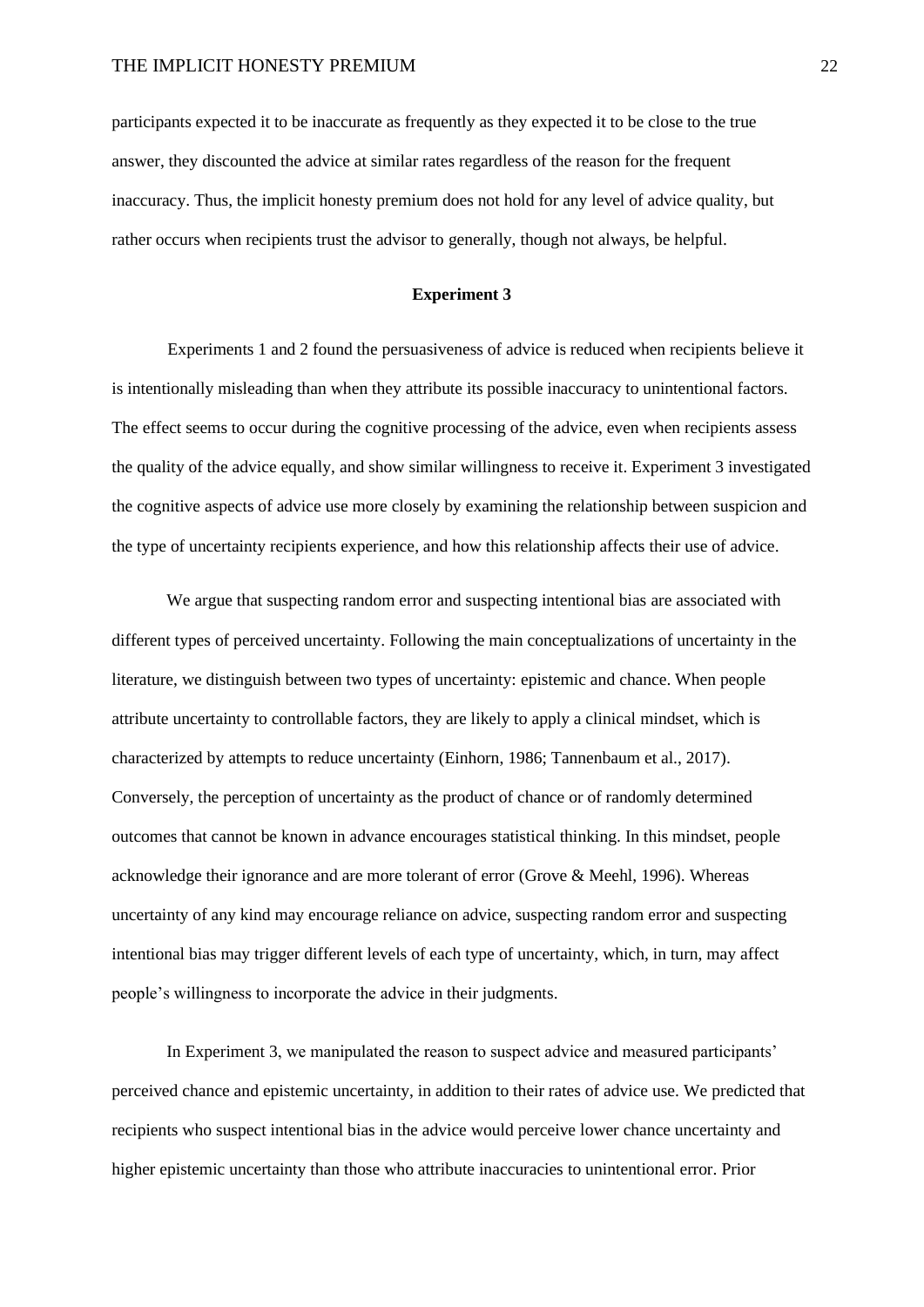research has found that when people are not knowledgeable or are not confident in their knowledge, they display higher advice use (Gino & Moore, 2007; Yaniv, 2004). These findings show an association between higher perceived and greater use of advice, but they are mute regarding the type of uncertainty participants felt. Therefore, we did not have a formal hypothesis about whether chance and epistemic uncertainty differ in their relationships with advice use. Nevertheless, we tested these relationships and whether they mediate the effect of the reason for suspicion on advice use. The hypotheses, experimental design, and planned analyses were preregistered online at [http://aspredicted.org/blind.php?x=4s8wu4.](http://aspredicted.org/blind.php?x=4s8wu4)

## **Method**

Three hundred sixty participants (169 females, 190 males, one did not declare; *M*age = 35.15) were invited via MTurk to participate in a study titled "How Much Money Is In the Bottle?" in exchange for \$0.50 and a chance to win a monetary bonus. A pilot study found a small effect on perceived uncertainty  $(d = 0.35)$ ; therefore, we determined our sample size of 350 based on a power analysis of an effect of this size for a two-group design, which suggested a sample of 346 participants, and adjusted for expected preregistered exclusions.

The experiment consisted of one round of six estimation tasks. In each task, participants saw a picture of a 0.5-liter water bottle partially filled with US coins in all denominations from \$0.01 to \$0.25. Participants' job was to estimate the amount of money in each bottle. To provide a sense of the expected amounts, we presented participants with two pictures, one of a bottle that contained \$10.82 and one that contained \$19.05. In each task, participants were presented with a picture and estimated the amount of money that was in the bottle. They then received advice from an advisor who provided them advice for all six estimates. After receiving the advice, participants had the opportunity to make a revised final estimate. Each final estimate that was within \$1 of the correct amount awarded the participant a lottery ticket for a \$1 bonus. After the end of data collection, we held a draw among all lottery tickets won by participants and paid the owners of 10 drawn lottery tickets their bonus.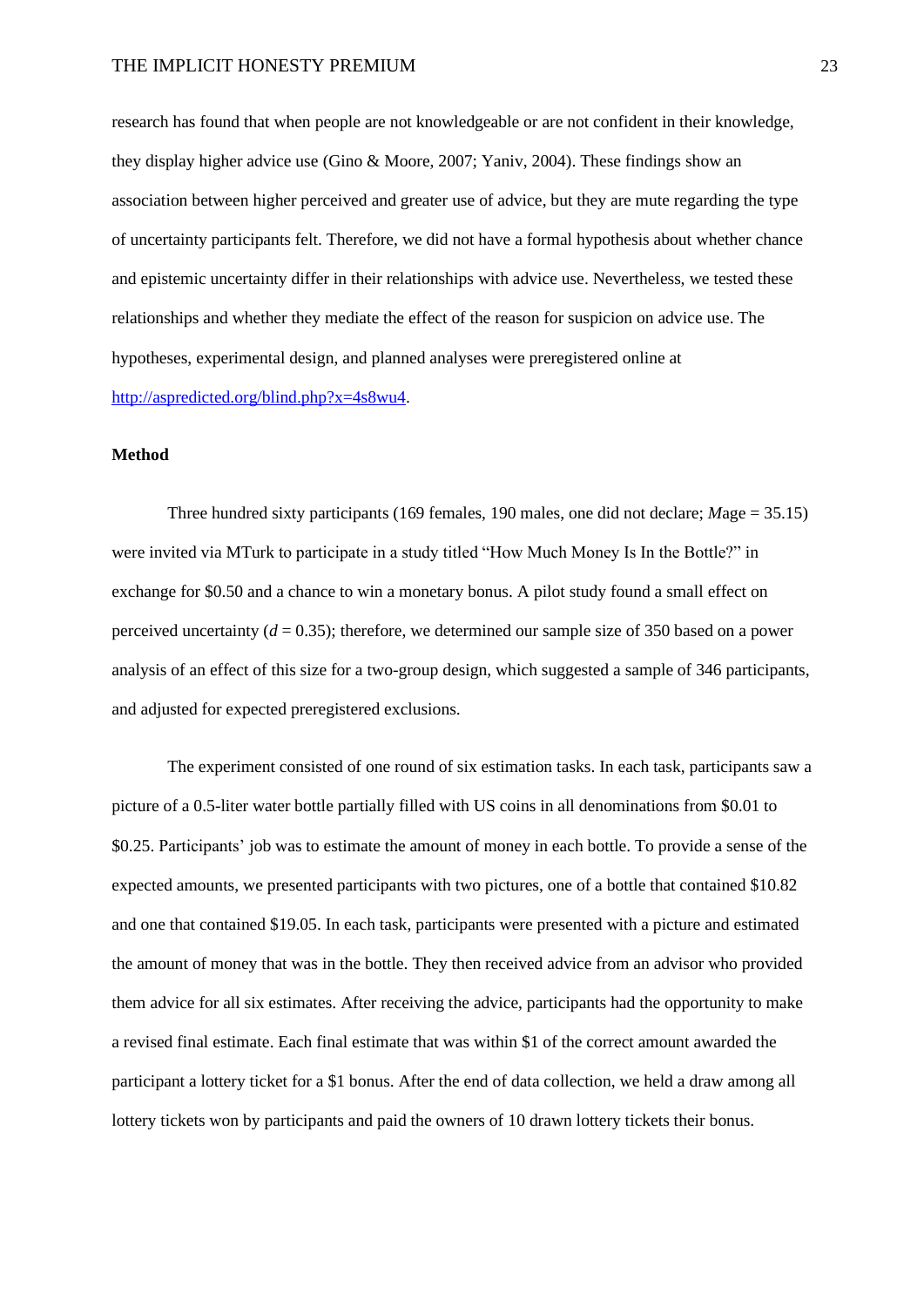We manipulated the reason to suspect the advice by varying the advisor's knowledge and incentives. Before the task, half of the participants (the error group) received the following information:

Advisor payment: The advisor would get a bonus for every accurate final estimate you make (within \$1 of the exact correct amount).

Advisor knowledge: In 4 of the 6 rounds, the advisor received the correct amount, rounded down to the nearest whole number (for example, "\$15" for an amount of between 15.00 and 15.99). But in the other 2 rounds, the advisor did not have any information and had to guess. In these two rounds, the advisor guessed wrong, and gave you inaccurate advice that missed the correct answer by more than \$1.

The other half of participants (the intentional-bias group) received the following information: Advisor knowledge: In every round, the advisor received the correct amount, rounded down to the nearest whole number (for example, "\$15" for an amount of between 15.00 and 15.99). Advisor payment: In 4 of the 6 rounds, the advisor would get a bonus for every accurate final estimate you make (within \$1 of the exact correct amount). But in the other 2 rounds, the advisor would get a bonus if your answer misses the correct amount by more than \$1. In these two rounds, the advisor intentionally misled you, and gave you biased advice that missed the correct answer by more than \$1.

After the instructions, we administered a questionnaire measuring the level of chance and epistemic uncertainty participants perceived. We used Tannenbaum et al.'s (2017) EARS-4 measure, which is a reduced version of the 10-item EARS questionnaire introduced by Ulkumen, Fox, and Malle (2016), plus an additional item from the original questionnaire**.** Two items measured chance uncertainty ("The accuracy of the advice has an element of randomness;" "It feels like the accuracy of the advice is determined by chance factors"). Three other items measured epistemic uncertainty ("How accurate the advice will be has been determined in advance;" "The accuracy of the advice is knowable in advance, given enough information;" "The accuracy of the advice is something that wellinformed people would agree on"). Participants answered each item on a 7-point scale  $(1 = Not at all,$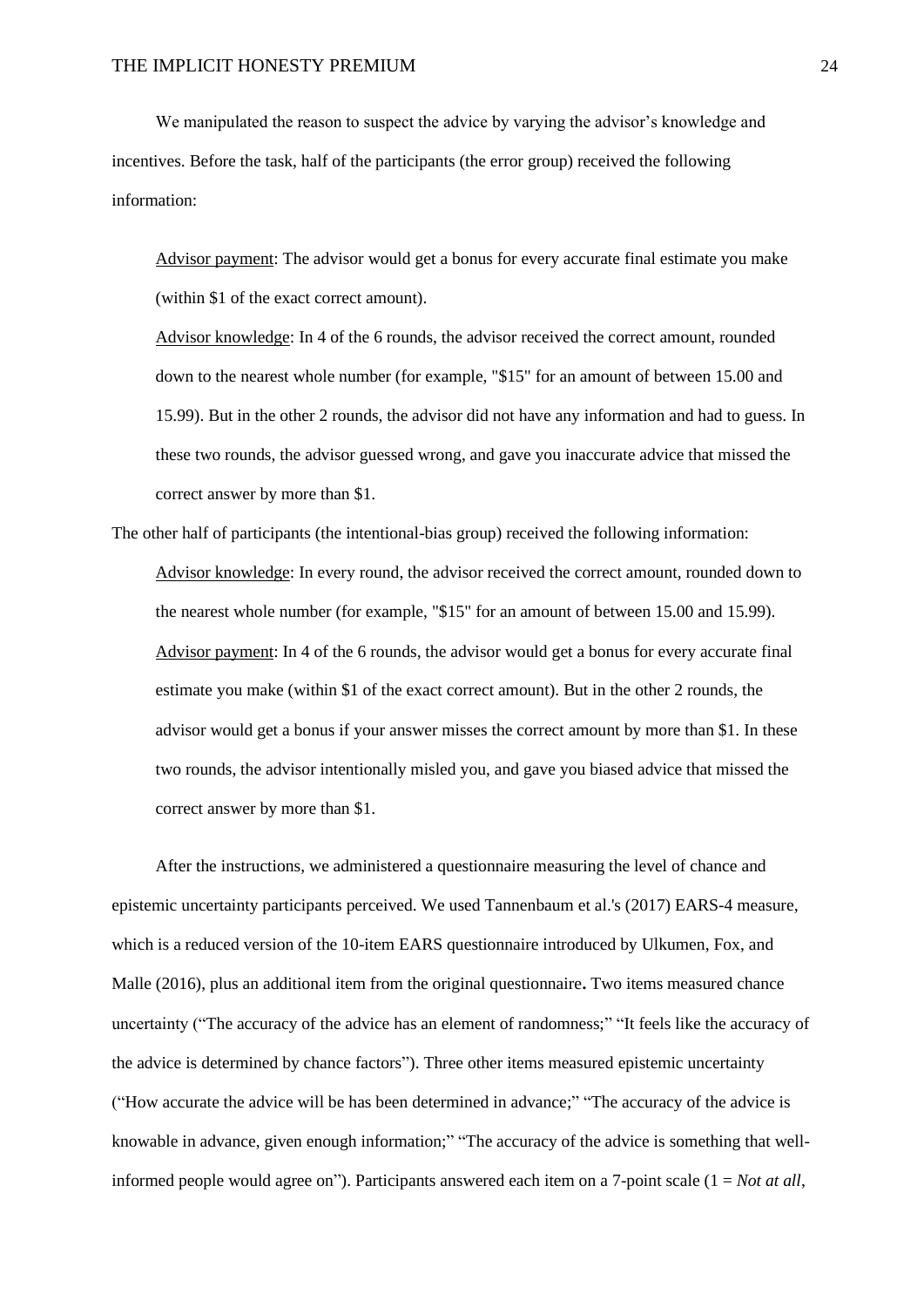7 = *Very much*). All five items appeared in a different, random order for each participant. After completing the questionnaire, participants proceeded to the estimation task. After the tasks, they evaluated the advisor's performance by estimating the average error in the advice they had received, and rated on a 1–5 scale the extent to which they used the advice, the level of influence the reason for the error had on their advice use, and their anger with the advisor.

## **Results**

We preregistered the following criteria for participant inclusion in the analyses: First, we included only participants whose responses to the EARS questionnaire had a variance of more than zero. Ten participants responded with the same value to all items and were excluded. Second, we defined as invalid those estimates that yielded outlier advice-use scores, which made up 1.6% of the estimates in the dataset, and those estimates that did not have an advice-use score because the initial estimate was identical to the advice, which occurred 0.1% of the time. The preregistered inclusion criterion specified a minimum of three valid estimates for a participant to be included in the analyses. All participants achieved the criterion, and the final sample consisted of 350 participants.

**Advice use and post-task evaluations.** We tested the effect of the reason for suspecting the advice on participants' use of it using an independent samples t-test. As predicted, and consistent with the previous experiments, suspecting intentional bias was associated with lower advice use  $(M = 0.46$ , *SD* = 0.34) than was suspecting error ( $M = 0.55$ ,  $SD = 0.31$ ),  $t(348) = 2.70$ ,  $p = .007$ ,  $d = .29$ . As in previous experiments, the reason for suspicion did not affect participants' assessments of the advisor's performance,  $t < 1$ . Additionally, we found no effect on participants' anger toward the advisor,  $t < 1$ . According to participants' self-reports, intentional bias did not have a significantly greater effect on their behavior than did error due to insufficient knowledge,  $t(348) = 1.45$ ,  $p = .15$ , but those who suspected error reported having used the advice to a greater extent  $(M = 3.30$  on a 1-7 scale,  $SD =$ 0.88) than did those who suspected intentional bias ( $M = 3.00$ ,  $SD = 0.92$ ),  $t(348) = 3.07$ ,  $p = .002$ ,  $d =$ 0.33. Self-reported advice use correlated significantly with the actual weight given to the advice,  $r =$  $.547, p > .001.$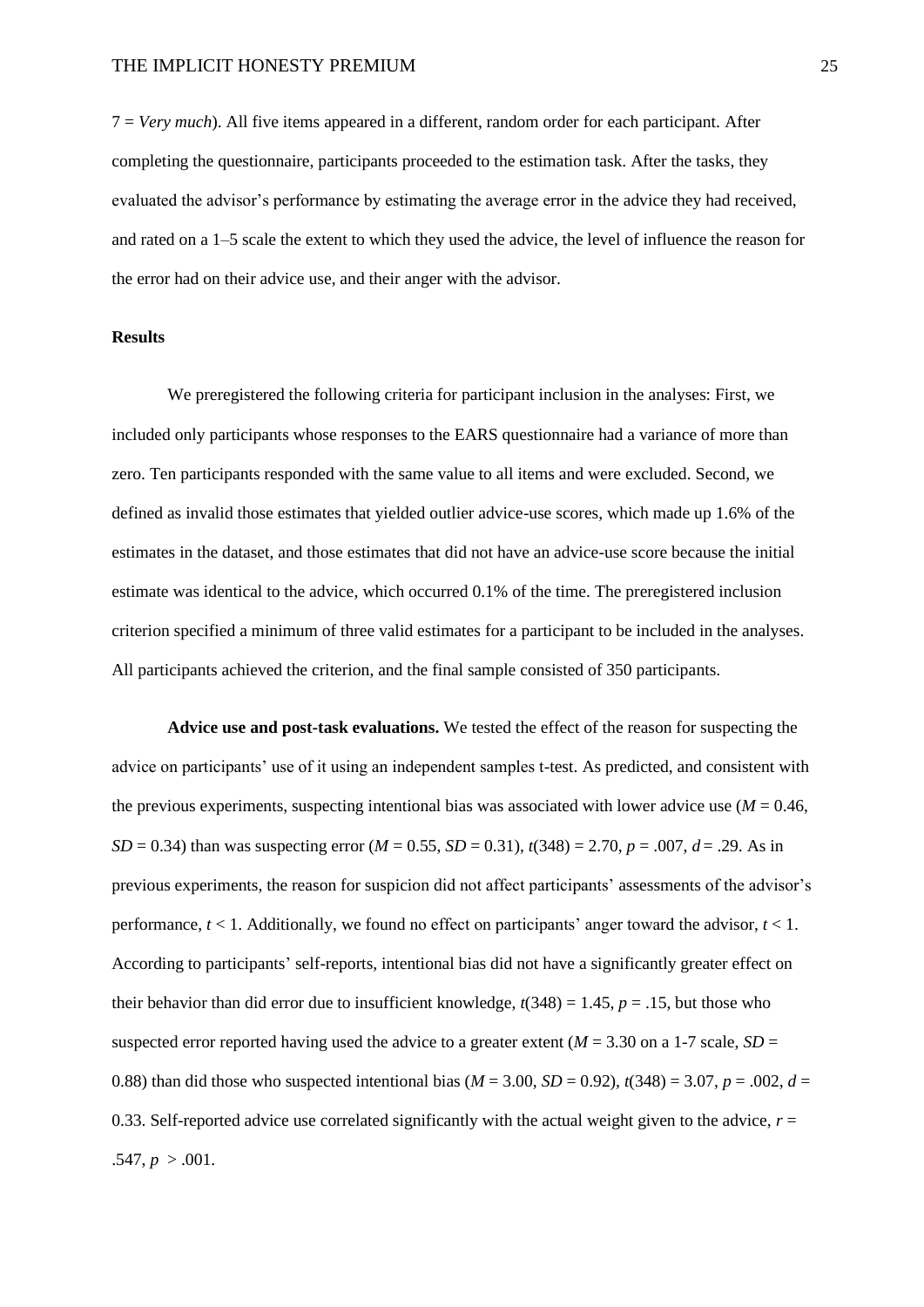**Discounting misleading advice vs. accurate advice.** As in the first two experiments, we tested whether suspecting intentional bias improved participants' ability to detect misleading advice, relative to those who suspected random error. We calculated average advice-use rates for accurate and misleading advice, and conducted a mixed ANOVA with reason for suspicion as a between-subjects factor and advice accuracy as a repeated measure. Participants who suspected intentional bias were less receptive to advice than were their counterparts who suspected error,  $F(1, 348) = 5.75$ ,  $p = .02$ ,  $\eta^2$  $= .02$ . This was true both when the advice was misleading (intentional bias:  $M = 0.51$ ,  $SD = 0.44$ ; error:  $M = 0.56$ ,  $SD = 0.41$ ) and when it was accurate (intentional bias:  $M = 0.43$ ,  $SD = 0.34$ ; error: *M*  $= 0.54$ , *SD*  $= 0.33$ ), which rendered the interaction effect non-significant,  $F(1, 348) = 1.69$ ,  $p = .19$ . Interestingly, participants gave significantly more weight in their estimates to misleading advice than to accurate advice,  $F(1, 348) = 5.39$ ,  $p = .02$ ,  $\eta^2 = .02$ . These results provide no indication of an ability to correctly identify misleading advice, and suggest yet again that suspecting intentional bias had no positive effect on this ability.

**Perceived uncertainty.** A confirmatory factor analysis on the EARS items yielded two Promax-rotated factors that account for 67.61% of the variation. The two factors align with the items' categorization as measures of chance uncertainty (aleatory uncertainty, by Tannenbaum et al.'s (2017) terminology) and epistemic uncertainty. The factor loadings and reliability scores of the items are presented in Table 2.

We tested the effect of the reason for suspicion on the degree to which participants perceived the advice as characterized by chance and epistemic uncertainty. A mixed ANOVA, with suspicion condition as a between-subjects variable and the type of uncertainty as a repeated measure, found a significant interaction between the reason for suspicion and type of uncertainty,  $F(1, 348) = 6.53$ ,  $p =$ .01,  $\eta^2$  = .02. As predicted, suspecting error was associated with significantly higher ratings of chance uncertainty ( $M = 4.86$ ,  $SD = 1.26$ ) than suspecting intentional bias ( $M = 4.49$ ,  $SD = 1.49$ ),  $t(348) =$ 2.48,  $p = .01$ ,  $d = .27$ . The difference in epistemic uncertainty, however, did not reach significance, contrary to our prediction (error:  $M = 4.58$ ,  $SD = 1.17$ ; intentional bias:  $M = 4.73$ ,  $SD = 1.26$ ),  $t(348) =$ 1.22,  $p = .22$ .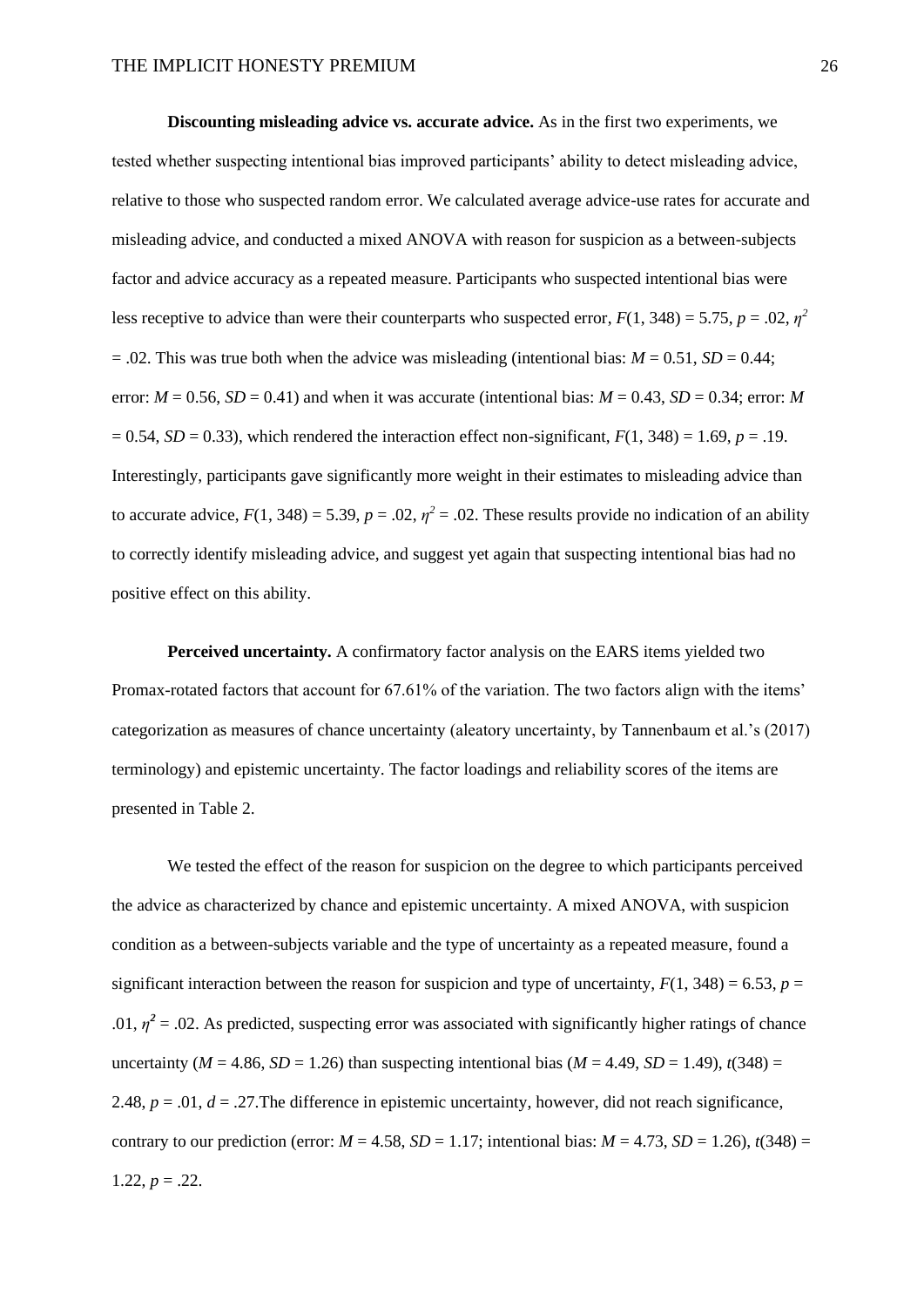Next, we tested whether the two types of perceived uncertainty mediate the effect of suspicion on advice use by computing indirect effects of each of 5,000 bootstrapped samples (Hayes, 2013, model 4). Whereas both chance uncertainty (β = .03, *p* = .03) and epistemic uncertainty (β = .04, *p* = .007) were positively related to advice use, only the former mediated the effect of suspicion. The analysis found a significant indirect effect of intentional bias on advice use through perceived chance uncertainty (indirect effect  $=$  -.01,  $SE = .006, 95\%$  CI [ $-.03$  -.0004]), whereas its indirect effect via epistemic uncertainty was not significant (indirect effect  $= .006$ ,  $SE = .006$ ,  $95\%$  CI [ $-.004$  .02]).

## **Discussion**

Experiment 3 sheds light on the links between the reason for suspicion in advice, the type of uncertainty that characterizes it, and advice use. First, the experiment found both chance uncertainty and epistemic uncertainty predict use of advice. Second, the results provide partial support for the hypotheses regarding the relationship between the types of perceived uncertainty and advisees' suspicion. As predicted, suspecting intentional bias was associated with lower perceived chance uncertainty than suspecting error, and this difference led to lower use of advice. The relationship with epistemic uncertainty, however, was not as clear. Perceived epistemic uncertainty displayed a positive relationship with advice use but was not significantly affected by the reason for suspicion.

Therefore, although advice is more likely to influence one's judgment when one feels uncertain, the reason for suspecting the advice seems to influence one type of uncertainty more than the other. If chance uncertainty is responsible for the difference in advice taking under different suspicion contexts, then varying the level of this type of uncertainty could override the effect of suspicion and eliminate the difference in advice use. To test this proposition, the following two experiments manipulated characteristics of chance uncertainty independently of the reason for suspicion. Experiment 4 tested whether reducing perceived chance uncertainty by making the advice seem more deterministic reduces reliance on honest advice. In Experiment 5, we tested whether increasing chance uncertainty by introducing a random component to the advice can increase its use among recipients who suspect intentional bias.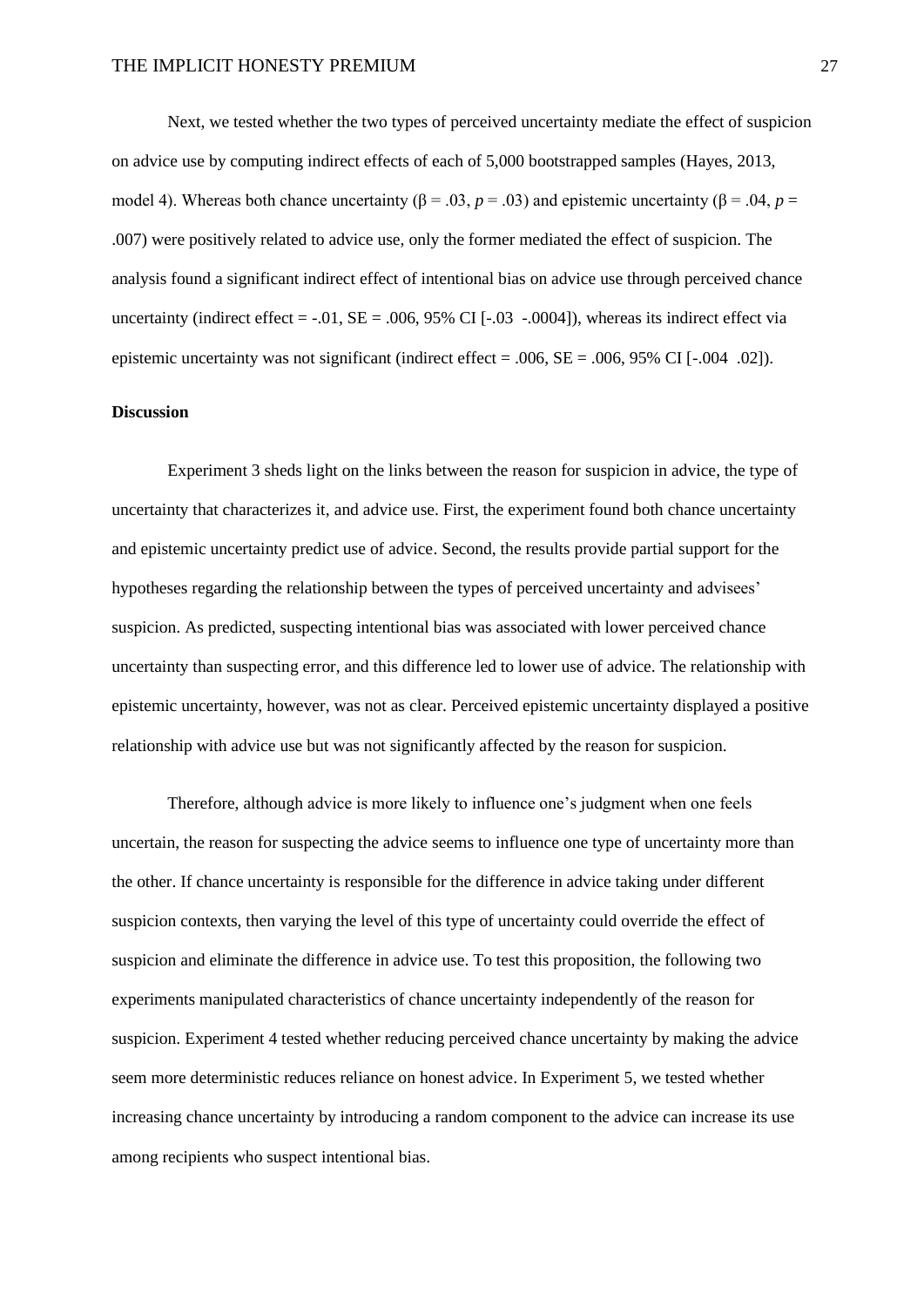#### **Experiment 4**

Experiment 4 tested whether controlling the level of chance uncertainty associated with the advice can overturn the effect of suspicion on advice use. We manipulated the chance uncertainty by varying the apparent randomness in the error of the advice. In the learning phase of the experiment, half of participants received advice that was systematically on one side of the correct answer, either consistently too high or consistently too low. Because chance uncertainty is associated with randomness, perceiving inaccuracies as non-random reduces the attribution of uncertainty to chance factors, regardless of the reason for the inaccuracy. The other participants completed the learning phase with advice that sometimes overestimated the true answer and sometimes underestimated it. Similarly to Experiment 1, we manipulated the reason for suspecting subsequent advice by varying the information about the advisor's knowledge and incentives in the learning phase. Chance uncertainty could therefore be reduced by either the suspicion of receiving intentionally biased advice or by the realization that the advice is consistently skewed in one direction, or both.

Our experimental design included four conditions. One condition produced high chance uncertainty by providing advice characterized by unintentional error that was randomly either above or below the true answer. The other three conditions were characterized by low chance uncertainty; in these conditions, the inaccuracies that caused suspicion were either intentional or systematic in their direction. We predicted that lower chance uncertainty, caused by advice that appeared systematically skewed in a certain direction, will lead to lower use of subsequent advice and will eliminate the difference between suspicion of error and suspicion of intentional bias.

#### **Method**

Two hundred MTurk workers residing in the US, Canada, the UK, and Australia (*M*age = 36.60; 107 females) participated in the experiment in exchange for \$0.45 each and a chance to win a \$6 bonus. We determined our sample size based on a power analysis of a medium-size effect (*f* = 0.25;  $d = 0.5$ ) with 90% power, which suggested a minimum sample size of 171 participants.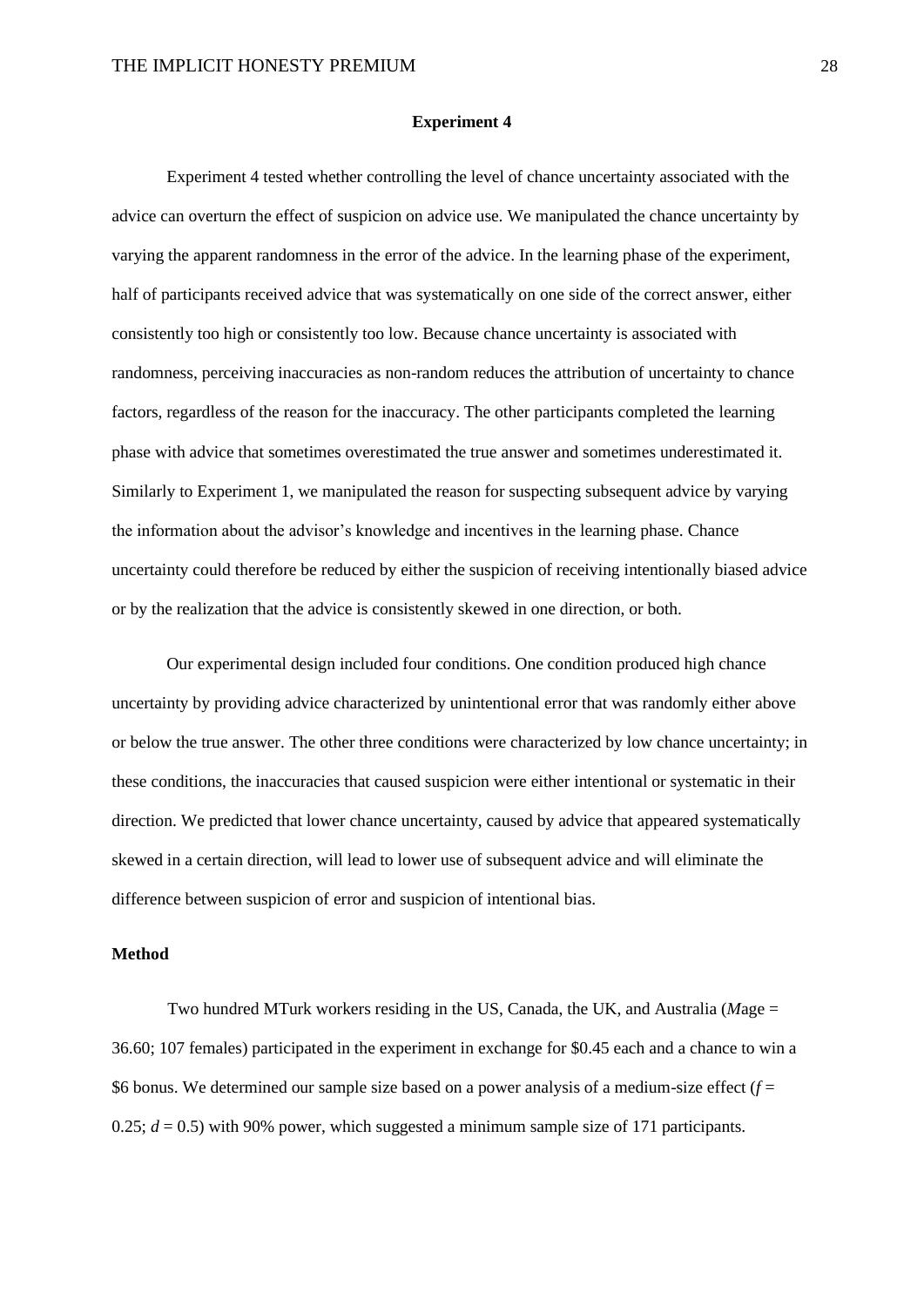The experiment consisted of a learning phase that included 25 estimation tasks, and a test phase that included 10 similar tasks. Each task included a 20 cell  $\times$  20 cell matrix, presented for three seconds. Every cell in the matrix was one of two colors (blue and orange in the learning phase, green and purple in the test phase). Participants estimated the number of cells of one color (blue in the learning phase, green in the test phase) that appeared in the matrix. After providing their initial estimates, participants received advice from an advisor and had the opportunity to revise their estimates.

We manipulated chance uncertainty via the variance of the apparent inaccuracy of the advice in the learning phase. The advice for all participants was of the same quality (mean absolute error  $=$ 14.93, SD = 13.11). Participants in the random-inaccuracy condition received advice that sometimes overestimated the true answer and sometimes underestimated it (underestimation of between 1 and 34 units, overestimation of between 2 and 34 units;  $M = -0.13$ ,  $SD = 20.27$ ). In the systematic-inaccuracy condition, the advice consistently appeared either too high or too low. Half of the participants in this condition received advice that overestimated the true answer in all tasks and the other half received advice that always underestimated the true answer. For all participants, the advice in this phase approximated the correct answer ( $|error| < 10$ ) in nine tasks and inaccurate advice ( $|error| \ge 25$ ) in six tasks. To ensure participants were aware of these differences, we gave them feedback at the end of the learning phase, which included a table presenting their final estimates, the correct answers, the advice they received, and whether it was "close enough" (i.e., within 10 units of the correct answer), "too high," or "too low."

The feedback at the end of the learning phase also served as our manipulation of the reason for suspicion. In the random-error condition, the feedback stated that the advisor's incentive was to make the recipient's estimates as accurate as possible. In nine tasks, the advisor saw the matrix for 20 seconds before providing the advice, but in the remaining six tasks, the advisor saw the matrix for only two seconds and had to guess the correct answer. The systematic-error group also read that in these six tasks, the advisor saw mainly [did not see enough] blue cells. In the intentional-bias conditions, the feedback stipulated that the advisor saw the matrix for 20 seconds in all tasks and was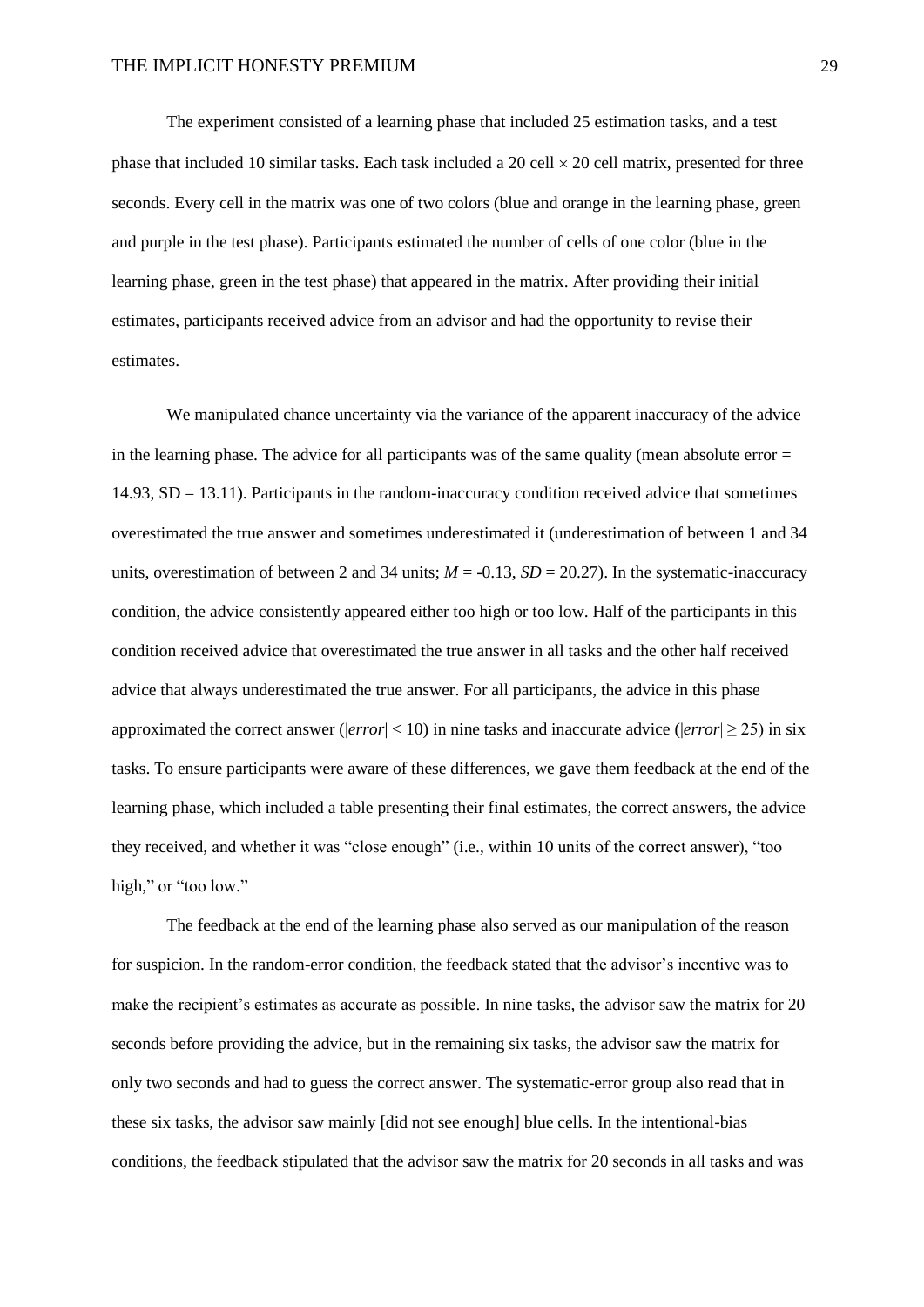incentivized to help the recipient make accurate estimates in nine tasks. The random-intentional-bias group read that in some of the other six tasks, the advisor was paid to make the recipient's advice as high as possible, and in others, as low as possible, whereas the systematic-intentional-bias group read that the advisor was incentivized to make the recipient's estimates of the number of blue cells as high [low] as possible**.**

Next, participants proceeded to the test phase of the experiment. This phase included 10 estimation tasks in the same format as those in the learning phase. Participants were informed they would receive advice from the same advisor who provided advice in the previous phase, and that the advisor again had more information about the matrices than they would have. We measured advice use with the same formula as in the other experiments. After completing the test phase, participants assessed the quality of the advice they received by estimating its average error.

## **Results**

We conducted an exclusion procedure similar to that used in the previous experiments. Because Experiment 4 involved estimates of quantities between 0 and 400, we defined invalid estimates as ones that missed the correct answer by 200 units or more, and removed them from the dataset. We applied the same inclusion criterion used in Experiments 2 and 3, which required valid estimates in at least half the tasks for a participant to be included in the data analysis. All participants in Experiment 4 achieved this criterion.

**Advice Use.** The average rate of advice use in the test phase was  $0.43$  ( $SD = 0.29$ ). We tested our prediction using a planned contrast, which compared the random-error condition, in which chance uncertainty was high, with the three conditions characterized by low chance uncertainty, due to either intentional bias or systematic inaccuracy in the learning phase. Figure 5 shows that, as predicted, participants who experienced high chance uncertainty in the learning phase used subsequent advice significantly more than the other groups, whose advice was characterized by a lower level of chance uncertainty,  $t(196) = 3.36$ ,  $p = .001$ ,  $d = 0.48$ . As predicted, among participants who suspected unintentional error, observing systematic inaccuracy in the learning phase reduced advice use in the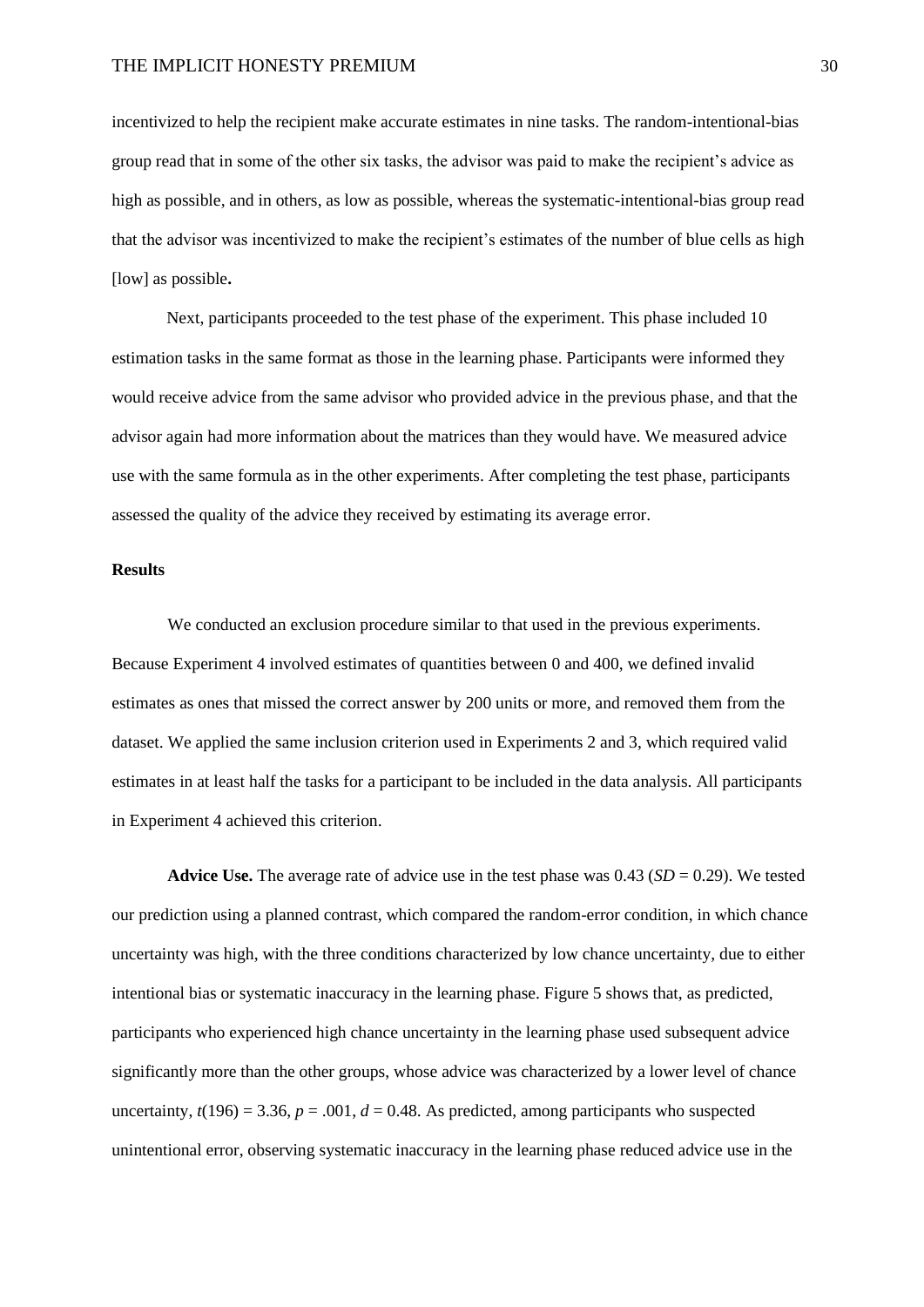test phase,  $t(96) = 2.79$ ,  $p = .006$ ,  $d = 0.57$ , whereas the manipulation did not affect the use of advice suspected to be intentionally misleading,  $t < 1$ . A two-way ANOVA on advice use in the test phase, using advice use in the learning phase as a covariate, found a significant Suspicion  $\times$  Systematic-Inaccuracy interaction,  $F(1,195) = 4.89$ ,  $p = .03$ ,  $\eta^2 = .02$ .

**Post-task Advice-Quality Evaluation.** Consistent with the previous experiments, epistemic uncertainty did not significantly affect participants' estimates of the average error in the advice they received,  $t(196) = 1.59$ ,  $p = .11$ . Although the reason for suspicion had a marginally significant main effect across the entire sample,  $F(1,196) = 2.98$ ,  $p = .09$ ,  $\eta^2 = .09$ , it did not significantly affect error estimates in either the random or systematic inaccuracy condition, *t*s ≤ 1.33, *p*s ≥ .19. All other main, interaction, and simple effects were non-significant.

#### **Discussion**

Complementing the findings of Experiment 3, Experiment 4 tested the role of chance uncertainty in the effect of suspicion on advice use. In Experiment 4, we varied the level of chance uncertainty independently of the reason for suspecting the advice. Whereas unintentional error increases the attribution of inaccuracy to chance, intent to mislead reduces the perceived randomness associated with the advice, and, accordingly, the attribution of uncertainty to random factors. Because chance uncertainty was found to mediate the association between the reason for suspicion and advice use, we predicted that the degree to which advice quality is determined by random factors will affect participants' use of the advice.

In Experiment 4, we varied the level of perceived randomness associated with the inaccuracy of the advice in both suspicion conditions, and found support for our prediction. When participants observed systematic inaccuracy, the attribution of the inaccuracy to either intentional or unintentional factors did not affect their subsequent use of advice. When we eliminated differences in the type of perceived uncertainty, the effect of the type of suspicion on advice use disappeared. These results establish a causal link between the type of suspicion and advice use through perceived chance uncertainty, using a moderation-of-process design (Spencer, Zanna, & Fong, 2005). Moderation-ofprocess designs provide experimental rather than correlational evidence for the causal role of process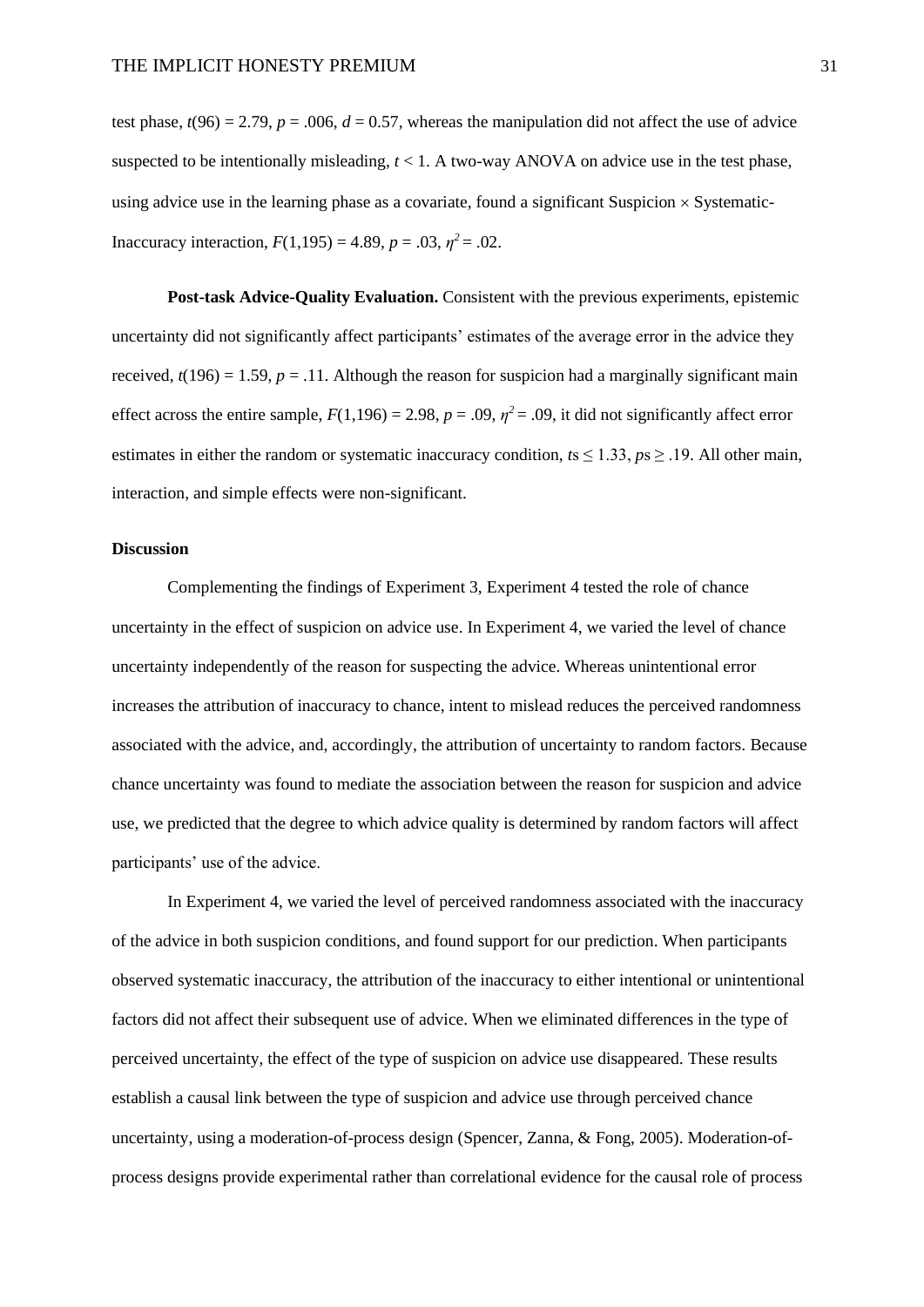variables by directly manipulating the proposed mechanism (Adam, Shirako, & Maddux, 2010). When perceived uncertainty was not controlled, the type of suspicion affected advice use; directly manipulating uncertainty, while keeping the reason for suspicion constant, had a significant effect on advice use and eliminated the effect of suspicion. This finding demonstrates the causal relationship between the reason for suspicion and advice use, via the level of chance uncertainty in the advice. If, as the present experiment found, reducing apparent randomness lowers advice use, then increasing the perceived randomness associated with the advice might also increase its use by recipients, even when they suspect the advice is prone to intentional manipulation. Experiment 5 tested this proposition.

## **Experiment 5**

Experiment 5 complements Experiment 4 by testing the causal link between the type of suspicion and advice use through perceived uncertainty. Whereas in Experiment 4 we reduced chance uncertainty by making the error in the advice appear less arbitrary, in Experiment 5, we increased chance uncertainty by adding a random component to the advice-giving process. In one condition, participants received advice from the same source for all estimates, whereas in another condition, they received advice from one of two different sources who randomly alternated between estimates. The accuracy of the advice was identical for all participants, and in each condition, one group attributed inaccurate advice to unintentional error, whereas the other group perceived it as intentionally biased. We predicted greater advice use in settings characterized by high chance uncertainty than in those where chance uncertainty is low. To test this prediction, we compared the three conditions in which chance uncertainty was high, due to either suspected error or randomly alternating sources, with the group that experienced low chance uncertainty by suspecting intentional bias in advice provided by a single source.

#### **Method**

Two hundred eleven MTurk workers residing in the US (*M*age = 36.33; 107 females) participated in the experiment in exchange for \$0.50 each and a chance to win a \$10 bonus. We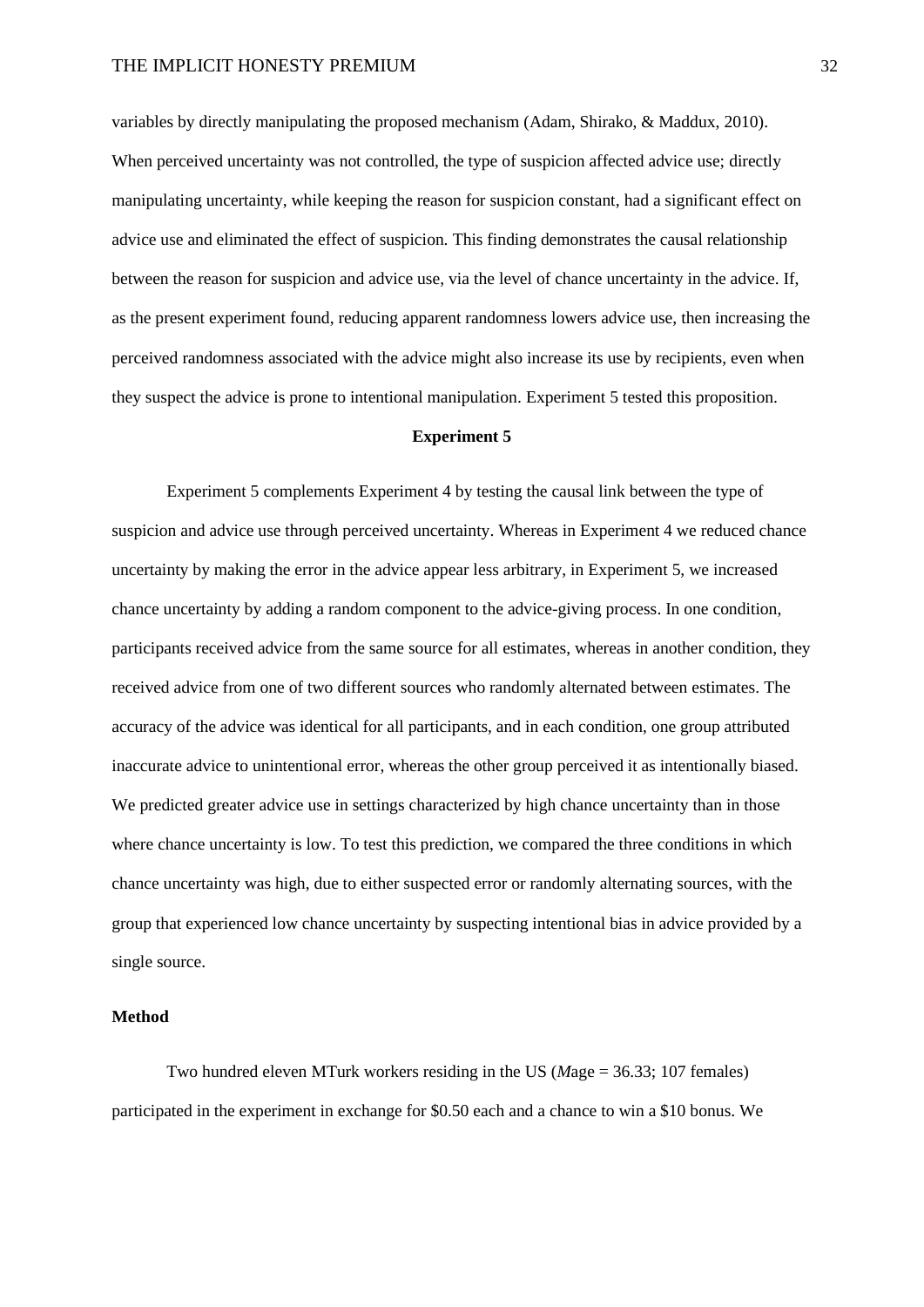determined our sample size based on a power analysis of a medium-size effect  $(f = 0.25; d = 0.5)$  with 90% power, which suggested a minimum sample size of 171 participants.

We employed the same estimation task and suspicion manipulation used in the high-qualityadvice condition of Experiment 2: All participants made six numerical estimates with the help of advice. Four pieces of advice were accurate and two were inaccurate, for either intentional or unintentional reasons. We also varied the perceived randomness of the advice process, by manipulating the source that provided the advice. In the single-source condition, one advisor provided the advice for all six estimates; the advice was accurate in four estimates and inaccurate in two. In the randomly alternating sources condition, participants learned the advice was obtained from two advisors. Each advisor provided advice for three estimates, accurate advice for two estimates, and inaccurate advice for one. Participants in this group were informed that the order of the estimates and of the advisors would be random, and they would not be told who gave the advice in each task. After completing the task, participants assessed the quality of the advice by estimating its average error.

## **Results**

We used the same process for coding and removing invalid estimates and the same criterion of providing valid estimates in at least half of the tasks for inclusion in the analyses that we used in Experiments 2, 3, and 4. Six participants provided either zero or one valid estimate and were removed from the data set. All other participants met the inclusion criterion, bringing the final sample to 205 participants.

Average advice use across all conditions was  $0.41$  (*SD* = 0.21).<sup>4</sup> We conducted a planned comparison between the three conditions characterized by high chance uncertainty (i.e., the two error groups and the intentionally misleading randomly alternating sources groups) and the one in which chance uncertainty was low (i.e., single, intentionally misleading source). As predicted, we found significantly lower use of advice among the latter group, where chance uncertainty was lowest, than in

<sup>4</sup> We observed two outlying individual estimates, which displayed advice-use levels more than 8.5 standard deviations higher than their respective means, and omitted them from the analyses. Including these two estimates increases the mean advice-use score in the randomly alternating sources error condition from 0.46 to 0.49 (*SD* = 0.28), but does not change the direction or significance of any of the effects.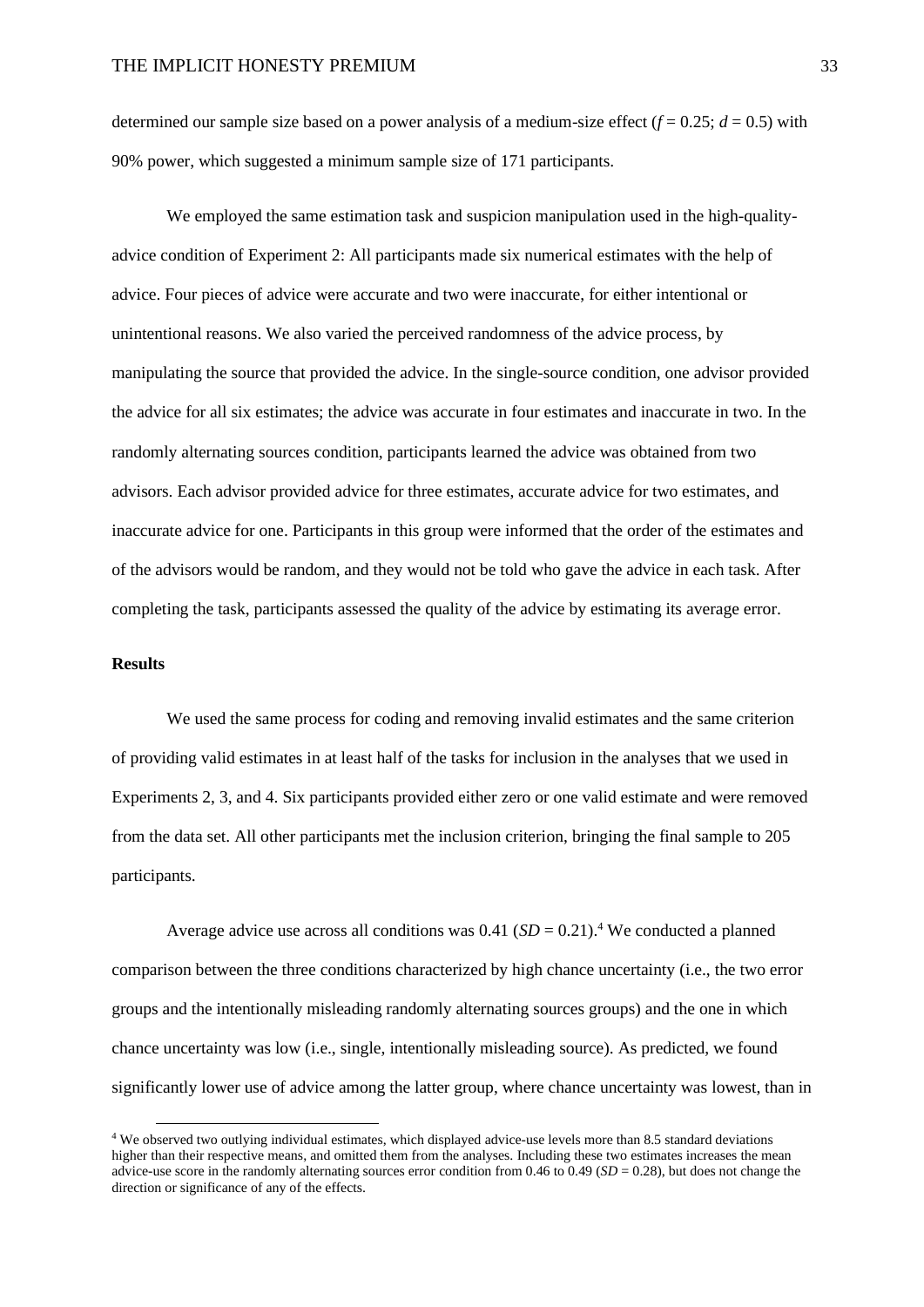the groups that experienced higher chance uncertainty,  $t(203) = 2.95$ ,  $p = .004$ ,  $d = 0.41$ . Simple effects tests find that randomly alternating source selection significantly increased the use of advice suspected to be intentionally biased (single source:  $M = 0.34$ ,  $SD = 0.16$ ; randomly alternating sources:  $M = 0.42$ ,  $SD = 0.22$ ),  $t(98) = 2.16$ ,  $p = .03$ ,  $d = 0.44$ . However, for recipients who suspected random error, alternating between sources made no difference (single source:  $M = 0.42$ ,  $SD = 0.21$ ; randomly alternating sources:  $M = 0.46$ ,  $SD = 0.25$ ),  $t < 1$ . As in previous experiments, chance uncertainty had no effect on assessments of advice quality,  $t < 1$ , suggesting the effect is not due to overt preferences between different types of advice.

## **Discussion**

Experiment 5 demonstrated that when suspecting intentional bias in advice, increasing chance uncertainty makes people more persuaded by it. In both the single-source and randomly alternating sources conditions, participants received the same advice and half of them suspected intentional bias. The only difference was that chance uncertainty was emphasized in one condition by randomly alternating between two sources of advice, rather than using the same source throughout the task. When chance uncertainty was higher, so was the degree to which participants followed the advice. Consistent with the results of Experiment 4, these findings support our prediction that increasing the uncertainty associated with apparent randomness increases the use of advice, and this difference drives the effect of the reason for suspicion on advice use.

The increased use of intentionally biased advice when its sources randomly alternated refutes the possibility that the effect of suspicion is due to a general aversion to dishonesty. In both the singlesource and randomly alternating sources conditions, recipients experienced the same type of suspicion. Both groups received the same advice; therefore, the random-selection process improved neither the advice's expected nor actual quality. The only change was in the degree of apparent randomness and chance uncertainty. Increasing this type of uncertainty surrounding the advice eliminated its excessive discounting by recipients who suspected intentional bias.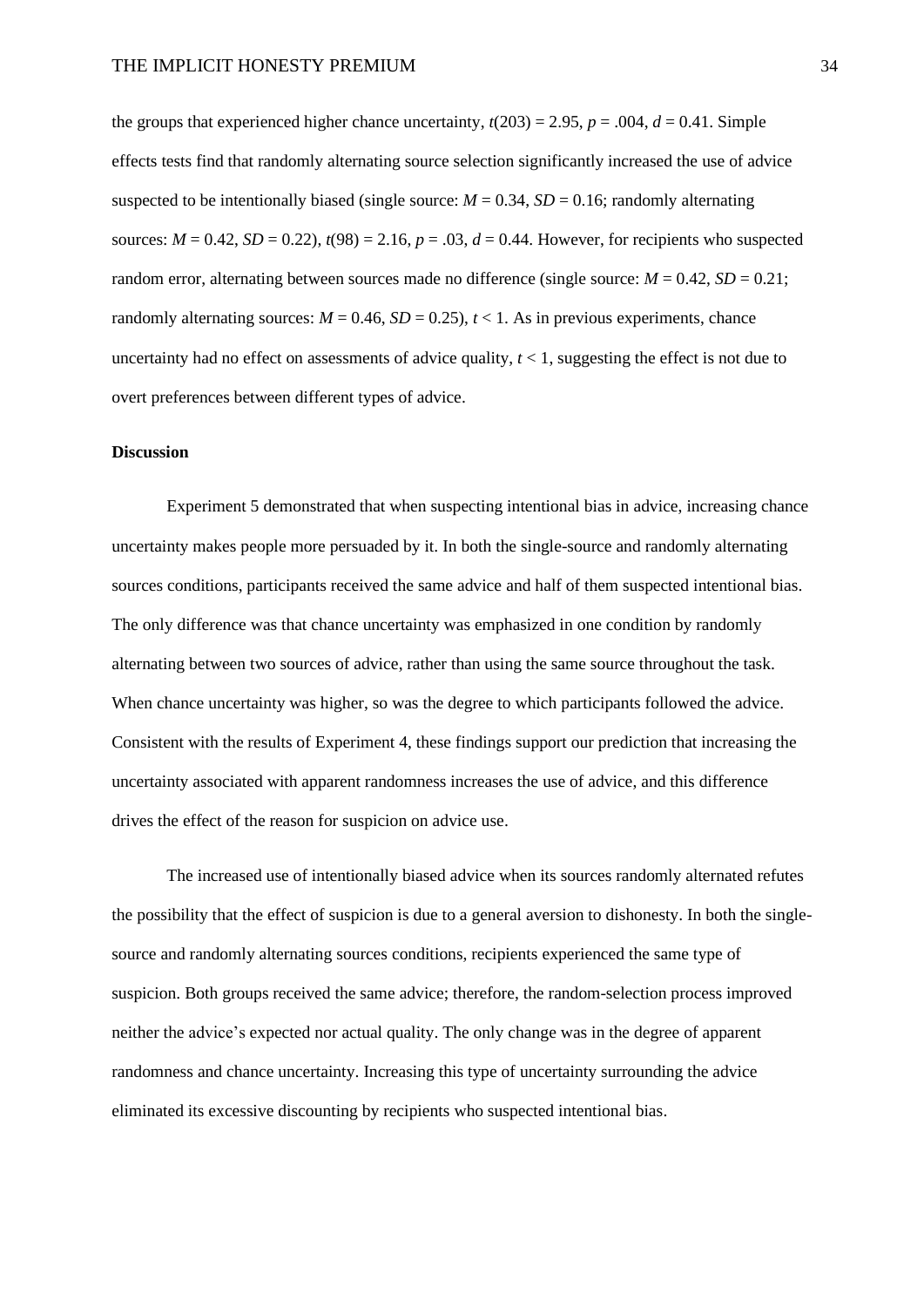#### **General Discussion**

Seeking advice is a common human activity. People seldom make decisions without first acquiring some information from an external source. Although obtaining perfectly accurate advice would be ideal, advice takers rarely know for certain how accurate the advice they receive would be. Instead, they must estimate the level of accuracy of the advice before determining whether to follow it, and if so, to what extent. Such estimation is based on beliefs about the advice's proneness to random error and to deliberate manipulation. Five experiments demonstrated how these beliefs shape recipients' use of advice. When they suspected a certain degree of inaccuracy in the advice, attributing it to unintentional reasons allowed recipients to accept the advice more often and give it more weight in their judgments than when they suspected intentional bias. This effect was unrelated to the quality of the advice. Controlling for actual quality, participants showed equal willingness to seek advice that was prone to error and advice that was prone to intentional bias. They also perceived the potentially biased advice as equally valuable and as likely to be accurate. Nevertheless, suspecting intentional bias made the advice less persuasive than advice suspected to be unintentionally erroneous. The studies varied in the amount of information participants had about the advisors' knowledge and incentives as well as in the timing of this knowledge. In Experiment 2, 3, and 5, participants were forewarned that they should expect to receive some erroneous or intentionally biased advice, whereas in Experiments 1 and 4, they learned they had received some erroneous or intentionally biased advice in a previous round of estimations. All these elicitations of suspicion resulted in the same pattern of results.

The findings of Experiments 3, 4, and 5 shed light on the mechanism that underlies the effect of suspicion on the use of advice. We reasoned that intentional bias is associated with epistemic uncertainty, whereas error is associated with chance uncertainty, and predicted these associations would mediate the effect of suspicion on advice use. The results of Experiment 3 provided partial support for our prediction. Whereas both types of uncertainty were associated with greater use of advice, only uncertainty that was attributed to chance mediated the effect of suspicion on advice use. Following this finding, we manipulated the level of perceived chance uncertainty in Experiments 4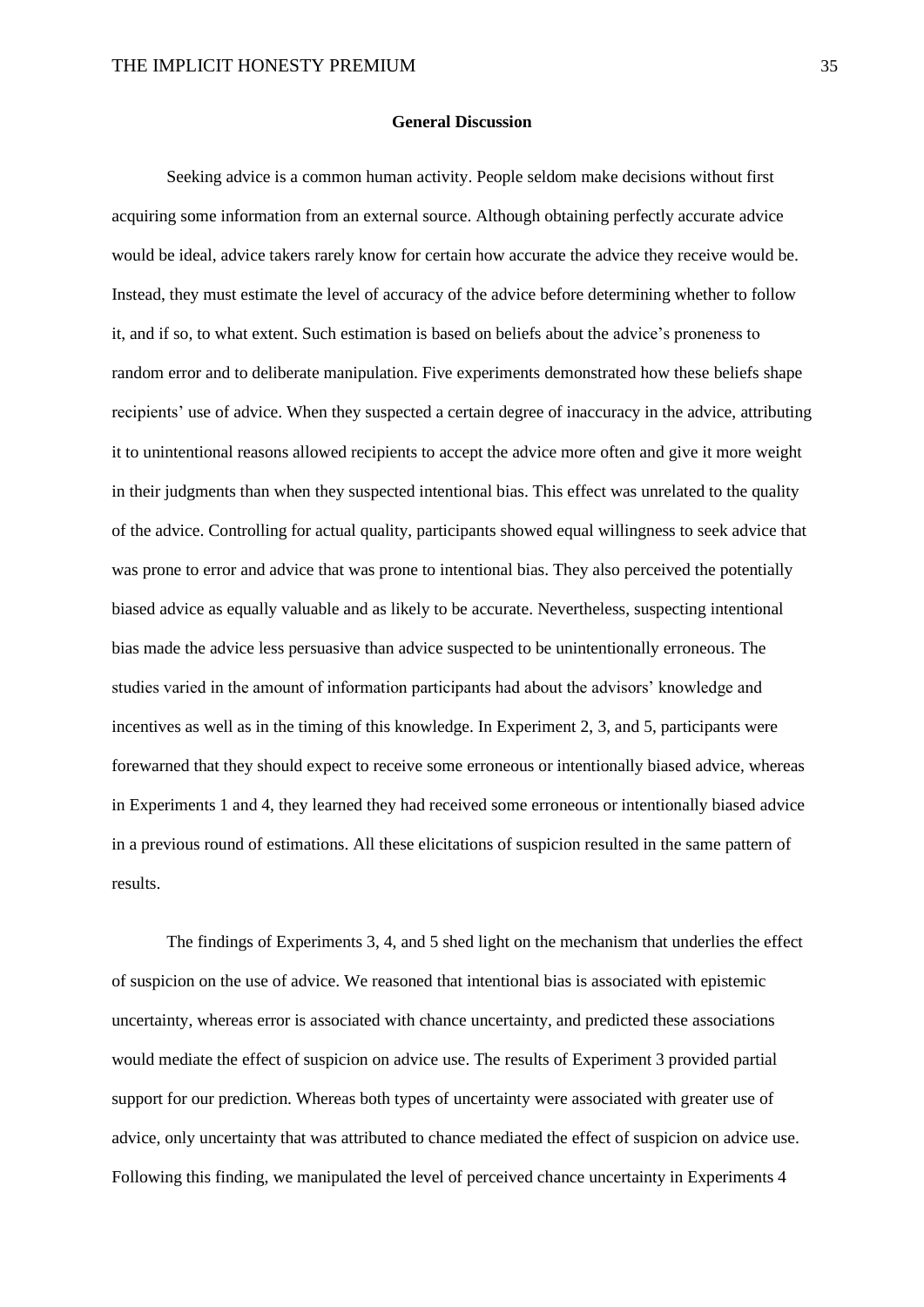and 5 and tested the use of advice by participants who suspected either error or intentional bias. Consistent with our reasoning, unintentional error that appeared non-random led participants to discount the advice as severely as advice prone to intentional manipulation. By contrast, increasing the perceived randomness associated with the advice significantly increased advice use under suspicion of intentional bias. These results help establish a causal link between suspicion and advice use through perceived chance uncertainty, in a moderation-of-process design (Spencer et al., 2005).

Our findings contribute to the knowledge on how individuals react to uncertainty. Previous research examined related issues, such as differences between uncertainty and ambiguity (Ellsberg, 1961), uncertainty about the content of the information versus its conveyer, and the effects of chance versus epistemic uncertainty (Schul et al., 2007). Our experiments kept both the source of the information and the content of the advice identical for all participants. Recipients of advice who suspected intentional bias did not believe the advice was less accurate than did those who suspected error, but nevertheless allowed the advice a lower degree of influence on their judgment. The finding suggests the degree to which individuals follow advice is determined not only by the factors that influence its perceived accuracy, but also by other factors that affect the advice seeker's mindset during the estimation process.

## **Practical Implications**

Our findings provide applicable insight to both takers and givers of advice. The objective of the advice taker is to make the most effective use of advice and, ultimately, make accurate judgments and decisions. We found that whereas the expected accuracy of advice determined its influence on recipients, advice that was prone to intentional bias was consistently less persuasive than advice that was prone to random error, regardless of its expected accuracy. Advisees would benefit from relying more on their expectations of the overall quality of the advice and from ignoring irrelevant factors that can potentially bias their judgments.

Advisors and consultants can also learn a valuable lesson from our findings. Advisors want to provide accurate advice, but to be successful, their advice must first be persuasive enough to be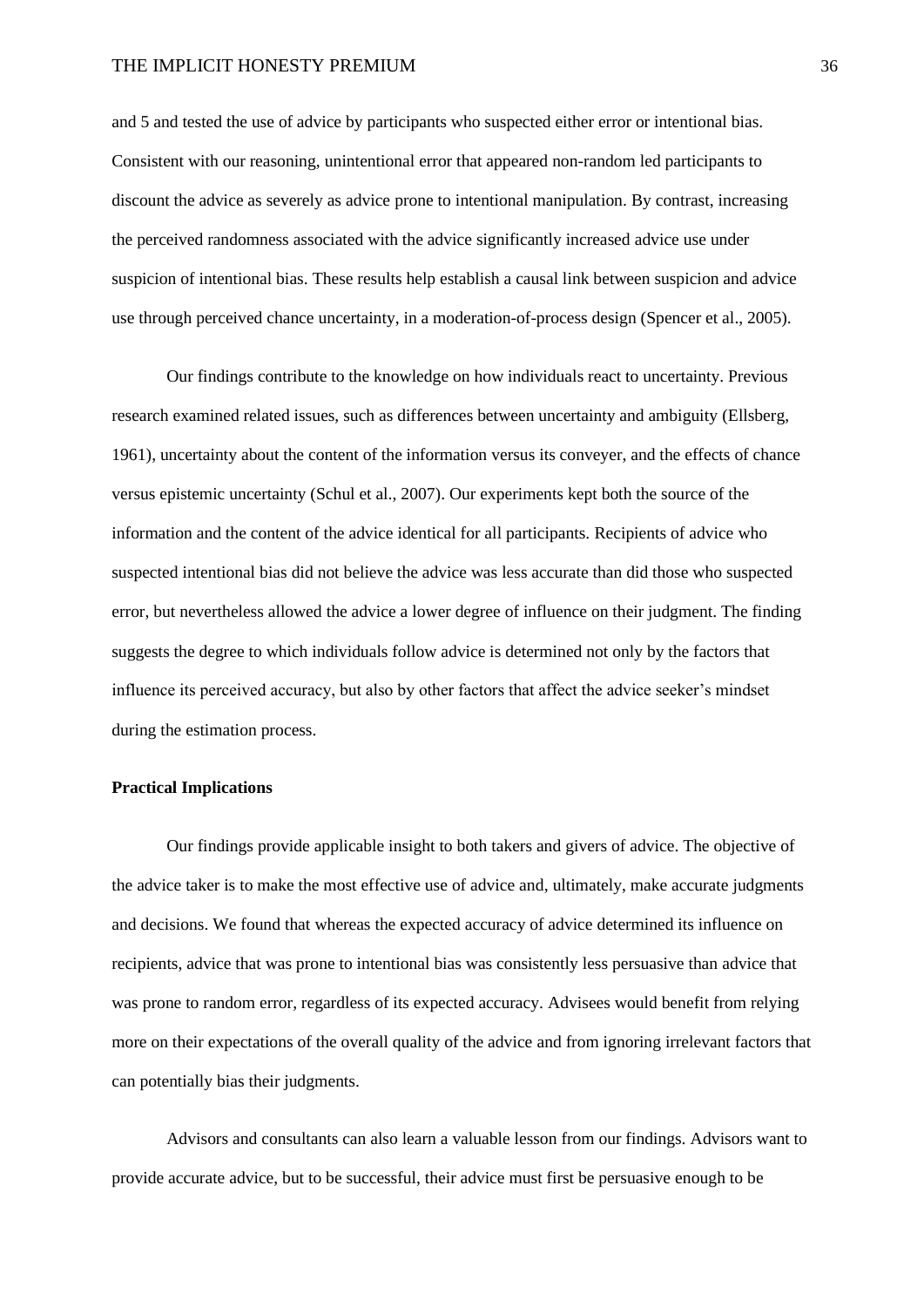followed (Radzevick & Moore, 2011). Our findings suggest perceived honesty affects adherence to advice more than perceived expertise and knowledge. Participants followed advice associated with perfect honesty but imperfect knowledge more than they followed advice characterized by dubious honesty, even when the source's expertise was not questioned. Advisors and consultants should therefore pay special attention to their credibility as honest practitioners in the eyes of their clients, to ensure their advice is followed.

Our findings also contribute to the study of conflicts of interest. Advisors' potential conflicts of interest increase the perceived likelihood of bias in the information they share with their clients (Chugh, Bazerman, & Banaji, 2005; Pierce, 2012). Our studies highlight the peril in such a situation, even if the advisor effectively acts solely in the best interest of the recipient. It has been suggested that disclosing conflicts of interest to recipients could help maintain and enhance their trust in their advisors. The research on conflicts of interest has challenged this idea. Cain, Loewenstein, and Moore (2005) found that disclosing conflicts of interest reduces the pressure on advisors to reconcile their obligations toward their clients with their personal interests, and may cause them to provide more biased advice than they otherwise would. Our findings suggest such disclosure could also reduce recipients' reliance on the advice. Although it might protect clients from dishonest conduct by the advisor, it will likely not help the relationship between the parties.

### **Directions for Future Research**

Our studies open the door for further research. For example, whereas our experiments kept the tests of suspicion free of confounding effects of communication and ongoing advisor relationships, such factors can influence the behavior of both advice givers and advice takers (Dana & Cain, 2015; Schwartz, Luce, & Ariely, 2011). Examining the role of suspicion on advice in more complex relationships may provide additional valuable insight. Another path for future research concerns the attributions of error and bias. Random error and intentional bias can have different reasons and motives. Advice may be unintentionally wrong because the advisor had insufficient knowledge, because the advisor was negligent, or because of unforeseen changes in the environment.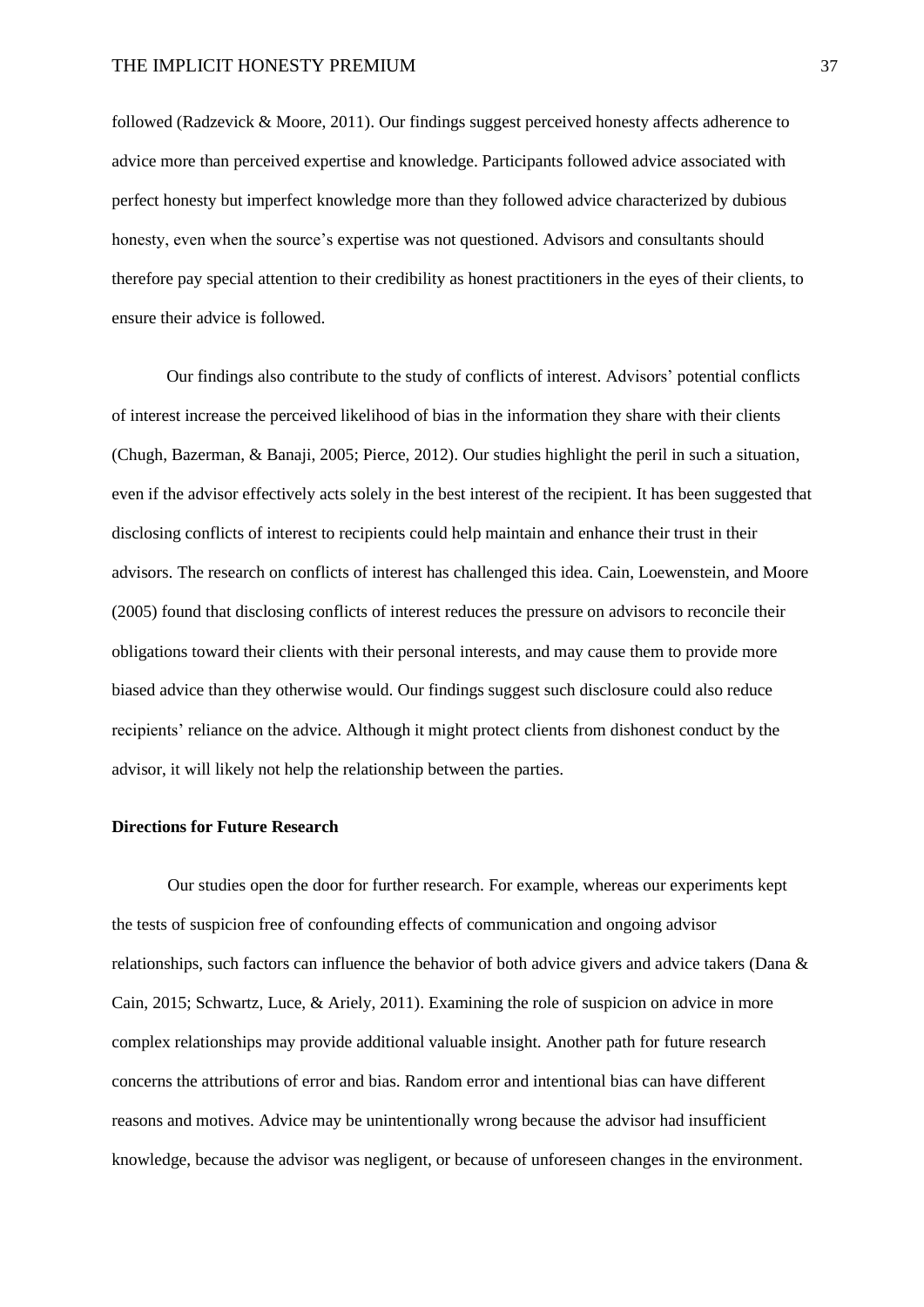Similarly, an advisor might consciously mislead an advisee because of malicious motivations or pressure from superiors and commitment to the interests of the workplace (Moore & Gino, 2013). In Experiments 1, 3, and 4, we provided a reason for each type of inaccuracy; the results were consistent with those of the studies that did not include such disclosure. However, a more complex examination of higher-order assumptions made by advisees about their advisors may provide a more nuanced account of the effect and its sources.

#### **Conclusion**

At a time of abundant information and broad access to various sources of knowledge, receiving advice has become quite easy. Determining the quality of advice, however, remains as difficult as ever. Advice seekers wish to receive the most accurate and diagnostic information available. To that end, they must determine whether the information they receive is reliable, both in its imperviousness to random error and in the honesty of its source. Our findings suggest suspecting intentional bias reduces adherence to advice relative to suspecting error, independent of how accurate the advice is, or even how accurate the recipient believes it is. Taking such information into consideration may be beneficial to both givers and recipients of advice, and help maintain effective advisor-advisee relationships.

#### **Context**

The idea for this paper originated in a discussion between the authors about why people should either believe or disregard advice they receive from strangers. When we reviewed the literature on suspicion, we were surprised to find it has mostly focused on lie detection, aversion to deception, and other forms of suspecting intentional bias. Reasons for unintentional error, which recipients of advice often assume, have been largely neglected. We set out to investigate whether the type of suspicion matters, combining our background in the study of dishonesty (e.g., Shalvi, Dana, Handgraaf, & De Dreu, 2011; Shalvi, Eldar, & Bereby-Meyer, 2012; Weisel & Shalvi, 2015) and uncertainty in information processing (e.g., Haran & Moore, 2014; Haran, Ritov, & Mellers, 2013;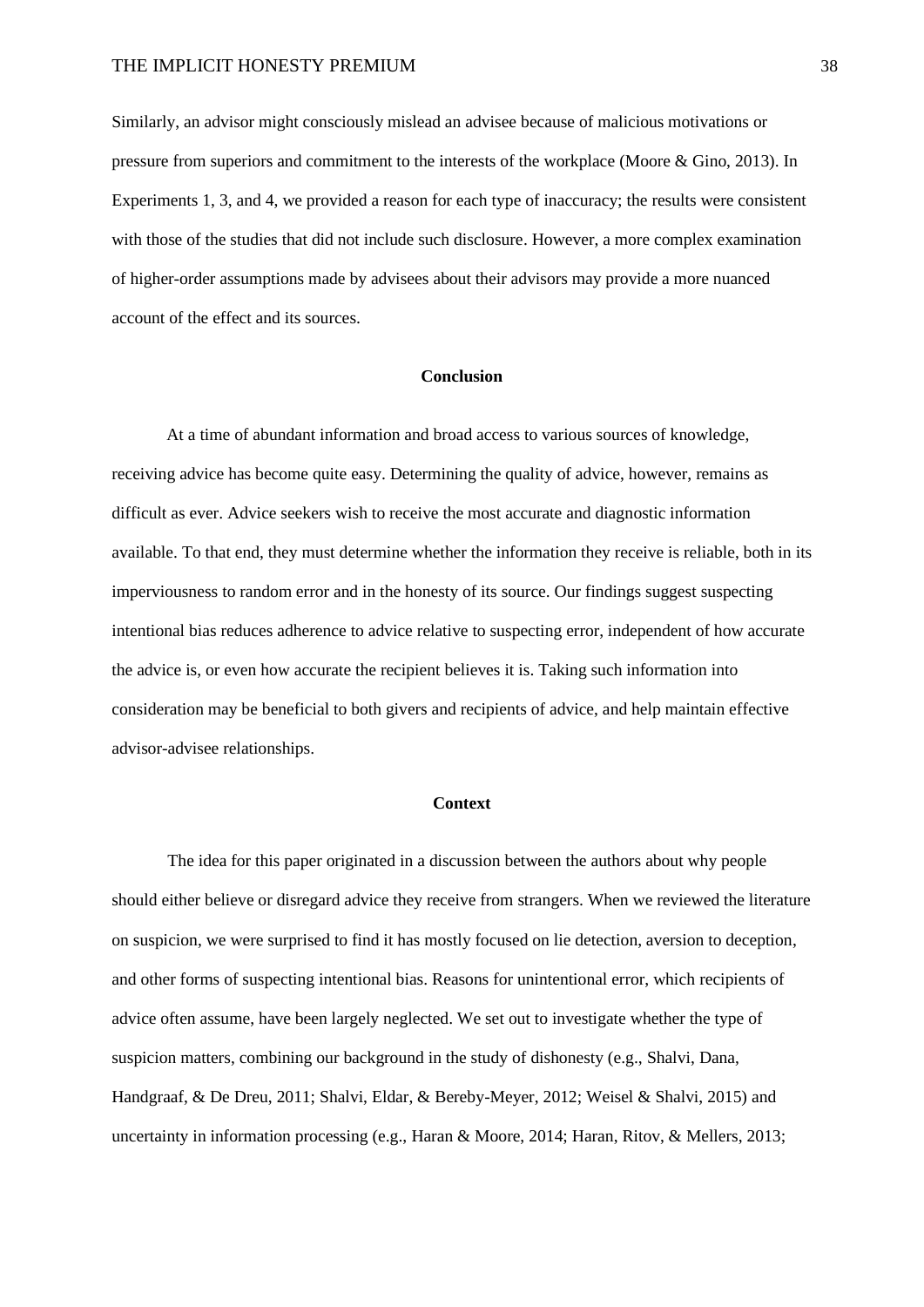Moore, Tenney, & Haran, 2016). We hope our research can help people identify and remove an obstacle that impedes them from optimizing performance and maintaining fruitful social interactions.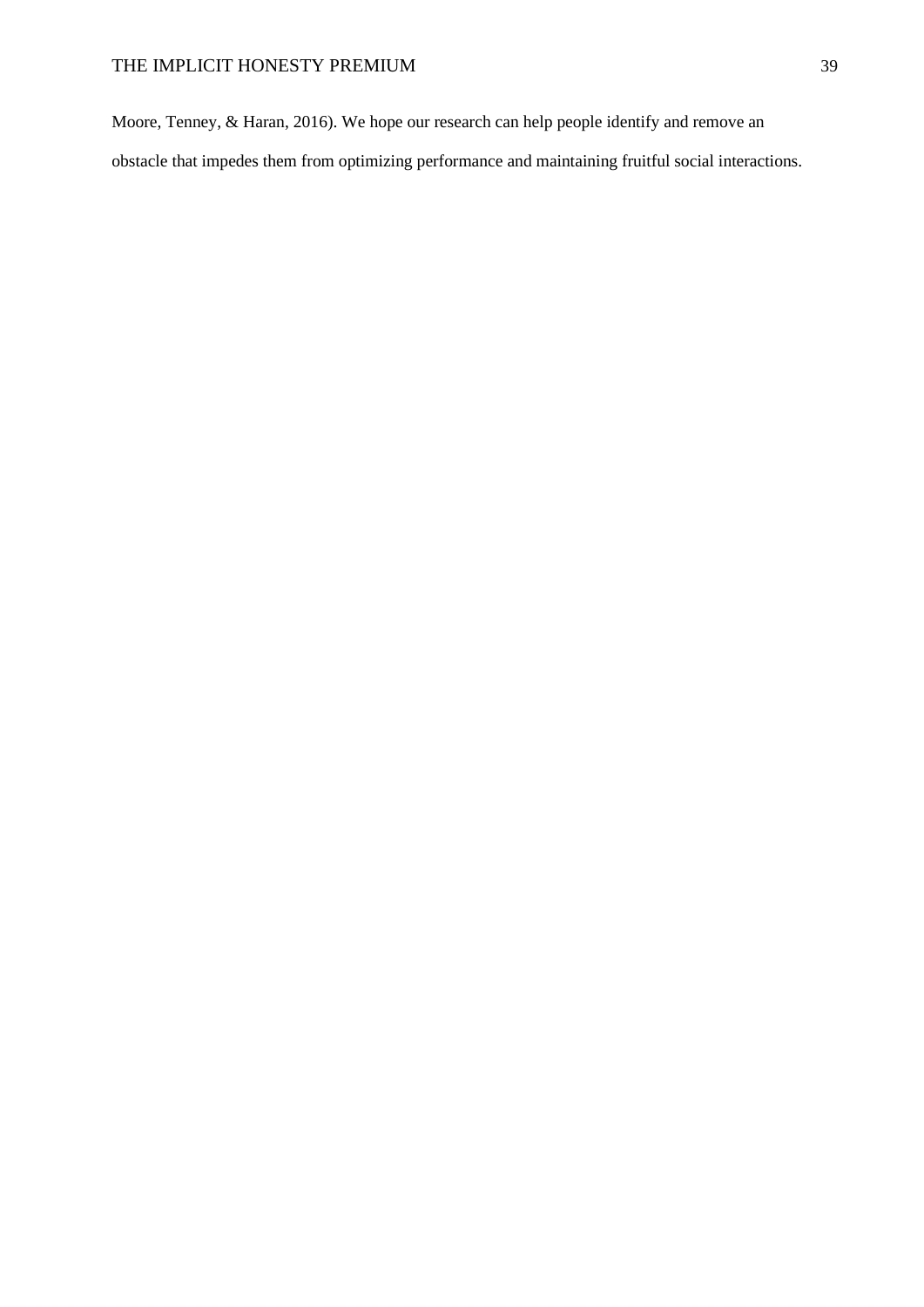#### **References**

- Adam, H., Shirako, A., & Maddux, W. W. (2010). Cultural variance in the interpersonal effects of anger in negotiations. *Psychological Science*, *21*(6), 882–889. doi:10.1177/0956797610370755
- Baumeister, R. F., Bratslavsky, E., Finkenauer, C., & Vohs, K. D. (2001). Bad is stronger than good. *Review of General Psychology*, *5*(4), 323–370. doi:10.1037//1089-2680.5.4.323
- Bonaccio, S., & Dalal, R. S. (2006). Advice taking and decision-making: An integrative literature review, and implications for the organizational sciences. *Organizational Behavior and Human Decision Processes*, *101*(2), 127–151. doi:10.1016/j.obhdp.2006.07.001
- Bond, C. F., & Depaulo, B. M. (2006). Accuracy of deception judgments. *Personality and Social Psychology Review*, *10*(3), 214–234.
- Cain, D. M., Loewenstein, G., & Moore, D. A. (2005). The dirt on coming clean: Perverse effects of disclosing conflicts of interest. *The Journal of Legal Studies*, *34*(1), 1–25. doi:10.1086/426699
- Chugh, D., Bazerman, M. H., & Banaji, M. R. (2005). Bounded ethicality as a psychological barrier to recognizing conflicts of interest. In D. A. Moore, D. M. Cain, G. Loewenstein, & M. H. Bazerman (Eds.), *Conflicts of Interest: Challenges and Solutions in Business, Law, Medicine, and Public Policy* (pp. 74–95). Cambridge, MA: Cambridge University Press.
- Dana, J., & Cain, D. M. (2015). Advice versus choice. *Current Opinion in Psychology*, *6*, 173–176. doi:10.1016/j.copsyc.2015.08.019
- Einhorn, H. J. (1986). Accepting error to make less error. *Journal of Personality Assessment*, *50*(3), 387–395. doi:10.1207/s15327752jpa5003\_8
- Ellsberg, D. (1961). Risk, ambiguity, and the Savage axioms. *Quarterly Journal of Economics*, *75*(4), 643–669.
- Fox, C. R., & Ulkumen, G. (2011). Distinguishing two dimensions of uncertainty. In W. Brun, G. Keren, G. Kirkeboen, & H. Montgomery (Eds.), *Perspectives on Thinking, Judging, and Decision Making* (pp. 21–35). Oslo: Universitetsforlaget.
- Gino, F., & Moore, D. A. (2007). Effects of task difficulty on use of advice. *Journal of Behavioral Decision Making*, *35*, 21–35. doi:10.1002/bdm
- Green, M. C., & Donahue, J. K. (2011). Persistence of belief change in the face of deception: The effect of factual stories revealed to be false. *Media Psychology*, *14*, 312–331. doi:10.1080/15213269.2011.598050
- Grove, W. M., & Meehl, P. E. (1996). Comparative efficiency of informal (subjective, impressionistic) and formal (mechanical, algorithmic) prediction procedures: The clinical– statistical controversy. *Psychology, Public Policy, and Law*, *2*, 293–323.
- Haran, U., & Moore, D. A. (2014). A better way to forecast. *California Management Review*, *57*(1), 5–15.
- Haran, U., Ritov, I., & Mellers, B. A. (2013). The role of actively open-minded thinking in information acquisition, accuracy, and calibration. *Judgment and Decision Making*, *8*(3), 188– 201.
- Harvey, N., & Fischer, I. (1997). Taking advice: Accepting help, improving judgment, and sharing responsibility. *Organizational Behavior and Human Decision Processes*, *70*(2), 117–133. doi:10.1006/obhd.1997.2697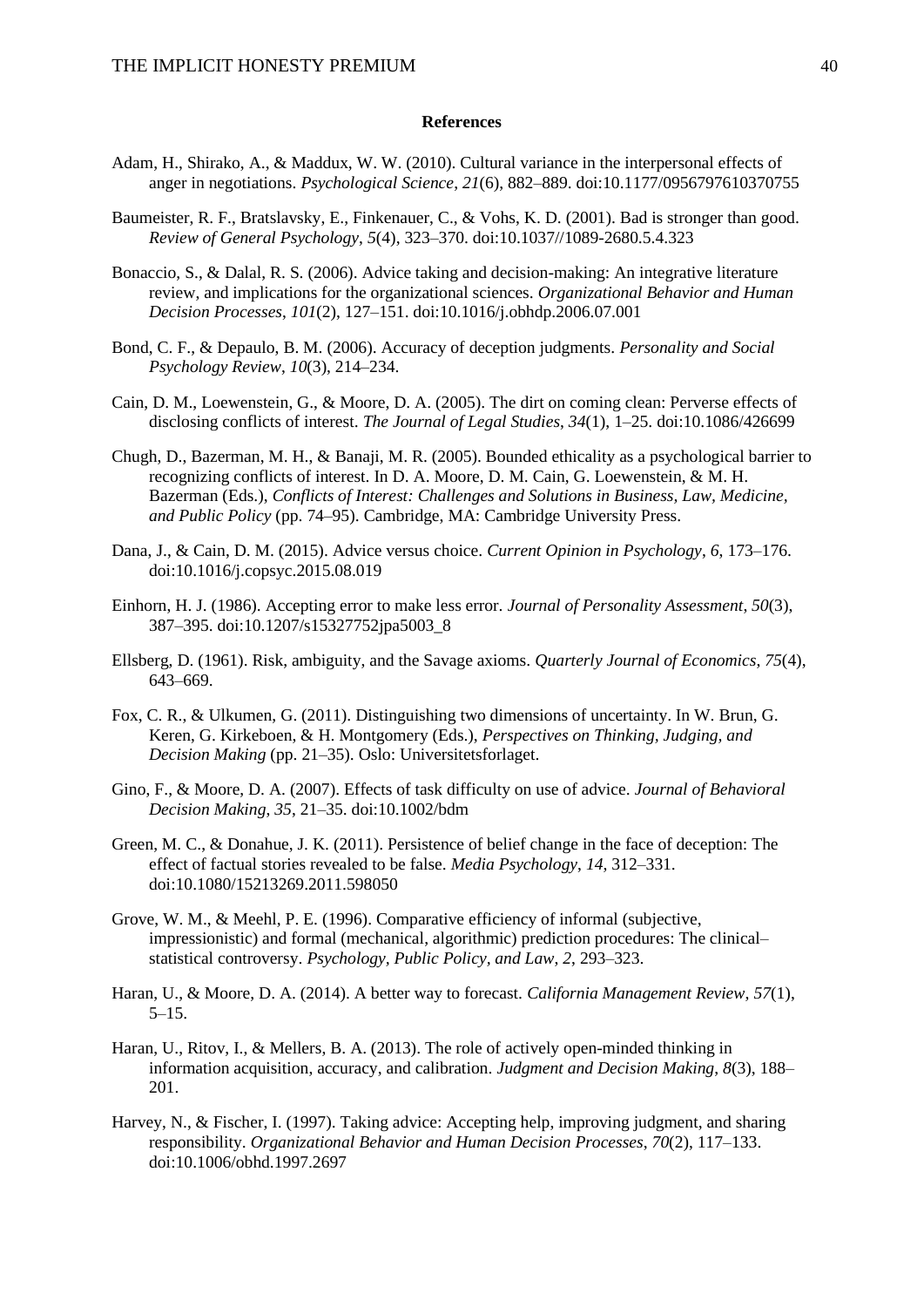- Haselhuhn, M. P., Schweitzer, M. E., & Wood, A. M. (2010). How implicit beliefs influence trust recovery. *Psychological Science*, *21*(5), 645–648. doi:10.1177/0956797610367752
- Howell, W. C., & Burnett, S. A. (1978). Uncertainty measurement: A cognitive taxonomy. *Organizational Behavior and Human Performance*, *22*(1), 45–68. doi:10.1016/0030- 5073(78)90004-1
- Jonas, E., Schulz-Hardt, S., & Frey, D. (2005). Giving advice or making decisions in someone else's place: The influence of impression, defense, and accuracy motivation on the search for new information. *Personality and Social Psychology Bulletin*, *31*(7), 977–990. doi:10.1177/0146167204274095
- Kahneman, D., & Tversky, A. (1982). Variants of uncertainty. *Cognition*, *11*, 143–157.
- Mayer, R. C., Davis, J. H., & Schoorman, F. D. (1995). An integrative model of organizational trust. *Academy of Management Review*, *20*(3), 709–734. doi:10.5465/AMR.1995.9508080335
- McCornack, S. A., & Parks, M. R. (1986). Deception detection and relationship development: The other side of trust. *Annals of the International Communication Association*, *9*(1), 377–389. doi:10.1080/23808985.1986.11678616
- Moore, C., & Gino, F. (2013). Ethically adrift: How others pull our moral compass from true North, and how we can fix it. *Research in Organizational Behavior*, *33*, 53–77. doi:10.1016/j.riob.2013.08.001
- Moore, D. A., Tenney, E. R., & Haran, U. (2016). Overprecision in judgment. In G. Wu & G. Keren (Eds.), *Handbook of Judgment and Decision Making* (pp. 182–209). Hoboken: Wiley-Blackwell.
- Onkal, D., Goodwin, P., Thomson, M., Gonul, S., & Pollock, A. (2009). The relative influence of advice from human experts and statistical methods on forecast adjustments. *The Journal of Behavioral Decision Making*, *22*, 390–409. doi:10.1002/bdm.637
- Pierce, L. (2012). Organizational structure and the limits of knowledge sharing: Incentive conflict and agency in car leasing. *Management Science*, *58*(6), 1106–1121. doi:10.1287/mnsc.1110.1472
- Radzevick, J. R., & Moore, D. A. (2011). Competing to be certain (but wrong): Market dynamics and excessive confidence in judgment. *Management Science*, *57*(1), 93–106. doi:10.1287/mnsc.1100.1255
- Reeder, G. D., & Brewer, M. B. (1979). A schematic model of dispositional attribution in interpersonal perception. *Psychological Review*, *86*(1), 61–79. doi:10.1037/0033-295X.86.1.61
- Rousseau, D. M., Sitkin, S. B., Burt, R. S., & Camerer, C. (1998). Not so different after all: A crossdiscipline view of trust. *Academy of Management Review*, *23*(3), 393–404.
- Schul, Y., Mayo, R., & Burnstein, E. (2008). The value of distrust. *Journal of Experimental Social Psychology*, *44*(5), 1293–1302. doi:10.1016/j.jesp.2008.05.003
- Schul, Y., Mayo, R., Burnstein, E., & Yahalom, N. (2007). How people cope with uncertainty due to chance or deception. *Journal of Experimental Social Psychology*, *43*(1), 91–103. doi:10.1016/j.jesp.2006.02.015
- Schul, Y., & Peri, N. (2015). Influences of distrust (and trust) on decision making. *Social Cognition*, *33*(5), 414–435.
- Schwartz, J., Luce, M. F., & Ariely, D. (2011). Are consumers too trusting? The effects of relationships with expert advisers. *Journal of Marketing Research*, *48*, S163–S174. doi:10.1509/jmkr.48.SPL.S163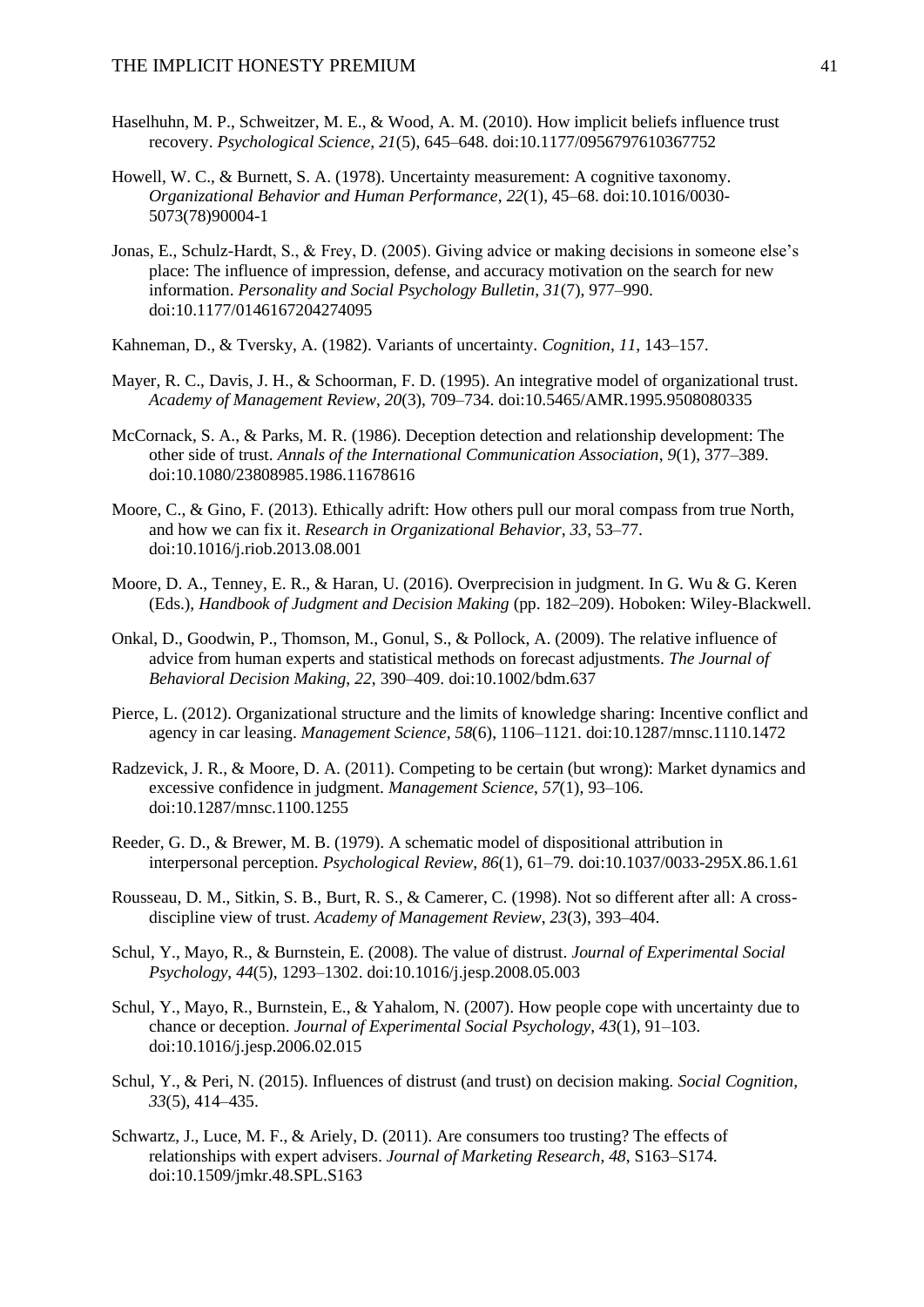- Schweitzer, M. E., Hershey, J. C., & Bradlow, E. T. (2006). Promises and lies: Restoring violated trust. *Organizational Behavior and Human Decision Processes*, *101*(1), 1–19. doi:10.1016/j.obhdp.2006.05.005
- Shalvi, S., Dana, J., Handgraaf, M. J. J., & De Dreu, C. K. W. (2011). Justified ethicality: Observing desired counterfactuals modifies ethical perceptions and behavior. *Organizational Behavior and Human Decision Processes*, *115*(2), 181–190. doi:10.1016/j.obhdp.2011.02.001
- Shalvi, S., Eldar, O., & Bereby-Meyer, Y. (2012). Honesty requires time (and lack of justifications). *Psychological Science*, *23*(10), 1264–70. doi:10.1177/0956797612443835
- Sniezek, J. A., & Buckley, T. (1995). Cueing and cognitive conflict in judge-advisor decision making. *Organizational Behavior and Human Decision Processes*. doi:10.1006/obhd.1995.1040
- Sniezek, J. A., & Van Swol, L. M. (2001). Trust, confidence, and expertise in a judge-advisor system. *Organizational Behavior and Human Decision Processes*, *84*(2), 288–307. doi:10.1006/obhd.2000.2926
- Spencer, S. J., Zanna, M. P., & Fong, G. T. (2005). Establishing a causal chain: Why experiments are often more effective than mediational analyses in examining psychological processes. *Journal of Personality and Social Psychology*, *89*(6), 845–51. doi:10.1037/0022-3514.89.6.845
- Sperber, D., Clement, F., Heintz, C., Mascaro, O., Mercier, H., Origgin, G., & Wilson, D. (2010). Epistemic vigilance. *Mind & Language*, *25*(4), 359–393.
- Tannenbaum, D., Fox, C. R., & Ulkumen, G. (2017). Judgment extremity and accuracy under epistemic versus aleatory uncertainty. *Management Science*, *63*(2), 497–518. doi:10.1287/mnsc.2015.2344
- ten Brinke, L., Vohs, K. D., & Carney, D. R. (2016). Can ordinary people detect deception after all? *Trends in Cognitive Sciences*, *20*(8), 579–588. doi:10.1016/j.tics.2016.05.012
- Ulkumen, G., Fox, C. R., & Malle, B. F. (2016). Two dimensions of subjective uncertainty: Clues from natural language. *Journal of Experimental Psychology: General*, *145*(10), 1280–1297. doi:10.1037/xge0000202
- van Swol, L. M. (2009). The effects of confidence and advisor motives on advice utilization. *Communication Research*, *36*(6), 857–873. doi:10.1177/0093650209346803
- Vohs, K. D., Baumeister, R. F., & Chin, J. (2007). Feeling duped: Emotional, motivational, and cognitive aspects of being exploited by others. *Review of General Psychology*, *11*(2), 127–141. doi:10.1037/1089-2680.11.2.127
- Wallsten, T. S., Budescu, D. V, Erev, I., & Diederich, A. (1997). Evaluating and Combining Subjective Probability Estimates. *Journal of Behavioral Decision Making*, *10*, 243–268.
- Weisel, O., & Shalvi, S. (2015). The collaborative roots of corruption. *Proceedings of the National Academy of Sciences*, *112*(34), 10651–10656. doi:10.1073/pnas.1423035112
- Yaniv, I. (2004). Receiving other people's advice: Influence and benefit. *Organizational Behavior and Human Decision Processes*, *93*(1), 1–13.
- Zuckerman, M., DePaulo, B. M., & Rosenthanl, R. (1981). Verbal and nonverbal communication of deception. *Advances in Experimental Social Psychology*, *14*, 1–59.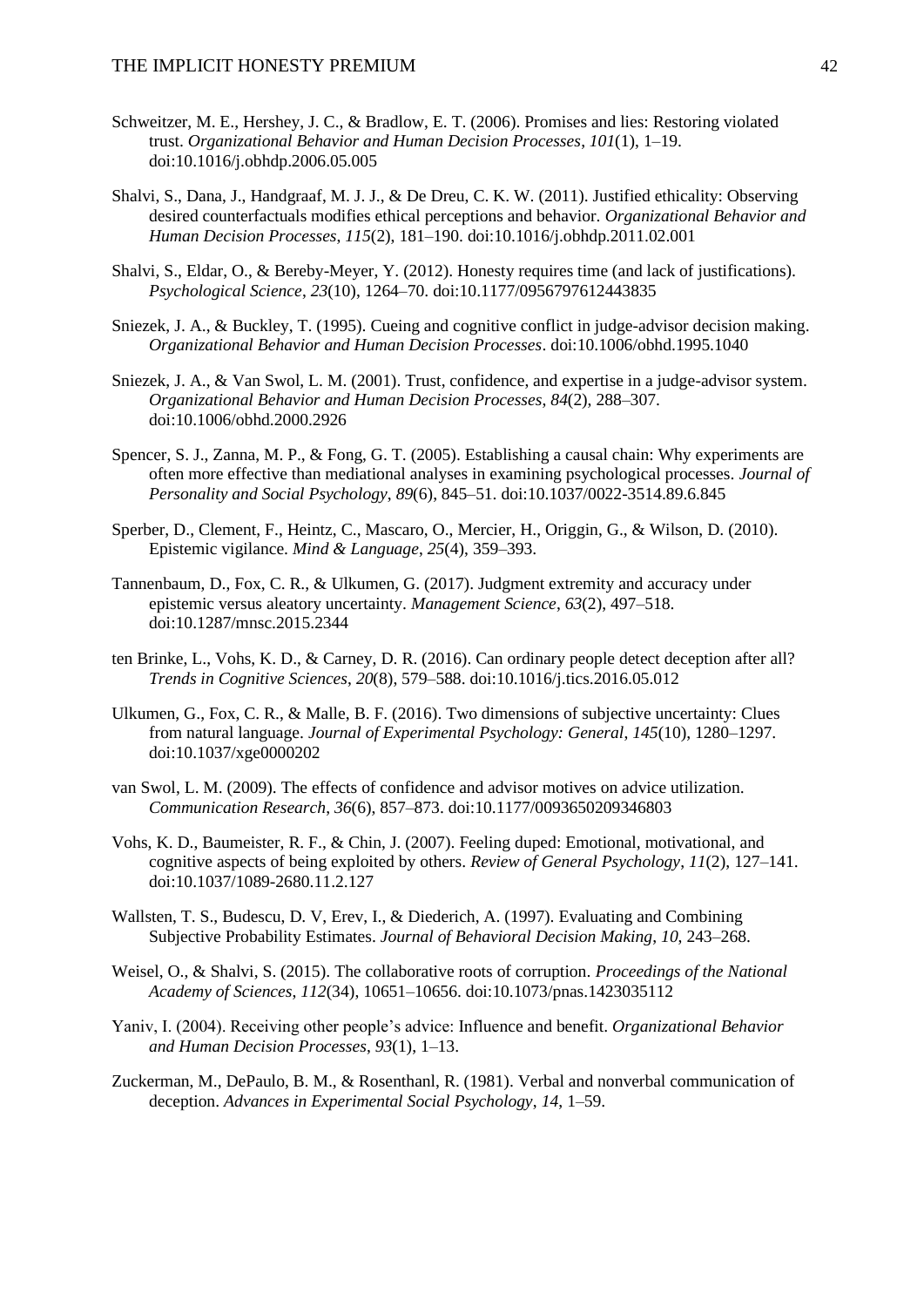## **Tables**

Table 1. *Summary of all experiments' designs and findings.* 

| <b>Experiment</b> | <b>Estimate type</b> | <b>Advice quality</b>                                                                      | Method of eliciting suspicion                                                    | <b>Main findings</b>                                                                                             |  |
|-------------------|----------------------|--------------------------------------------------------------------------------------------|----------------------------------------------------------------------------------|------------------------------------------------------------------------------------------------------------------|--|
|                   | Categorical          | High (15/20 accurate)                                                                      | Disclosure of advisor's knowledge and<br>incentives in previous round.           | Suspecting intentional bias reduced advice<br>taking relative to suspecting error.                               |  |
| $\overline{2}$    | Numeric              | Perfect (6/6 accurate)<br>High (5/6 accurate)<br>High (4/6 accurate)<br>Low (3/6 accurate) | Disclosure of the reason for expected<br>inaccuracy.                             | Suspecting intentional bias reduced use of high-<br>quality advice relative to suspecting error.                 |  |
|                   |                      |                                                                                            |                                                                                  | Suspicion type did not affect willingness to pay<br>for advice.                                                  |  |
| 3                 | Quantity             | High $(4/6$ accurate)                                                                      | Disclosure of advisor's knowledge and<br>incentives.                             | Suspecting intentional bias reduced use of<br>advice relative to suspecting error.                               |  |
|                   |                      |                                                                                            |                                                                                  | Suspecting error was associated with higher<br>perceived chance uncertainty than suspecting<br>intentional bias. |  |
|                   |                      |                                                                                            |                                                                                  | Perceived chance uncertainty mediated the<br>effect of the reason for suspicion on advice use.                   |  |
| $\overline{4}$    | Quantity             | High $(9/15$ accurate)                                                                     | Disclosure of advisor's knowledge and<br>incentives in previous round.           | Suspecting systematic inaccuracy, both<br>intentional and unintentional, reduced advice                          |  |
|                   |                      |                                                                                            | Disclosure of the degree and direction of<br>inaccuracies in previous round.     | use, relative to suspecting random error.                                                                        |  |
| 5                 | Numeric              | High (4/6 accurate)                                                                        | Disclosure of the reason for expected<br>inaccuracy.                             | Introducing randomness to the advice process<br>increased advice use and attenuated the effect                   |  |
|                   |                      |                                                                                            | Number of sources of advice: one source vs.<br>two randomly-alternating sources. | of suspicion.                                                                                                    |  |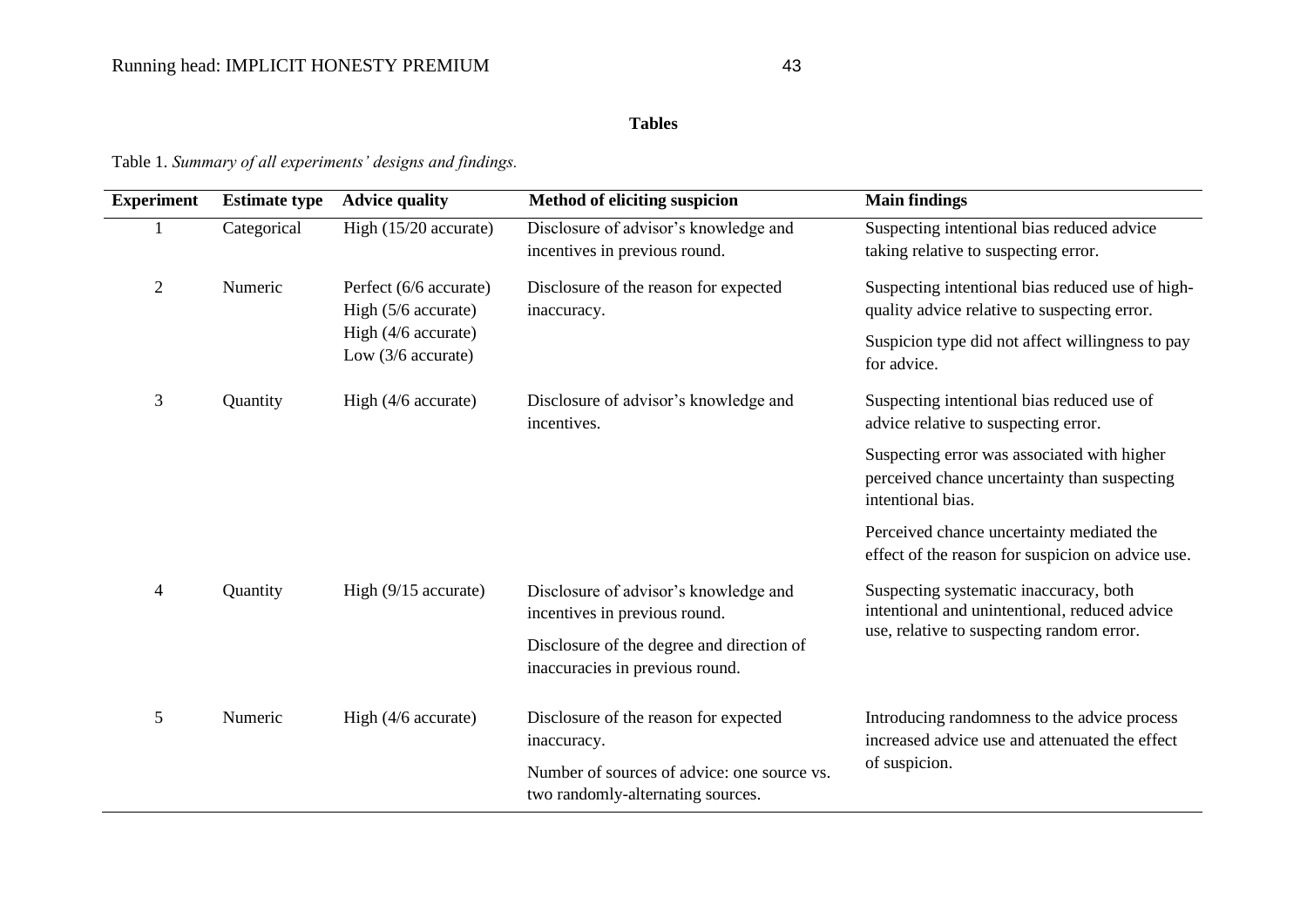|                                                                                         | Factor 1        | Factor 2        |
|-----------------------------------------------------------------------------------------|-----------------|-----------------|
| Chance uncertainty                                                                      | $\alpha = .674$ |                 |
| The accuracy of the advice has an<br>element of randomness.                             | .870            |                 |
| It feels like the accuracy of the<br>advice is determined by chance<br>factors.         | .863            |                 |
| <b>Epistemic uncertainty</b>                                                            |                 | $\alpha = .687$ |
| How accurate the advice will be has<br>been determined in advance.                      |                 | .756            |
| The accuracy of the advice is<br>knowable in advance, given enough<br>information.      |                 | .818            |
| The accuracy of the advice is<br>something that well-informed<br>people would agree on. |                 | .780            |

Table 2. *Factor loadings and reliability scores of measures of chance and epistemic uncertainty in Experiment 3.*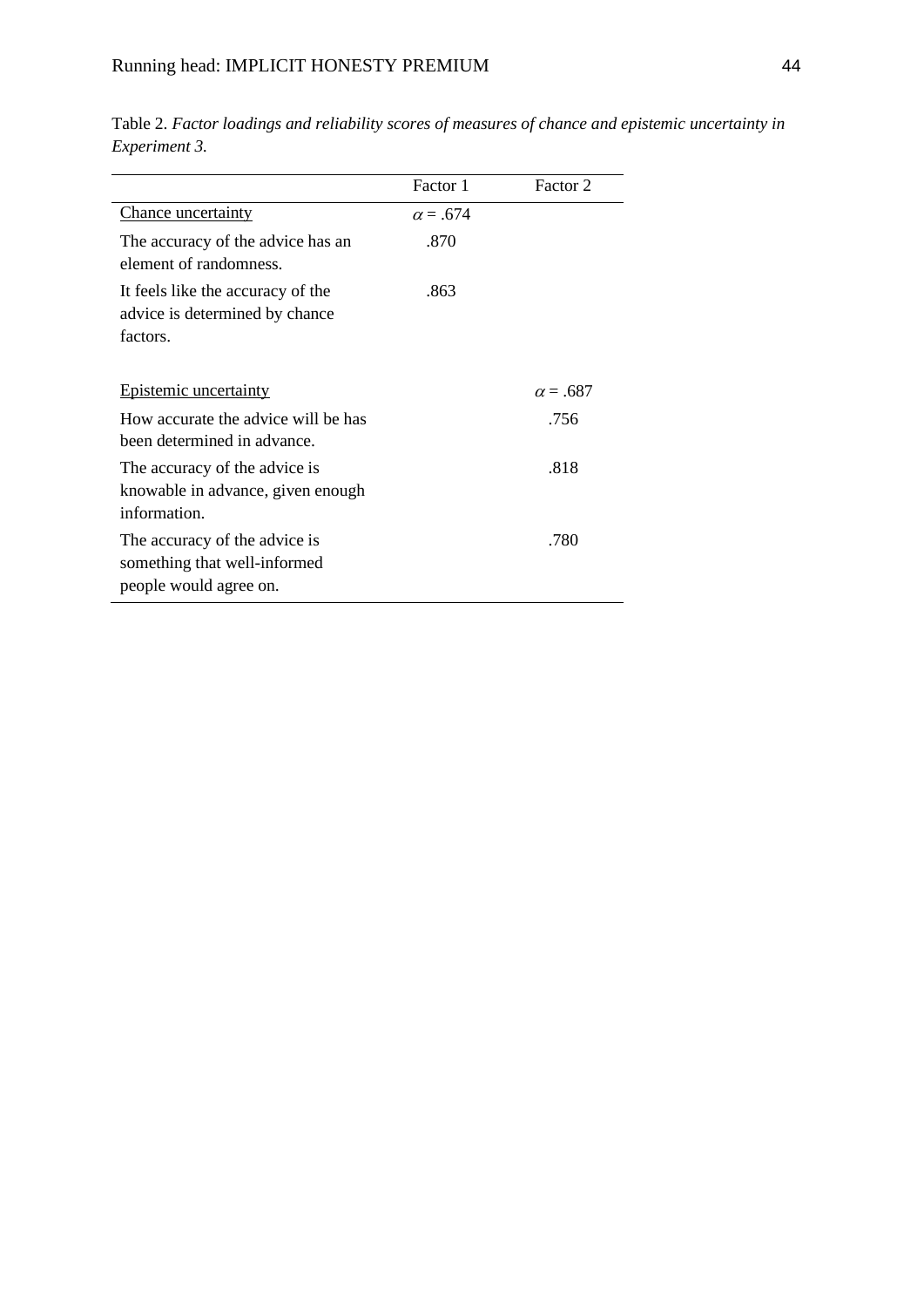

*Figure 1.* Average rates of advice taking by task round and reason for suspicion setting in Experiment 1. Error bars represent ±1 SEM.

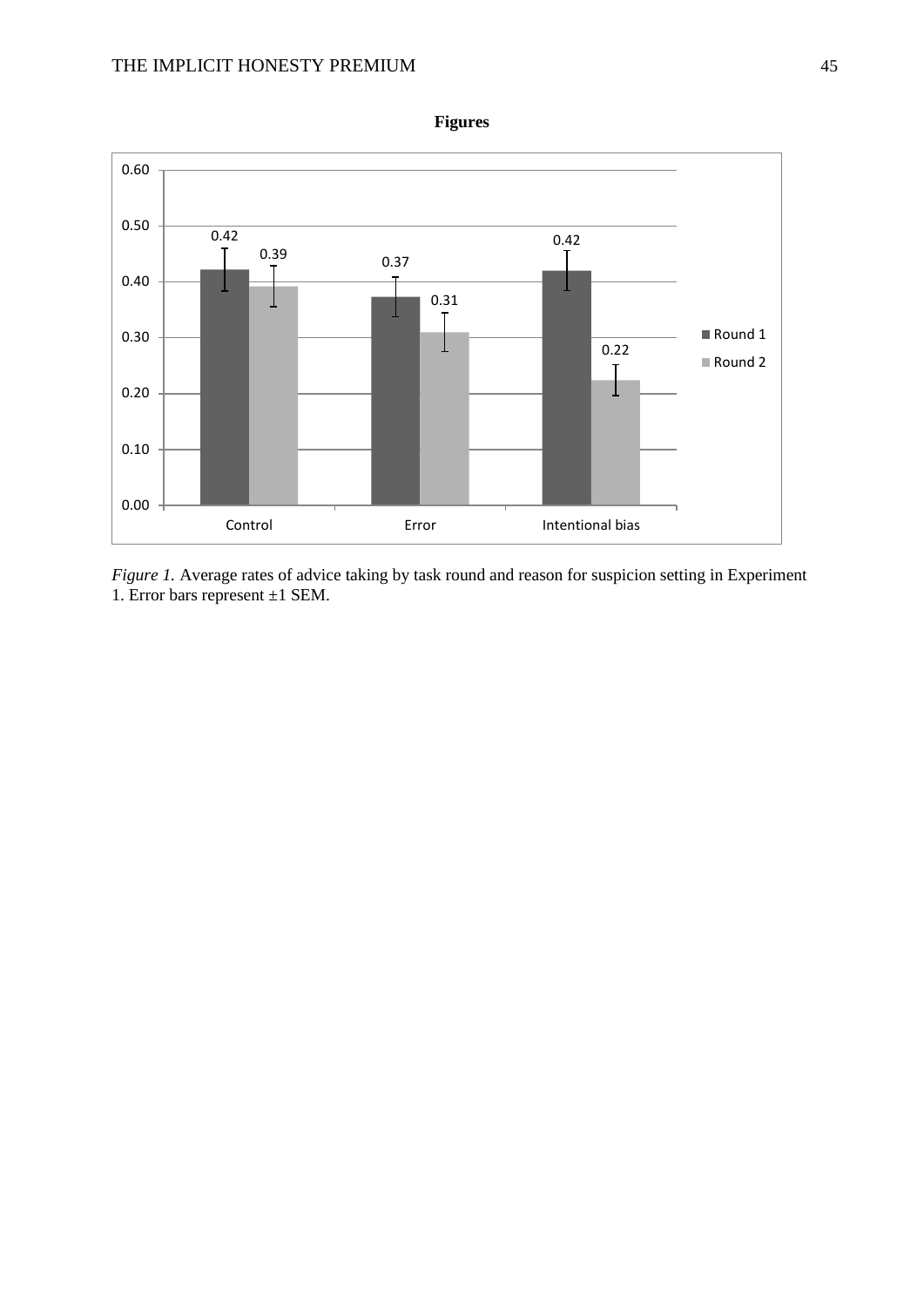

*Figure 2.* Average rates of advice taking by advice accuracy, task round, and reason for suspicion setting in Experiment 1. Error bars represent ±1 SEM.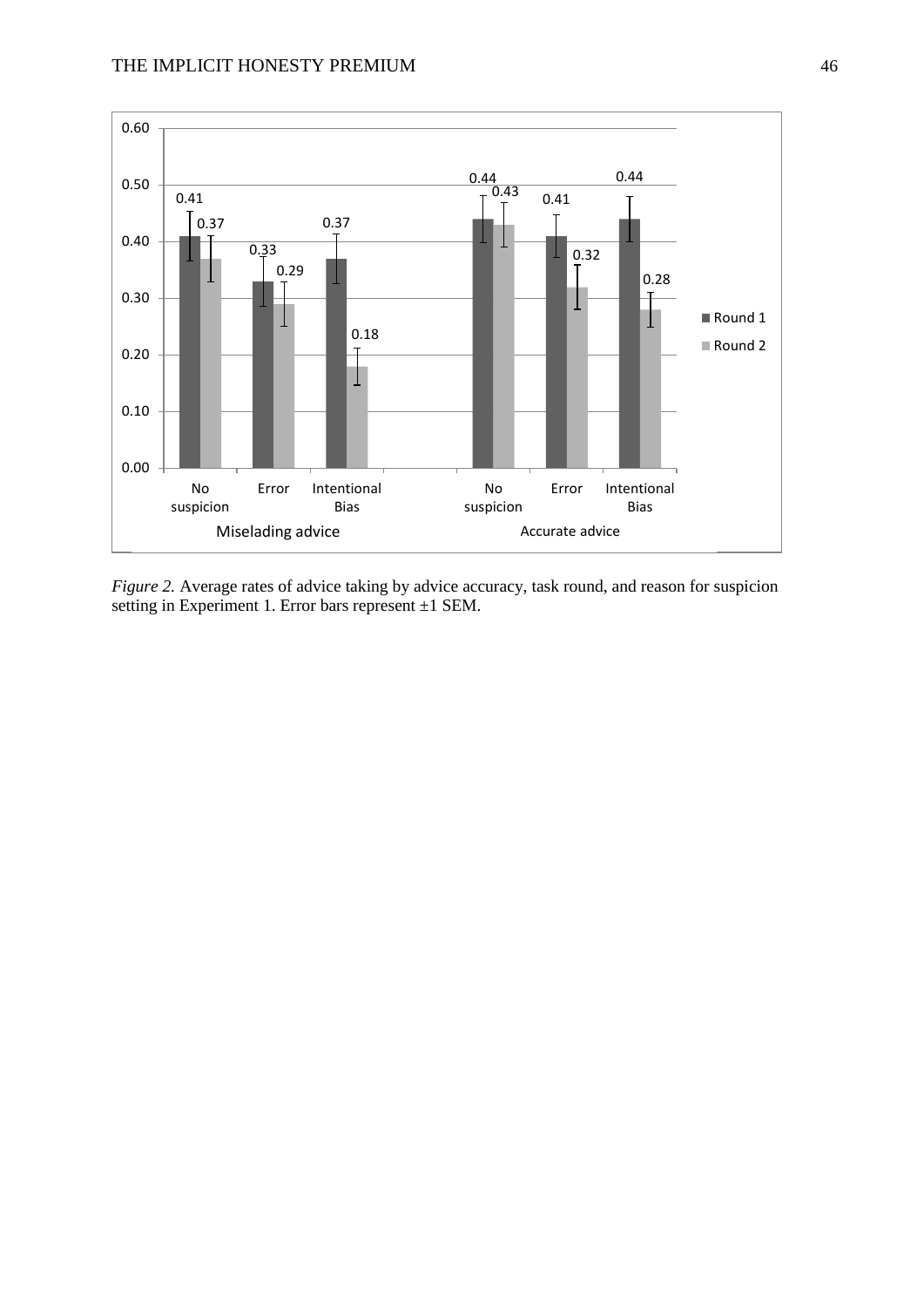

*Figure 3.* Mean willingness to pay for advice by advice quality and reason for suspicion in Experiment 2. Error bars represent ±1 SEM.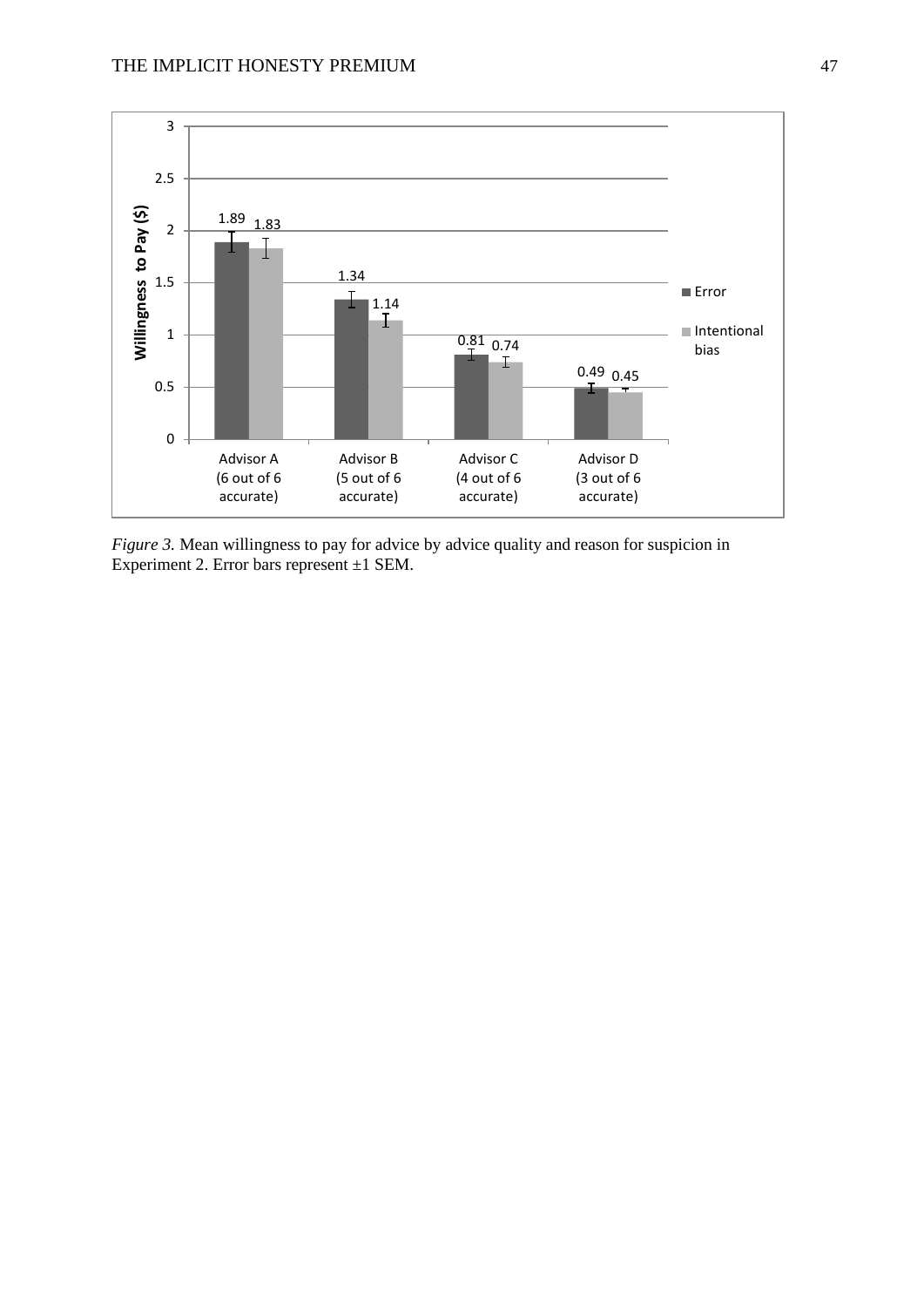

*Figure 4.* Average rates of advice use by advice quality and reason for suspicion in Experiment 2. Error bars represent  $\pm 1$  SEM.